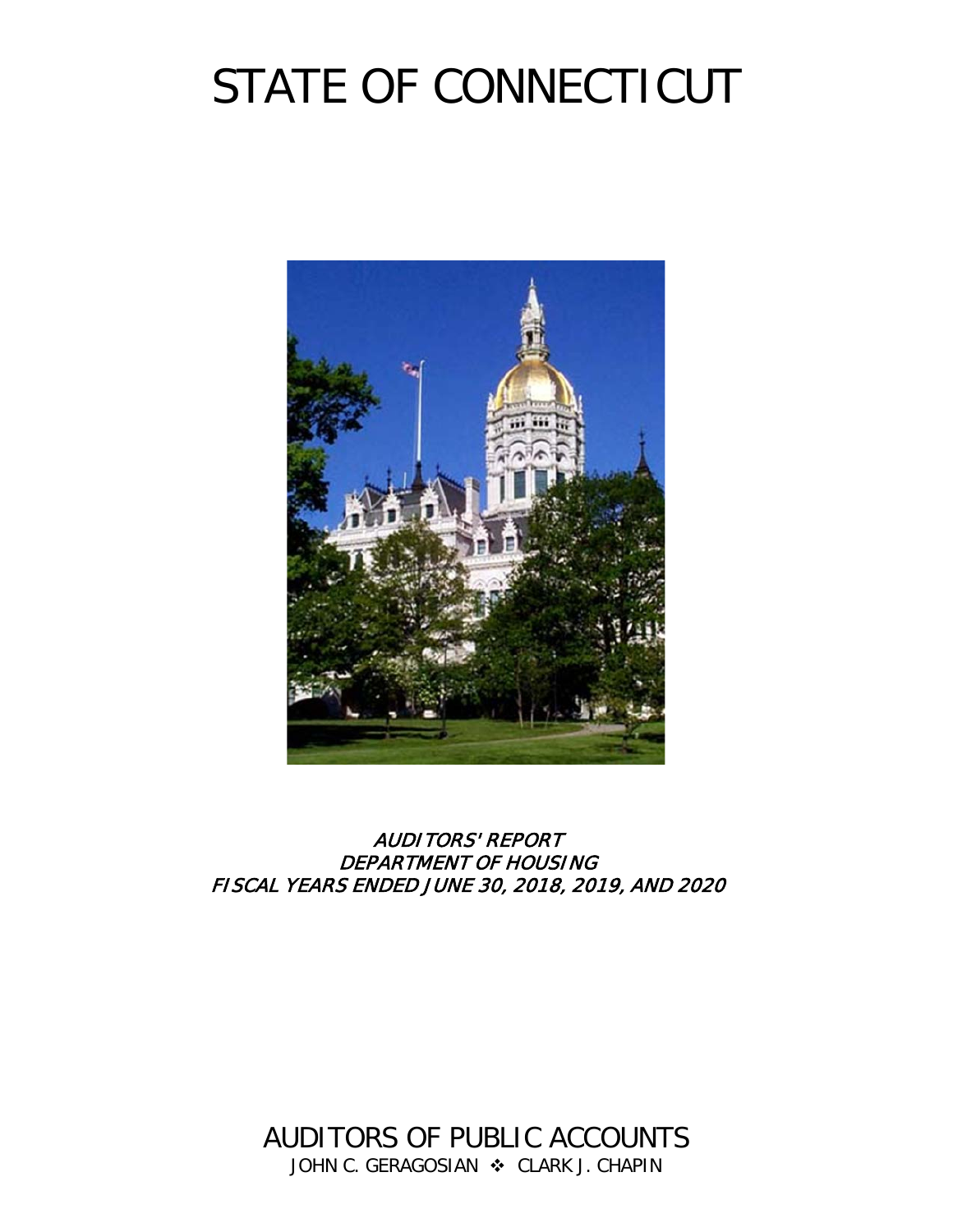| Asset Management Not in Accordance with Prescribed Procedures  34<br>Incorrect Generally Accepted Accounting Principles (GAAP) Reports  36 |  |
|--------------------------------------------------------------------------------------------------------------------------------------------|--|
|                                                                                                                                            |  |
|                                                                                                                                            |  |
|                                                                                                                                            |  |
|                                                                                                                                            |  |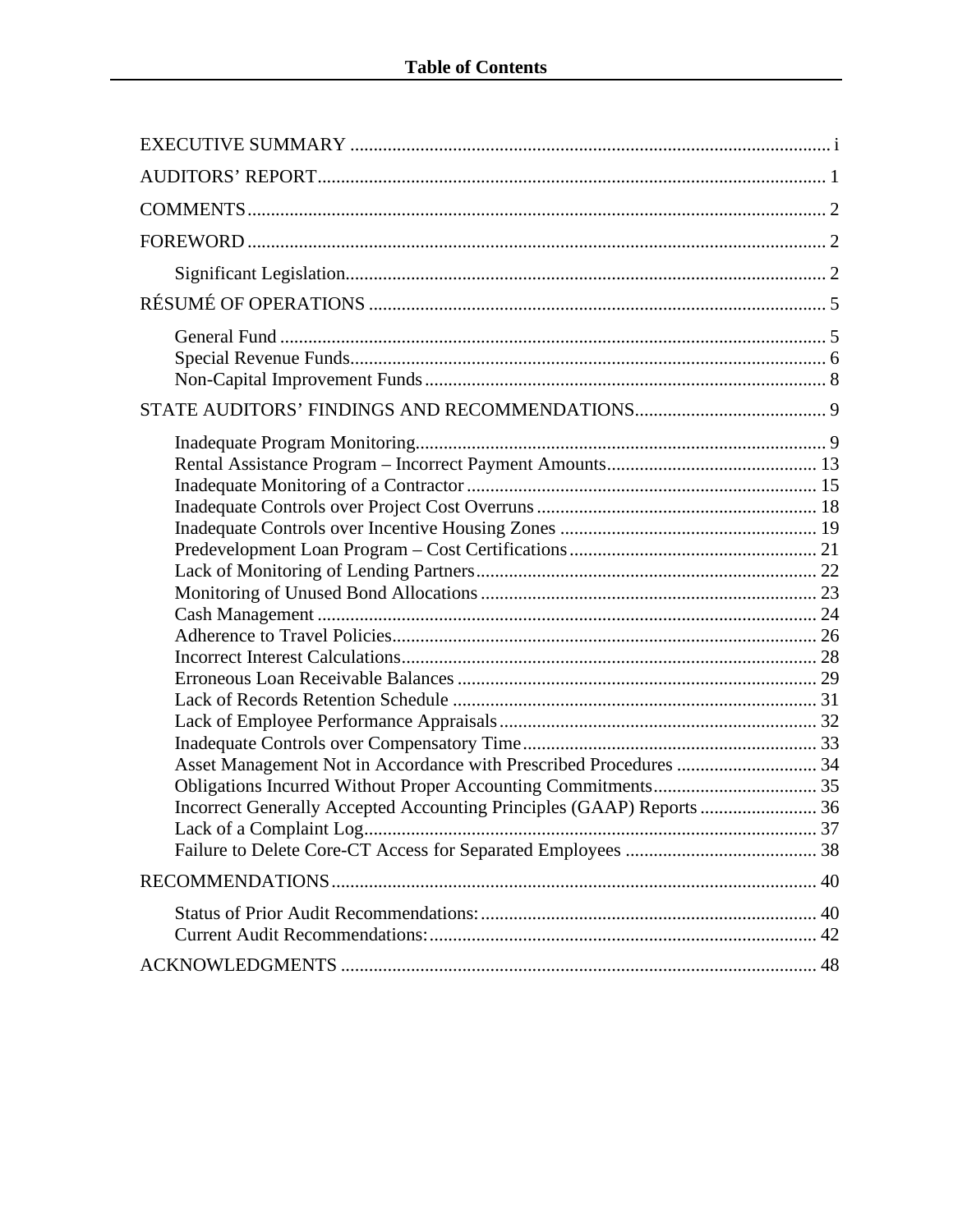# **April 26, 2022**

# **EXECUTIVE SUMMARY**

<span id="page-2-0"></span>In accordance with the provisions of Section 2-90 of the Connecticut General Statutes, we have audited certain operations of the Department of Housing (DOH) for the fiscal years ended June 30, 2018, 2019, and 2020. Our audit identified internal control deficiencies; instances of noncompliance with laws, regulations, and policies; and a need for improvement in practices and procedures that warrant the attention of management. The significant findings and recommendations are presented below:

| Page 9         | A review of housing and community development projects identified missing payment<br>documents, mortgage notes, an eligibility review form, and a federal Housing and<br>Urban Development (HUD) Request for Release of Funds approval letter. In addition,<br>DOH spent \$1,053,012 outside of the approved budget period and did not promptly<br>monitor or close out projects. DOH should ensure that it performs a complete review<br>of all projects from application until project closeout and only disburse funds during<br>approved budget periods. The department should retain all supporting documentation<br>in accordance with the State Librarian's records retention requirements and ensure that<br>recipients follow assistance agreement requirements. (Recommendation 1)                |
|----------------|-------------------------------------------------------------------------------------------------------------------------------------------------------------------------------------------------------------------------------------------------------------------------------------------------------------------------------------------------------------------------------------------------------------------------------------------------------------------------------------------------------------------------------------------------------------------------------------------------------------------------------------------------------------------------------------------------------------------------------------------------------------------------------------------------------------|
| <b>Page 13</b> | Our review of 15 Rental Assistance Program (RAP) payments noted that DOH did not<br>have adequate supporting documentation in two cases, did not complete an annual re-<br>examination in one case, and made \$2,689 in improper payments in two cases. In<br>addition, DOH has not updated the utility allowance schedule since 2012. DOH and<br>its RAP vendor should ensure that they promptly complete reexaminations and<br>properly calculate and support payments. In addition, the department should ensure<br>that the utility allowance schedule reflects current rates. (Recommendation 2)                                                                                                                                                                                                       |
| Page 15        | DOH did not hold its Section 8 and Rental Assistance Program vendor accountable<br>for correcting repeat errors and did not complete a supervisory quality control review<br>for two of the audited years. DOH should work with its vendor to correct the underlying<br>issues that cause repeat errors and hold the vendor accountable for reducing error rates.<br>In addition, the department should perform a supervisory quality control review to<br>ensure its vendor is complying with program requirements. (Recommendation 3)                                                                                                                                                                                                                                                                     |
| Page 18        | Due to construction delays and cost overruns, DOH awarded a \$1,874,917 National<br>Housing Trust Fund grant to complete a project that had received prior DOH funding.<br>For projects it funds, DOH should develop a system to track developers and<br>contractors and their ability to complete projects on time and without cost overruns.<br>The department should avoid funding projects that involve contractors with a history<br>of not successfully completing projects. The department should develop policies and<br>procedures to provide guidance on its administration of delayed projects to reduce the<br>need for additional funding. In addition, the department should develop policies and<br>procedures on proceeding with projects that lose investor funding.<br>(Recommendation 4) |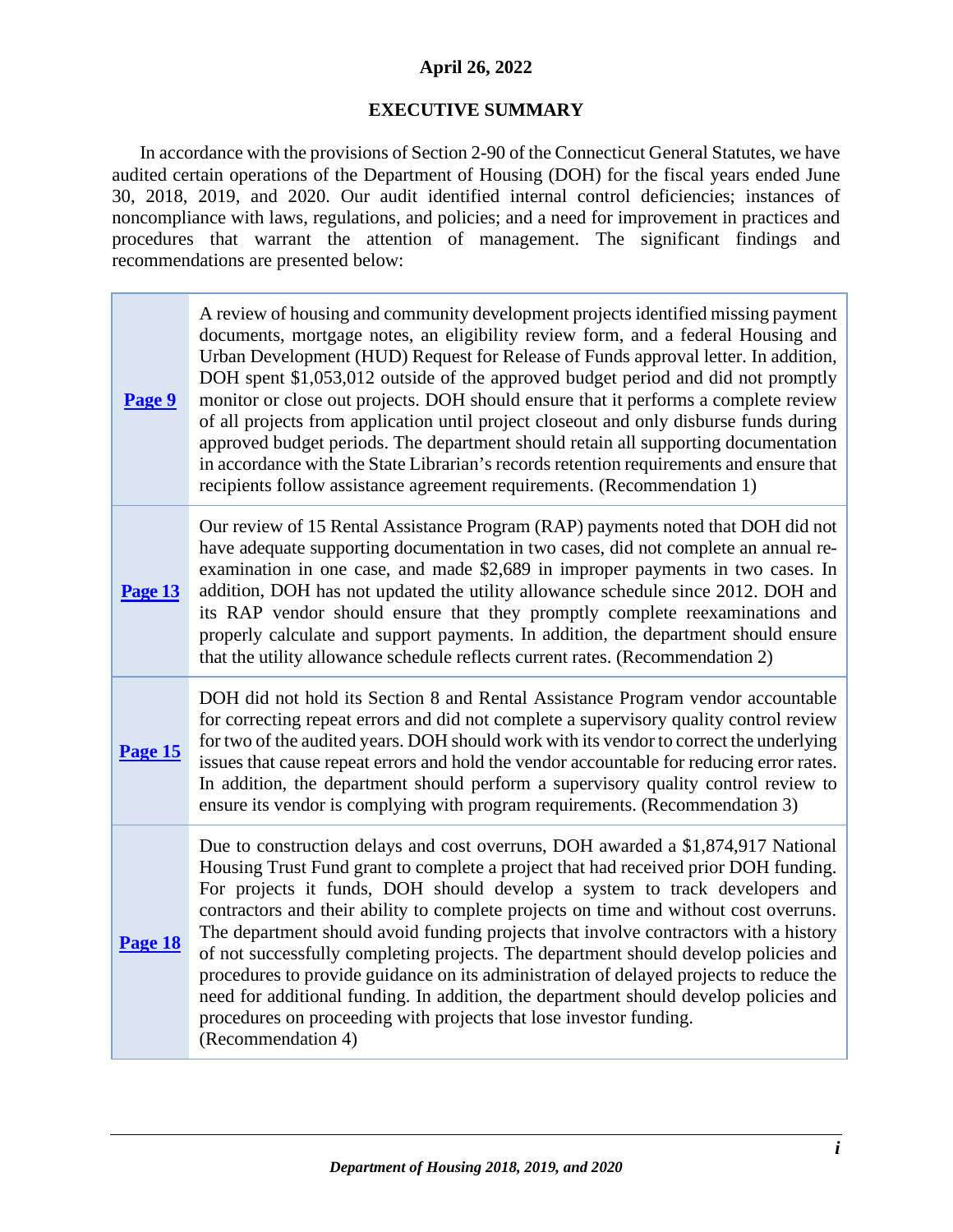**[Page 24](#page-27-0)** DOH allowed grantees to hold unexpended state funds for an excessive period. For 15 projects reviewed, 13 grantees held \$238,178 in unexpended state funds for more than a year. DOH should improve its cash management procedures by only disbursing funds to grantees for immediate needs and ensuring that grantees promptly refund any overpayments. The department should change its assistance agreements to require more timely refunds of unexpended state funds. In addition, the department should work with the Department of Economic and Community Development to ensure that it promptly posts deposits. (Recommendation 9)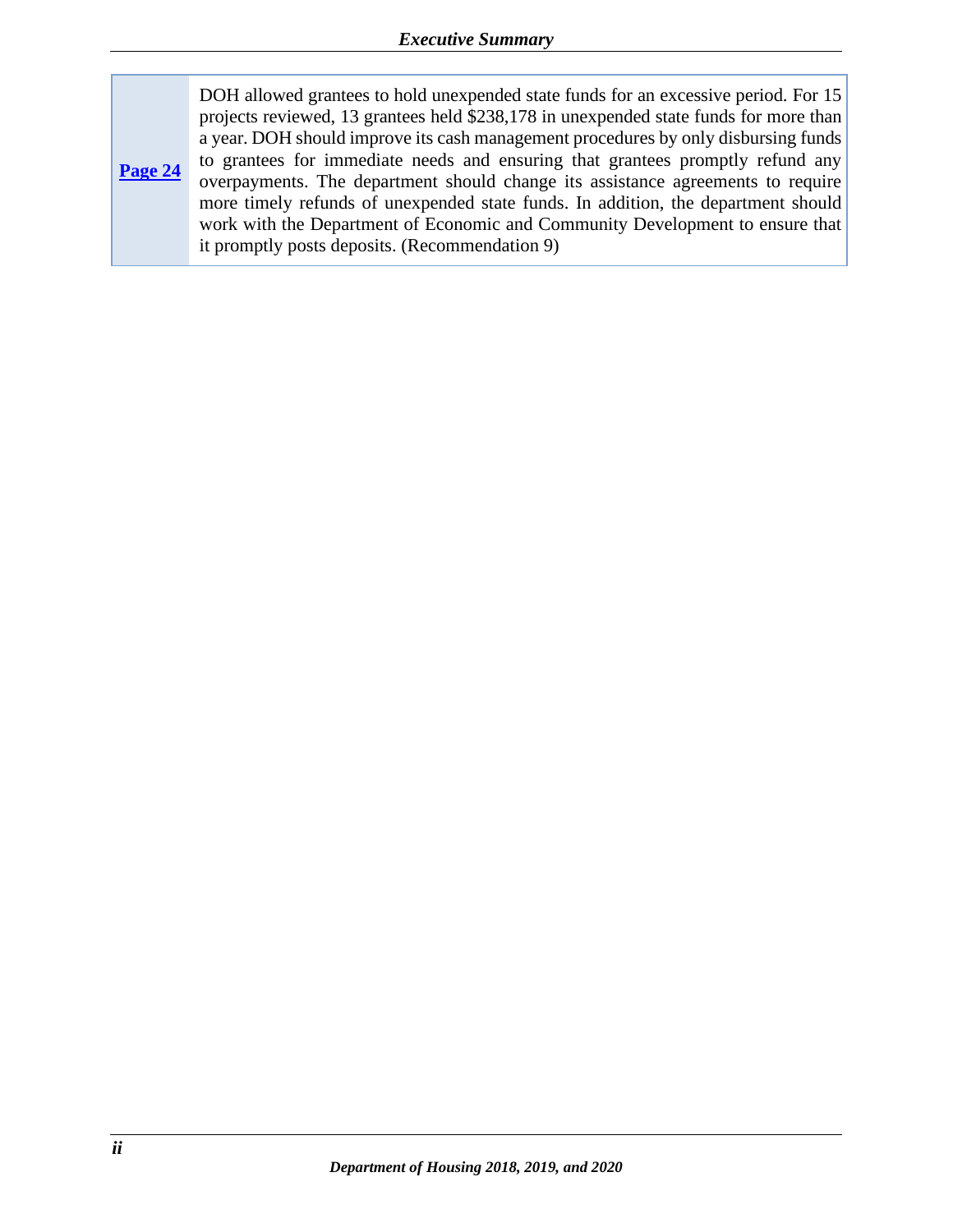# STATE OF CONNECTICUT



AUDITORS OF PUBLIC ACCOUNTS **State Capitol** JOHN C. GERAGOSIAN 210 Capitol Avenue CLARK J. CHAPIN Hartford, Connecticut 06106-1559

April 26, 2022

# **AUDITORS' REPORT DEPARTMENT OF HOUSING FISCAL YEARS ENDED JUNE 30, 2018, 2019 and 2020**

<span id="page-4-0"></span>We have audited certain operations of the Department of Housing in fulfillment of our duties under Section 2-90 of the Connecticut General Statutes. The scope of our audit included, but was not necessarily limited to, the years ended June 30, 2018, 2019, and 2020. The objectives of our audit were to:

- 1. Evaluate the department's internal controls over significant management and financial functions;
- 2. Evaluate the department's compliance with policies and procedures internal to the department or promulgated by other state agencies, as well as certain legal provisions; and
- 3. Evaluate the effectiveness, economy, and efficiency of certain management practices and operations, including certain financial transactions.

Our methodology included reviewing written policies and procedures, financial records, minutes of meetings, and other pertinent documents; interviewing various personnel of the department, as well as certain external parties; and testing selected transactions. Our testing was not designed to project to a population unless specifically stated. We obtained an understanding of internal controls that we deemed significant within the context of the audit objectives and assessed whether such controls have been properly designed and placed in operation. We tested certain of those controls to obtain evidence regarding the effectiveness of their design and operation. We also obtained an understanding of legal provisions that are significant within the context of the audit objectives, and we assessed the risk that illegal acts, including fraud, and violations of contracts, grant agreements, or other legal provisions could occur. Based on that risk assessment, we designed and performed procedures to provide reasonable assurance of detecting instances of noncompliance significant to those provisions.

We conducted this performance audit in accordance with generally accepted government auditing standards. Those standards require that we plan and perform the audit to obtain sufficient, appropriate evidence to provide a reasonable basis for our findings and conclusions based on our audit objectives. We believe that the evidence obtained provides a reasonable basis for our findings and conclusions based on our audit objectives.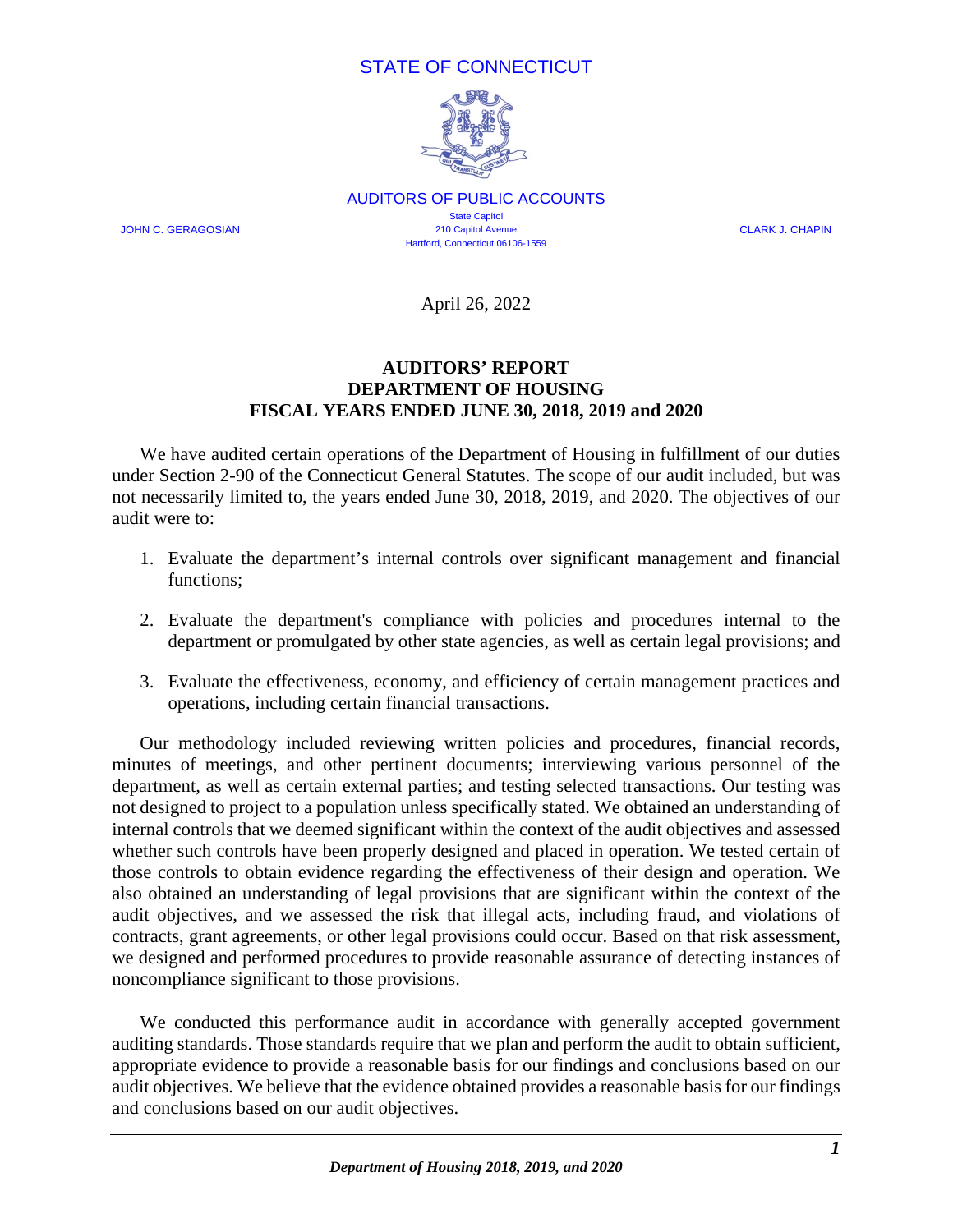The accompanying Résumé of Operations is presented for informational purposes. This information was obtained from various available sources including, but not limited to, the department's management and the state's information systems, and was not subjected to the procedures applied in our audit of the department. For the areas audited, we identified:

- 1. Deficiencies in internal controls;
- 2. Apparent noncompliance with laws, regulations, contracts and grant agreements, policies, and procedures; and
- 3. Need for improvement in management practices and procedures that we deemed to be reportable.

The State Auditors' Findings and Recommendations section of this report presents findings arising from our audit of the Department of Housing.

# **COMMENTS**

# <span id="page-5-1"></span><span id="page-5-0"></span>**FOREWORD**

The Department of Housing (DOH) operates principally under the provisions of Title 8, Chapter 127c of the General Statutes. DOH is the lead state agency on all matters relating to housing and is responsible for advancing strategies and administering programs that promote the development, redevelopment, and preservation of housing for low and moderate-income families, community revitalization, as well as financial and other support for the state's most vulnerable residents.

The department's mission is to ensure everyone has access to quality housing opportunities and options throughout the State of Connecticut.

Section 8-37r of the General Statutes provides that DOH shall be within the Department of Economic and Community Development (DECD) for administrative purposes. DOH has a memorandum of understanding with DECD regarding the sharing of administrative functions and resources. Under the agreement, DECD performs recordkeeping, reporting, and related administrative and clerical functions for DOH.

Evonne M. Klein was appointed commissioner of DOH in February 2013 and served in that capacity until January 2019. Seila Mosquera-Bruno was appointed commissioner in March 2019 and continues to serve in that capacity.

#### <span id="page-5-2"></span>**Significant Legislation**

The following notable legislative changes affecting the department took effect during the audited period: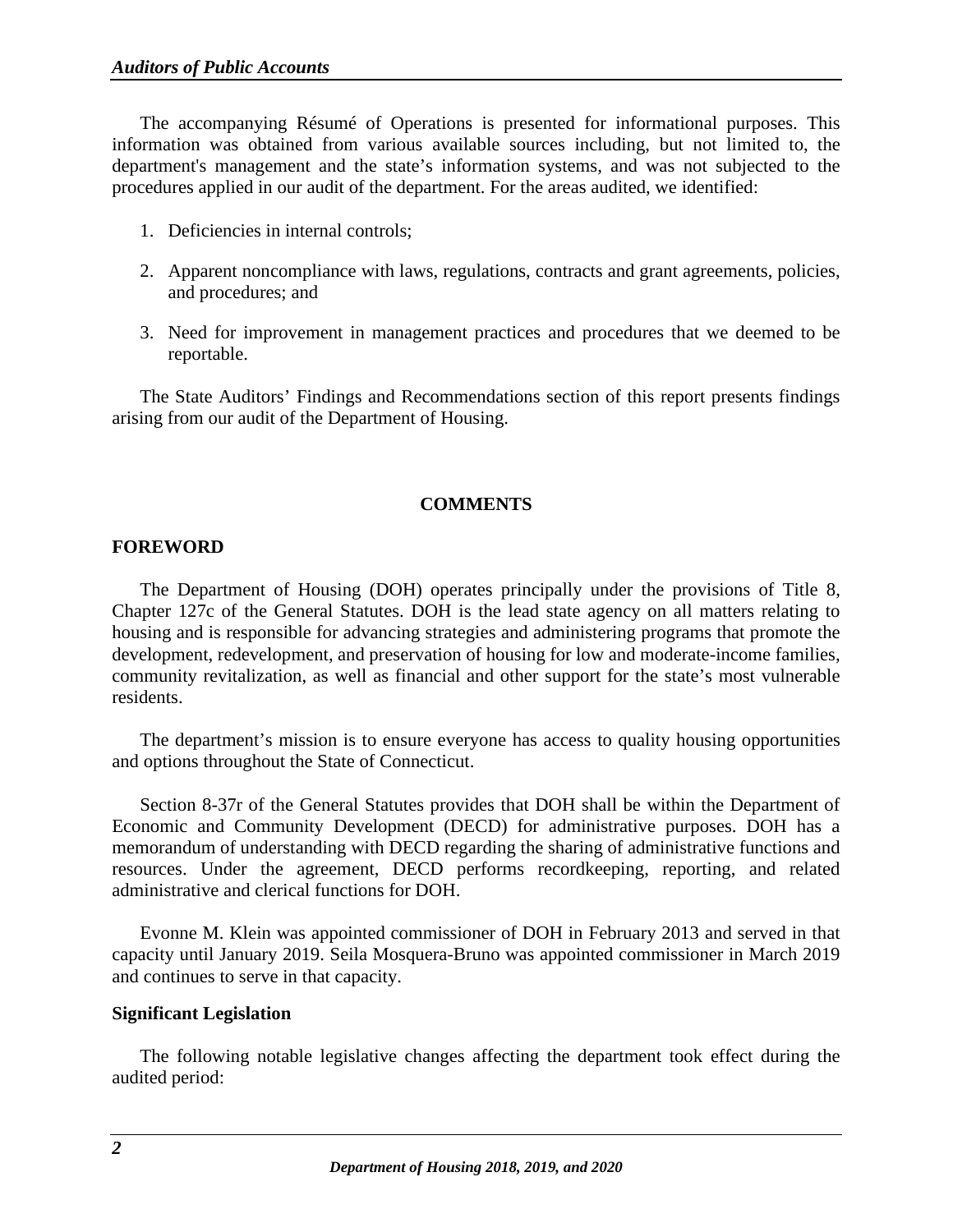- **Special Act 17-19,** effective from passage, required the DOH commissioner, in consultation with the chairpersons of the Housing Committee of the General Assembly, to designate three state-funded housing projects that provide services to elderly tenants with disabilities. The department, in consultation with the Department of Mental Health and Addiction Services, Department of Aging, Department of Developmental Services, and Disability Rights Connecticut, Inc. was required to conduct a study of these state-funded housing projects and convene meetings of stakeholders to receive information related to the study. The commissioner of DOH was required to report the findings of the study to the Housing Committee on or before March 1, 2018.
- **Public Act 17-177,** effective from passage, provided that no employee or contractor shall solicit, disclose, receive or make use of, or authorize, knowingly permit, participate in or acquiesce in the use of, any list of the names of, or any information concerning, individuals applying for or receiving DOH assistance or individuals participating in a DOH administered program.
- **Public Act 17-236 (Section 20),** effective from passage, required DOH and the Department of Banking, in consultation with the banking community to, within available appropriations, conduct a study concerning the development of a lead abatement interest rate reduction program that provides interest rate subsidies to owners who experience difficulty obtaining financing for lead abatement. The act required the DOH and Banking commissioners to submit a report to the Housing, Banking, and Planning and Development Committees of the General Assembly no later than January 1, 2018.
- **Public Act 17-2 of the June Special Session (Section 335),** effective from passage, provided that DOH may apply for, receive, and administer any federal funds available by the United States Department of Housing and Urban Development Section 108 Loan Guarantee program to assist owners of residential buildings with concrete foundations that have deteriorated due to the presence of pyrrhotite. The act required the department to deposit these federal funds into the Crumbling Foundations Assistance Fund.

**Section 347** of the act created a special homeowner advocate within DOH. The advocate is responsible for:

- 1. Coordinating the state's efforts to assist owners of residential buildings with concrete foundations that have deteriorated due to the presence of pyrrhotite.
- 2. Working with the federal government regarding any federal support available to the owners of such residential buildings.
- 3. Advising and assisting these owners in making claims for financial assistance.
- 4. Assisting these owners in accessing any other available assistance or support.
- 5. Referring these owners to any entity that provides assistance or support.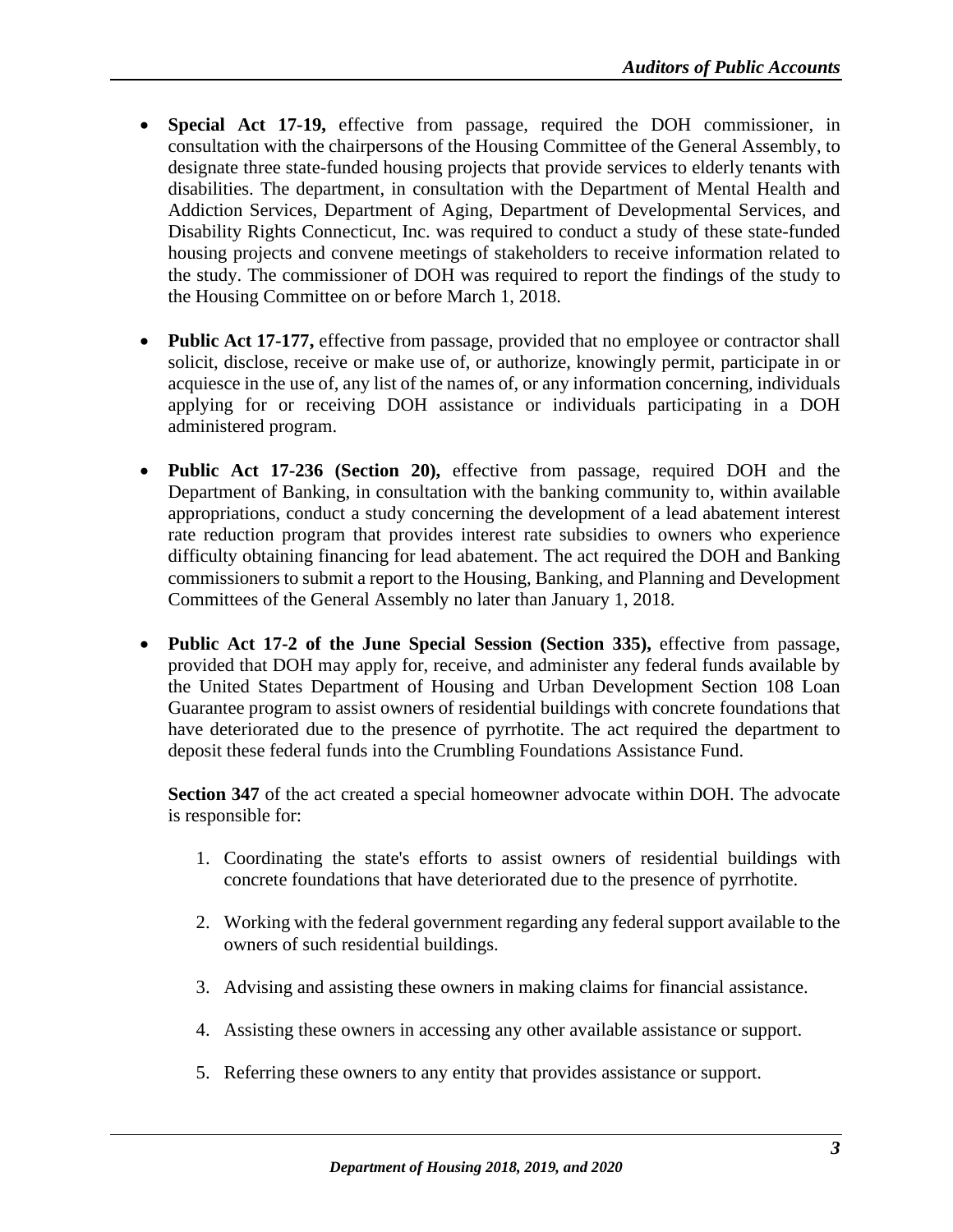- 6. Assisting in the resolution of complaints concerning the operations of the captive insurance company created to assist owners who repair their homes.
- 7. Filing a report, not less than annually, with the joint standing committees of the General Assembly having cognizance of matters relating to insurance, finance, planning and development, housing and public safety describing any trends in the complaints described in subdivision (6) of this section and making recommendations to improve the efficiency, fairness, or operations of the captive insurance company.
- 8. Testifying at any hearing held by committees of the General Assembly regarding the report described in subdivision (7) of this section.

**Section 553** of the act authorized the State Bond Commission to issue up to \$100 million of bonds for the DOH Crumbling Foundations Assistance Fund.

- **Special Act 18-12,** effective June 6, 2018, required the DOH commissioner to submit a report on or before October 1, 2018, in accordance with the provisions of Section 11-4a of the General Statutes, to the Housing Committee of the General Assembly. Such report was to include recommendations to improve the state-funded housing projects designated pursuant to subsection (a) of Section 1 of Special Act 17-19.
- **Public Act 18-160 (Section 1),** effective January 1, 2019, imposed a \$12 surcharge on certain homeowners' insurance policies. All remittances, except for the amount equal to the cost of funding an administrative officer position at the Insurance Department to facilitate the surcharge collection, were required to be deposited in the Healthy Homes Fund. Not later than 30 days after deposit, 85% were required to be transferred to the Crumbling Foundations Assistance Fund.

**Section 2,** effective June 13, 2018, established a separate nonlapsing General Fund account known as the Health Homes Fund to collect insurance surcharge funds. DOH must use 15% of surcharges deposited in the fund to (1) provide the Department of Economic and Community Development with up to \$1 million for grants to homeowners with homes in the immediate vicinity of the West River in the Westville section of New Haven and Woodbridge for structurally damaged homes due to subsidence and to homeowners with homes abutting the Yale Golf Course in the Westville section of New Haven for damage to homes from water infiltration or structural damage due to land settling and (2) fund a program, including related administrative expenses, to reduce residential health and safety hazards from such things as lead, radon, and other contaminants and conditions, including removal, remediation, and abatement.

• **Public Act 18-179 (Section 4),** effective January 1, 2019, limited DOH contaminant abatement activities included in Public Act 18-160 to lead removal, remediation, and abatement.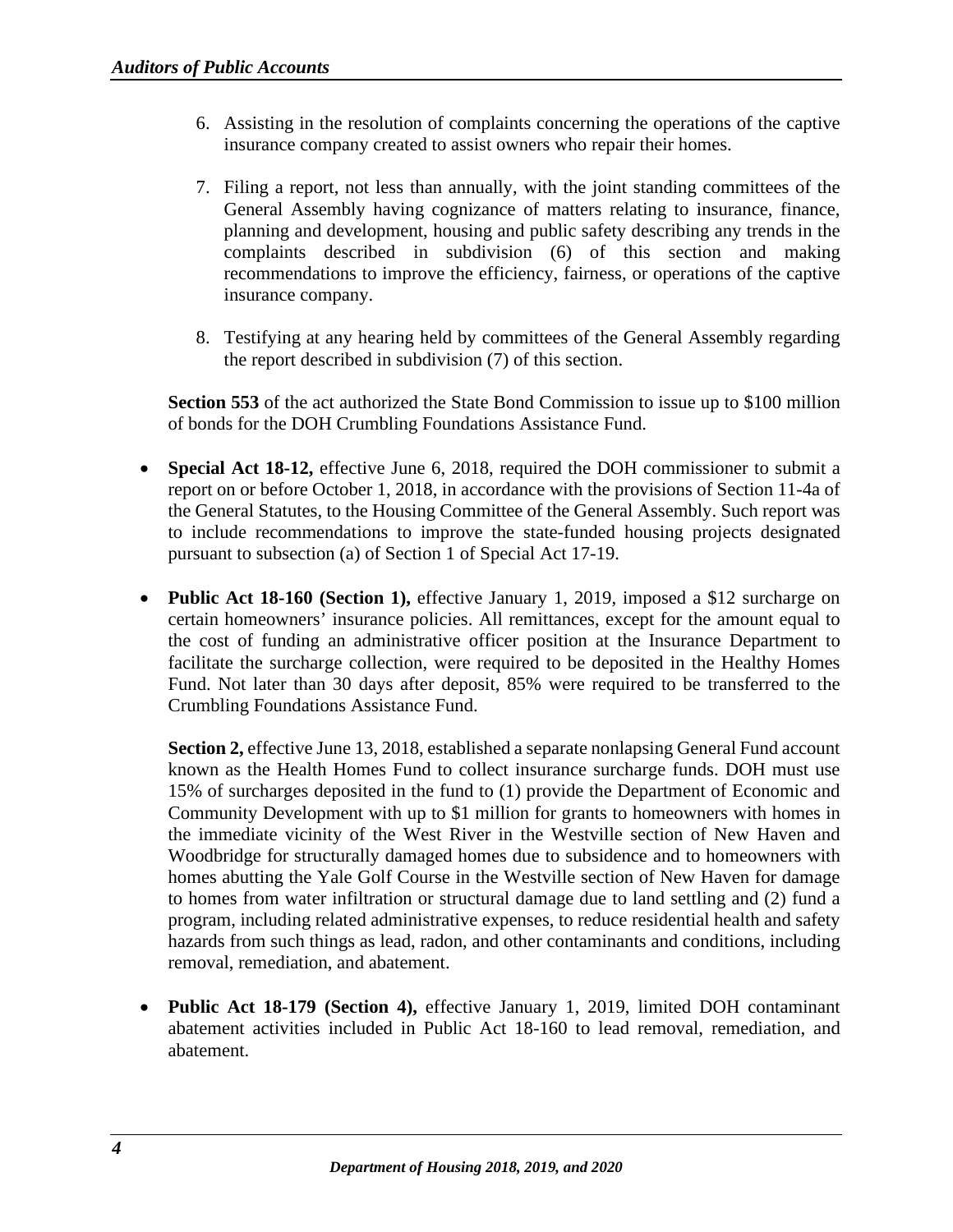• **Public Act 19-117, (Section 37),** effective July 1, 2019, required DOH, in collaboration with the Department of Children and Families to submit a report to the Appropriations Committee, in accordance with Section 11-4a of the General Statutes. The report was to detail for the immediately preceding fiscal year on or before December 15, 2019, and on or before December 15, 2020: (1) the number of Department of Children and Families involved families who were accepted into DOH's Rental Assistance Program from the program's waitlist, (2) the services provided to such families as part of the program, (3) the average cost of such services per family, (4) the average number of days that families participated in the program, and (5) the outcome for such families six months after leaving the program.

# <span id="page-8-0"></span>**RÉSUMÉ OF OPERATIONS**

The Department of Housing accounted for its operations for the fiscal years ended June 30, 2018, 2019, and 2020 in the General Fund, special revenue funds, and a non-capital improvement fund. Each fund's activity is presented in the sections that follow:

# <span id="page-8-1"></span>**General Fund**

A summary of General Fund receipts during the audited period follows:

|                                | <b>Fiscal Year Ended June 30,</b> |           |           |
|--------------------------------|-----------------------------------|-----------|-----------|
| <b>Receipt Description</b>     | 2018                              | 2019      | 2020      |
| Utility Subsidy Income         | \$830,060                         | \$737,861 | \$643,193 |
| <b>Refunds of Expenditures</b> | 417,750                           | 100,399   | 224,512   |
| All Other                      | 2,100                             | 72,694    |           |
| <b>Total Receipts</b>          | \$1,249,910                       | \$910,954 | \$867,705 |

Utility subsidy income consists of funds received by utility companies to help subsidize the state's cost of administering the Energy Conservation Loan Program. Refunds of expenditures consist primarily of grant refunds. When a grant recipient does not spend all funds received for a project, the recipient must return excess funds to the state.

A summary of General Fund expenditures during the audited period follows:

| <b>Expenditure Description</b>              | <b>Fiscal Year Ended June 30,</b> |              |              |
|---------------------------------------------|-----------------------------------|--------------|--------------|
|                                             | 2018                              | 2019         | 2020         |
| <b>Personal Services</b>                    | \$1,643,198                       | \$1,752,335  | \$1,767,450  |
| Housing/Homeless Services                   | 70,799,946                        | 74,347,554   | 76,500,780   |
| <b>Congregate Facilities Operating Cost</b> | 7,189,480                         | 7,189,480    | 7,189,480    |
| <b>Assisted Living Demonstration</b>        | 2,084,241                         | 2,084,241    | 2,612,000    |
| <b>Elderly Congregate Rent Subsidy</b>      | 1,942,268                         | 1,941,692    | 1,935,242    |
| <b>Homeless Youth</b>                       | 2,282,505                         | 2,291,601    | 2,284,904    |
| <b>Elderly Rental Assistance</b>            | 1,012,903                         | 1,000,262    | 1,011,170    |
| <b>Other Expenditures</b>                   | 153,945                           | 153,932      | 164,892      |
| <b>Total Expenditures</b>                   | \$87,108,486                      | \$90,761,097 | \$93,465,918 |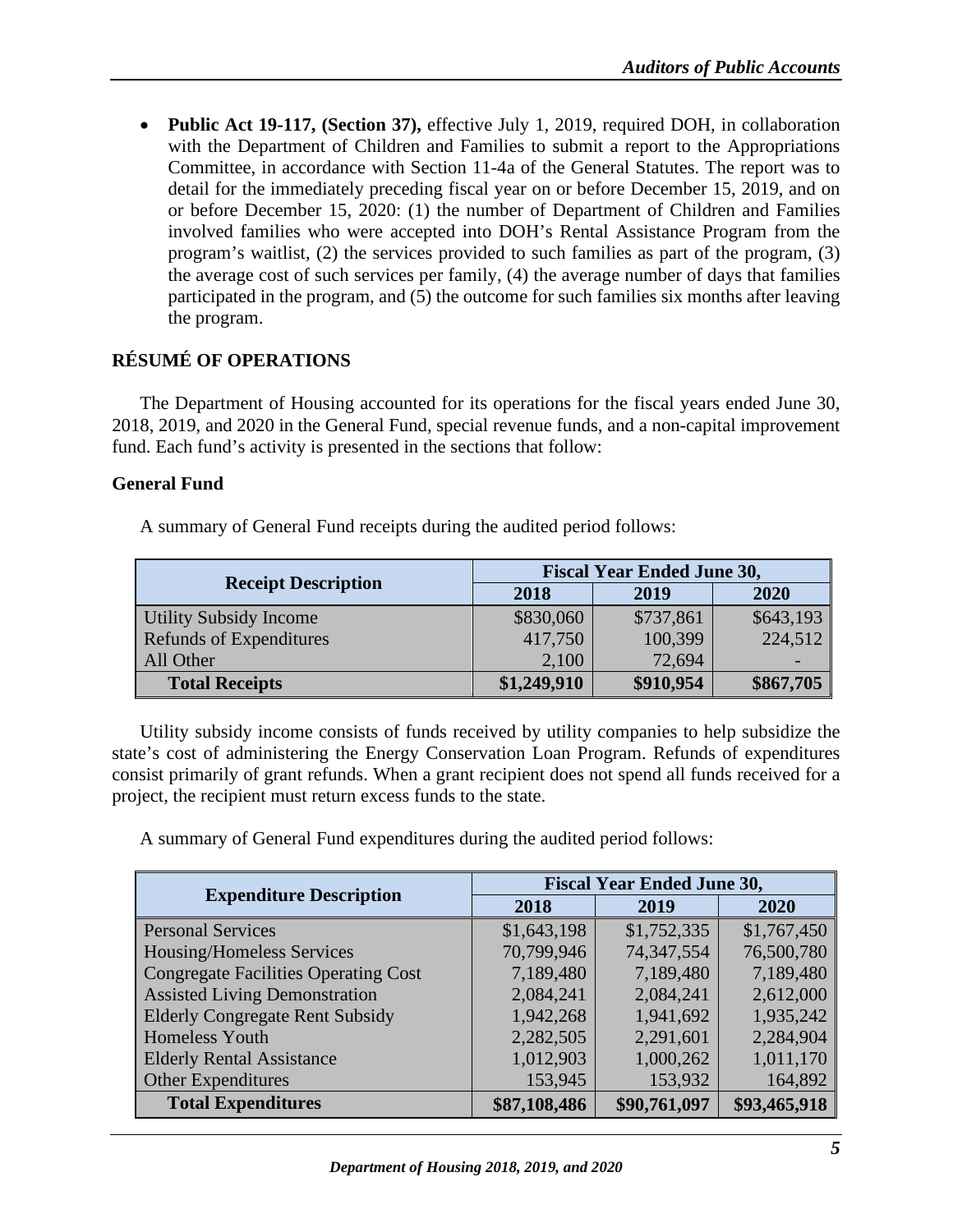General Fund expenditures increased by \$3,652,611 and \$2,704,821 during the fiscal years ended June 30, 2019 and 2020, respectively. DOH's General Fund expenditures consist primarily of state aid grants for housing and homeless services. The increase in expenditures was primarily attributable to additional funding for housing and homeless services, including the Rental Assistance Program (RAP). RAP is the major state-funded program for assisting very-low-income families to afford decent, safe, and sanitary housing in the private market.

#### <span id="page-9-0"></span>**Special Revenue Funds**

DOH primarily used special revenue funds to account for federal and other restricted monies and provide financial assistance in the form of grants or loans for housing projects approved by the State Bond Commission.

|                                 | <b>Fiscal Year Ended June 30,</b> |               |               |
|---------------------------------|-----------------------------------|---------------|---------------|
| <b>Receipt Description</b>      | 2018                              | 2019          | 2020          |
| <b>Federal Contributions</b>    | \$149,884,861                     | \$140,601,592 | \$140,274,326 |
| Restricted Contributions, Other | 9,249,098                         | 8,843,700     | 21,982,608    |
| Principal and Interest on Loans | 3,717,501                         | 3,101,762     | 2,879,220     |
| <b>Total Receipts</b>           | \$162,851,460                     | \$152,547,054 | \$165,136,154 |

A summary of receipts from special revenue funds during the audited period follows:

Total receipts from special revenue funds decreased by \$10,304,406 during the fiscal year ended June 30, 2019 and increased by \$12,589,100 during the fiscal year ended June 30, 2020. The decrease in receipts during the fiscal year ended June 30, 2019 was primarily attributable to fluctuations in federal contributions. Expenditures for the temporary Hurricane Sandy Community Development Block Grant Disaster Recovery Program (CDBG-DR) decreased significantly during the fiscal year ended June 30, 2019. CDBG-DR provides assistance to the most impacted and distressed areas due to Hurricane Sandy. DOH has until September 30, 2022 to expend these program funds.

The increase in receipts during the fiscal year ended June 30, 2020 was primarily attributable to funds for the Healthy Home program. Public Act 18-160 imposed a \$12 surcharge on certain homeowners' insurance policies. Most of these funds were deposited into the Crumbling Foundations Assistance Fund to assist homeowners with foundations damaged by the presence of pyrrhotite.

A summary of expenditures from special revenue funds during the audited period follows: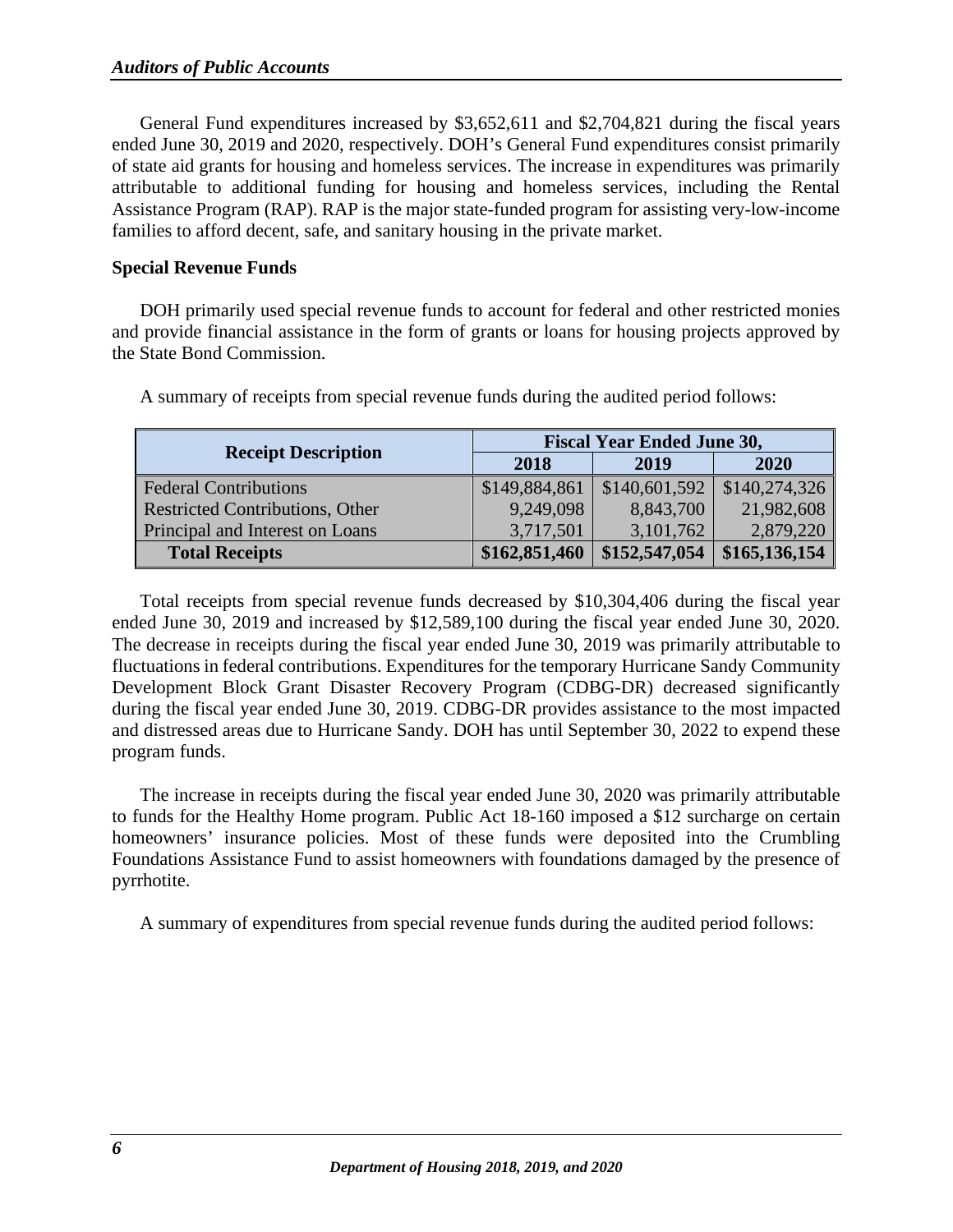| <b>Program Description</b>                      | <b>Fiscal Year Ended June 30,</b> |               |               |
|-------------------------------------------------|-----------------------------------|---------------|---------------|
|                                                 | 2018                              | 2019          | 2020          |
|                                                 |                                   |               |               |
| <b>Federal Restricted Accounts:</b>             |                                   |               |               |
| <b>Section 8 Housing Choice Vouchers</b>        | \$84,397,666                      | \$89,940,611  | \$95,043,038  |
| <b>Hurricane Sandy CDBG-DR</b>                  | 30,097,941                        | 8,809,921     | 6,266,977     |
| <b>Community Development Block Grants</b>       | 10,309,261                        | 9,698,733     | 8,584,098     |
| <b>Social Services Block Grant</b>              | 8,192,492                         | 7,594,632     | 6,851,722     |
| <b>Section 8 Housing Assistance Payments</b>    | 5,320,981                         | 5,849,416     | 5,451,548     |
| Home Investment Partnerships                    | 2,160,996                         | 2,609,988     | 6,051,930     |
| <b>Emergency Solutions Grants</b>               | 2,179,379                         | 2,069,542     | 2,268,497     |
| <b>National Disaster Resilience Competition</b> | 1,881,051                         | 3,731,496     | 3,165,685     |
| Housing for Persons with Disabilities           | 1,493,275                         | 1,622,730     | 2,114,854     |
| <b>Continuum of Care Program</b>                | 1,376,894                         | 2,666,976     | 6,725,005     |
| <b>Lead Hazard Reduction Demonstration</b>      |                                   | 2,816,800     | 1,147,081     |
| <b>Disaster Grants</b>                          |                                   |               | 3,853,625     |
| <b>Coronavirus Relief Fund</b>                  |                                   |               | 2,353,148     |
| <b>Other Federal Restricted</b>                 | 1,155,201                         | 2,601,354     | 4,684,826     |
| <b>Total Federal Restricted:</b>                | 148, 565, 137                     | 140,012,199   | 154,562,034   |
|                                                 |                                   |               |               |
| <b>Other Restricted Accounts:</b>               |                                   |               |               |
| <b>Community Investment Act</b>                 | 1,850,148                         | 1,539,985     | 1,649,219     |
| <b>DOH Supportive Housing</b>                   | 5,950,000                         | 5,950,000     | 5,950,000     |
| <b>Crumbling Foundations Assistance</b>         |                                   |               | 10,601,209    |
| <b>Other Restricted</b>                         | 639,052                           | 596,501       | 1,566,387     |
| <b>Total Other Restricted:</b>                  | 8,439,200                         | 8,086,486     | 19,766,815    |
|                                                 |                                   |               |               |
| <b>Other Special Revenue Funds:</b>             |                                   |               |               |
| <b>Housing Trust Fund</b>                       | 18,655,989                        | 7,964,948     | 17,623,496    |
| <b>Housing Assistance Fund</b>                  | 70,503,979                        | 64,708,464    | 88,809,742    |
| Housing Loan Fund                               | 1,663,679                         | 2,225,917     | 2,323,364     |
| <b>Economic Development Fund</b>                | 2,350,610                         | 135,765       | 102,469       |
| <b>STEAP-Grants to Local Governments</b>        | 782,366                           | 41,653,540    | 25,295,525    |
| <b>Other Special Revenue Funds</b>              | 731,343                           | 1,071,610     | 1,818,852     |
| <b>Total Other Special Revenue Funds:</b>       | 94,687,966                        | 117,760,244   | 135,973,448   |
|                                                 |                                   |               |               |
| <b>Total Expenditures</b>                       | \$251,692,303                     | \$265,858,929 | \$310,302,297 |

Total expenditures from special revenue funds increased by \$14,166,626 and \$44,443,368 during the fiscal years ended June 30, 2019 and 2020, respectively. Grants and loans comprise approximately 95% of expenditures from special revenue funds. DOH administers a number of financial assistance programs to create affordable housing for low and moderate-income families. Fluctuations in Housing Trust Fund and Housing Assistance Fund expenditures are primarily due to the timing of these construction or rehabilitation projects.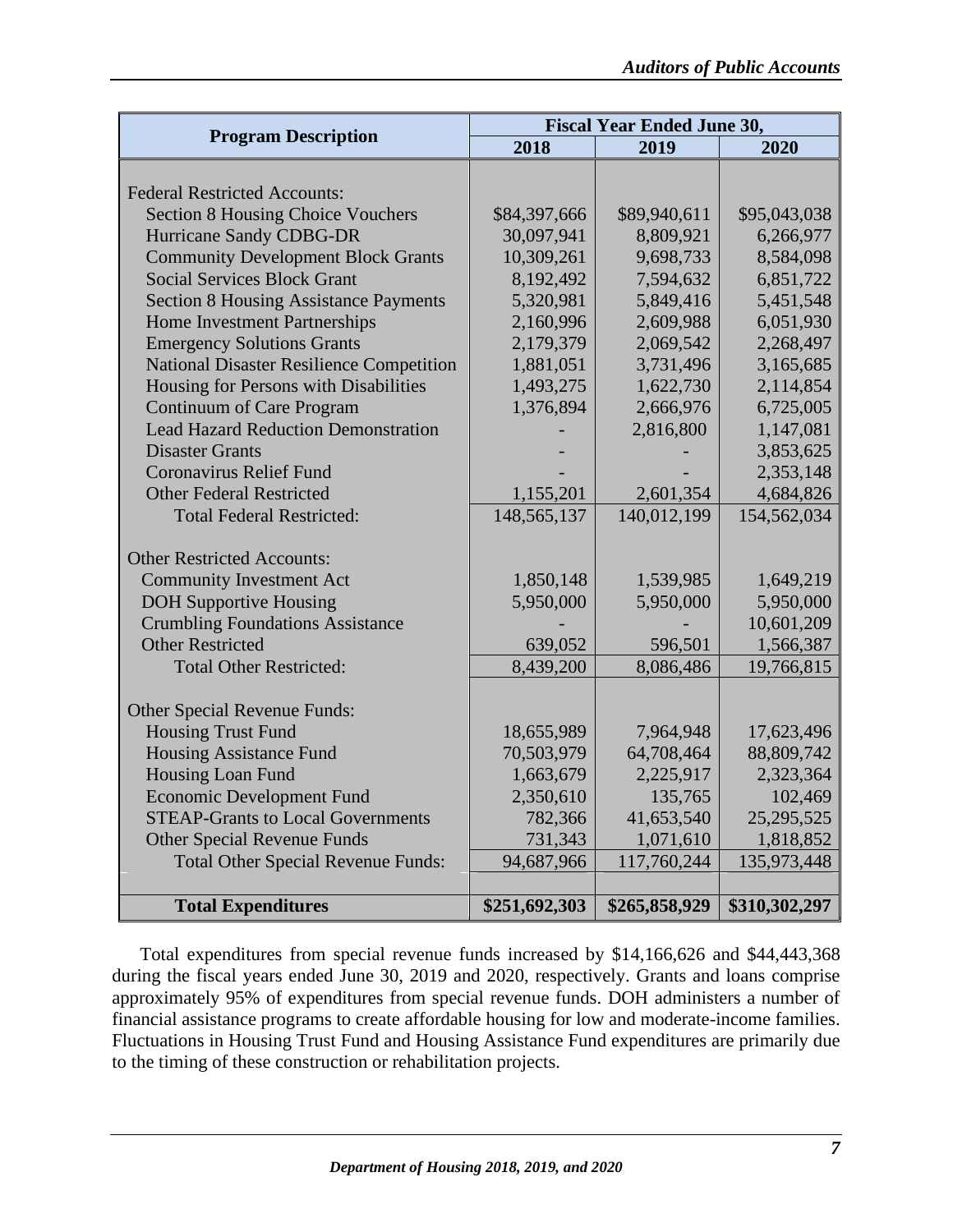Expenditures for the Hurricane Sandy Program decreased significantly during the fiscal years ended June 30, 2019 and 2020 due to the program winding down. The increases in expenditures for Crumbling Foundations Assistance and Small Town Economic Assistance Program (STEAP) grants were primarily for funds provided to the Connecticut Foundation Solutions Indemnity Company, Inc. from the Crumbling Foundations Assistance Fund. Public Act 17-2, Section 553 of the June 2017 Special Session authorized the issuance of bonds up to \$100 million for the purposes of the Crumbling Foundations Assistance Fund. In addition, Public Act 18-160 provided that 85% of funds deposited in the Healthy Homes Fund were to be transferred to the Crumbling Foundations Assistance Fund.

# <span id="page-11-0"></span>**Non-Capital Improvement Funds**

Total expenditures from non-capital improvement funds were \$426,513, \$999,702, and \$3,830,267 for the fiscal years ended June 30, 2018, 2019, and 2020, respectively. Most of these funds were for an Urban Act grant and the Crumbling Foundations Testing Program. Urban Act program funds are authorized by the State Bond Commission for redirecting, improving, and expanding state activities, which promote conservation and development, and improve the quality of life for urban residents of the state. In addition, under the Crumbling Foundations Testing Program, homeowners with crumbling foundations or who suspect they may have pyrrhotite in their foundations can get assistance for core testing or visual inspection by an engineer.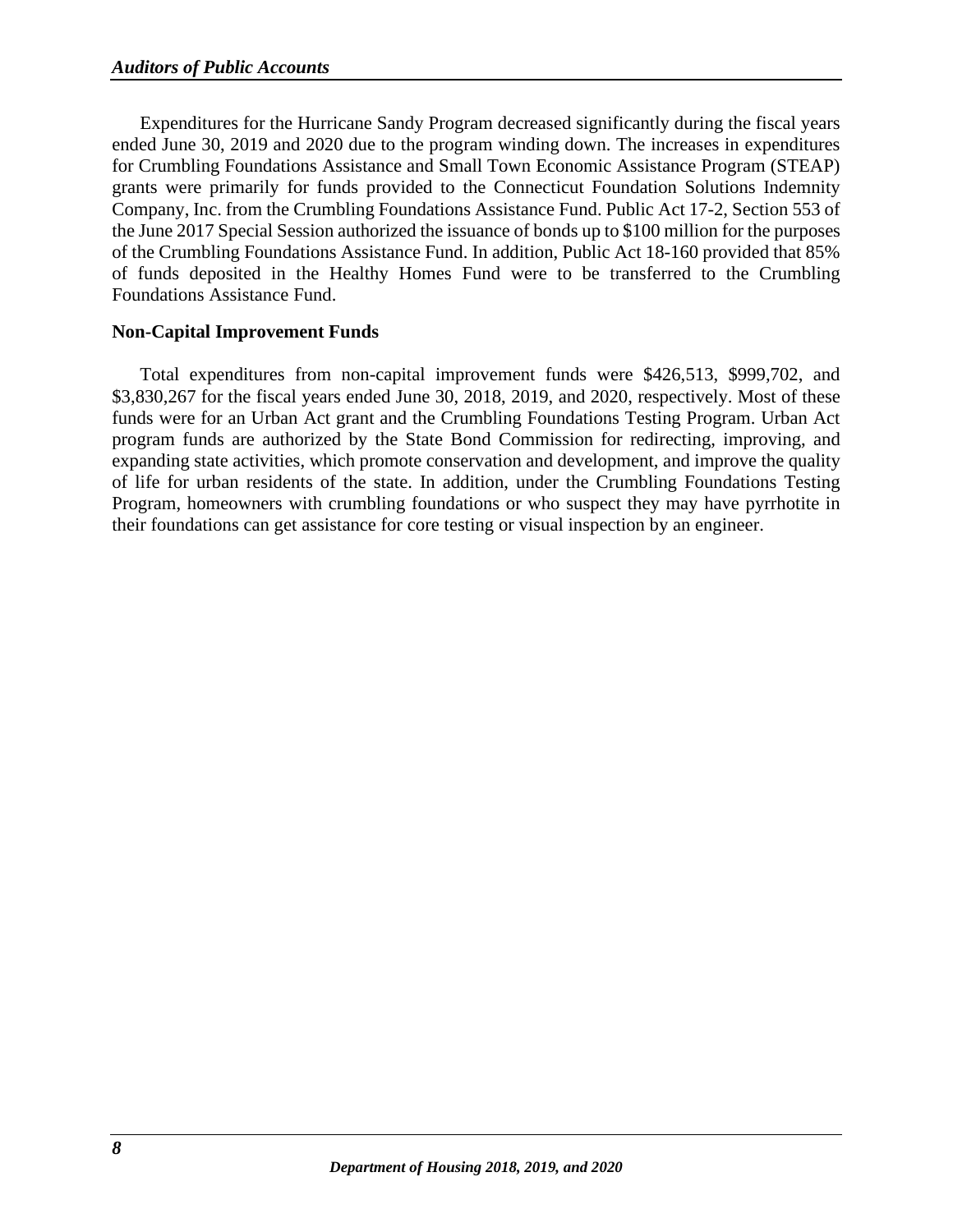# **STATE AUDITORS' FINDINGS AND RECOMMENDATIONS**

<span id="page-12-0"></span>Our examination of the records of the Department of Housing disclosed the following 20 recommendations, of which 11 have been repeated from the previous audit:

#### <span id="page-12-1"></span>**Inadequate Program Monitoring**

*Background:* The Department of Housing administers a variety of housing and community development programs, including the Small Cities Community Development Block Grant (Small Cities), Home Investment Partnerships (HOME), Affordable Housing (FLEX), and Housing Trust Fund (HTF) programs. DOH assistance agreements and mortgage notes with recipients stipulate the terms and conditions of the assistance, including the rate and method for calculating interest. The Department of Economic and Community Development (DECD) enters loans executed by DOH into its loan management system, which automatically generates invoices detailing principal and interest amounts due.

> DOH has a memorandum of understanding with DECD regarding the sharing of administrative functions and resources. Under the agreement, DECD performs financial and administrative functions for DOH, including performing some aspects of monitoring the housing and community development programs.

*Criteria:* DOH requires the completion of an eligibility review form to assess program eligibility for HOME, FLEX, and HTF projects.

> Title 24 Code of Federal Regulations (CFR) 58.22 states that neither a recipient nor any participant in the development process, including public or private nonprofit or for-profit entities, or any of their contractors, may commit HUD assistance under a program listed in 58.1(b) on an activity or project until HUD or the state has approved the recipient's Request for Release of Funds (RROF) and the related certification from the responsible entity. In addition, until the RROF and the related certification have been approved, neither a recipient nor any participant in the development process may commit non-HUD funds on or undertake an activity or project under a program listed in 58.1(b) if the activity or project would have an adverse environmental impact or limit the choice of reasonable alternatives. Title 24 CFR 58.1(b)(4) states that the requirements of Title 24 Part 58 apply to the HOME program.

> Good business practice dictates that agencies accrue and bill interest to borrowers properly and in accordance with agreed-upon contractual arrangements.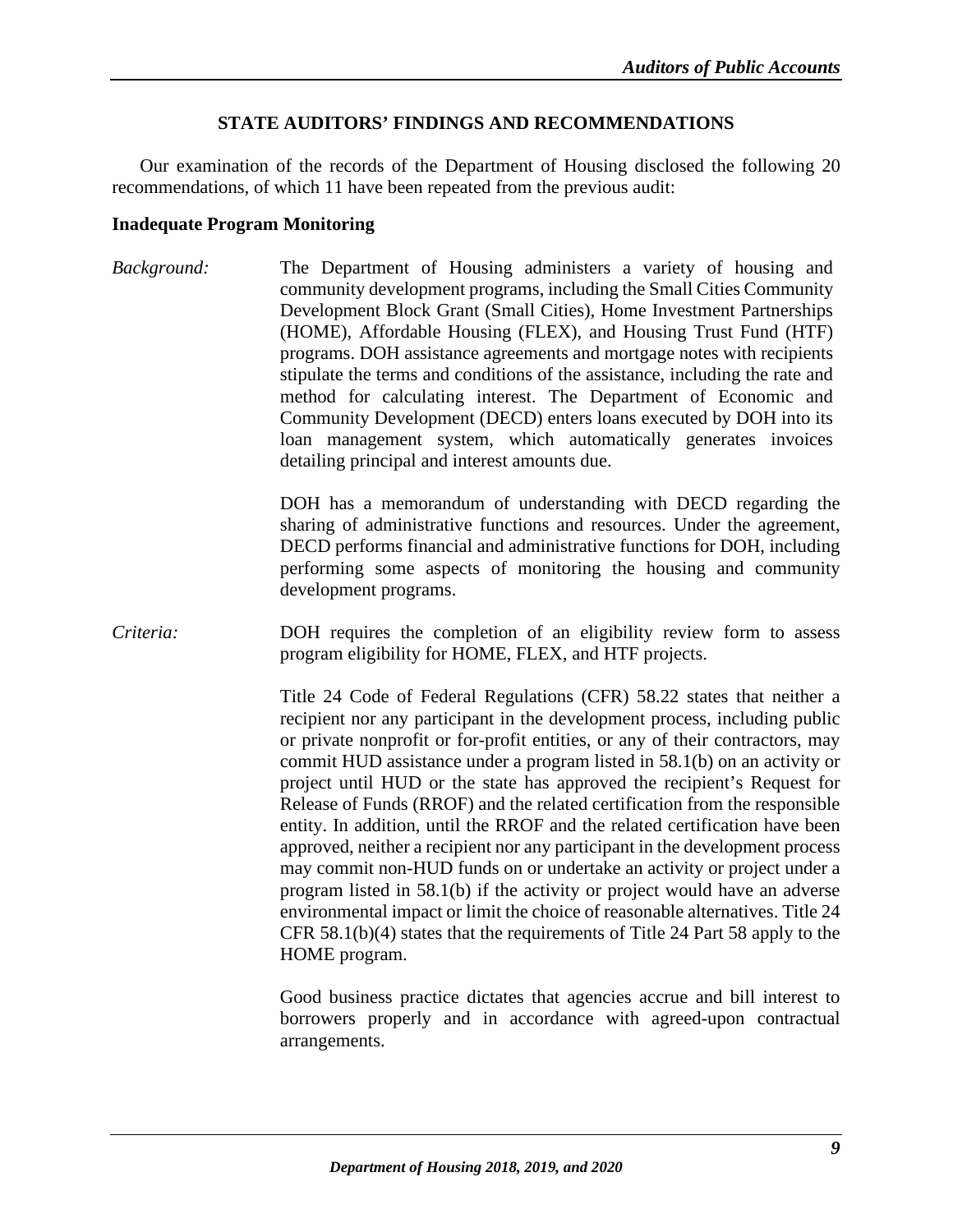DOH provides funding for HOME, FLEX, and HTF projects on a reimbursement basis. Recipients submit requests for payment, which the department reviews for accuracy and approves for payment.

The DOH assistance agreements stipulate that recipients use funds in accordance with the approved budgets and project timetables. The department has the right, upon request by recipients, to modify the development budgets and extend the end dates.

Assistance agreements between DOH and recipients require that borrowers/grantees provide the following to DOH:

- Quarterly project milestones and progress reports no later than 30 days after the end of each quarter until the expiration of the development budget
- For all for-profit recipients, cost certifications within 120 days of substantial completion of the projects or at such times as required by the commissioner
- A report, prior to the expiration of the budget period, detailing its goodfaith efforts to comply with the department's Set-Aside for Minority Business Enterprises policy and listing all small and minority/femaleowned businesses to which it awarded contracts, as well as the amount of the contract award

The Small Cities Grant Program Management Manual requires DOH to conduct on-site monitoring at least once during the period of a Small Cities grant. Once completed, DOH must send a monitoring letter to the municipality indicating whether it complied with statutory and regulatory requirements.

DECD Office of Financial Review procedures provide that DECD assist DOH in the closeout of certain housing contracts. At the completion of the projects, recipients submit cost certifications or state or federal audits prepared by a certified public accounting (CPA) firm. For HOME, FLEX, and HTF projects, DECD issues a Certificate of Approved Program Cost and State Funding. DOH issues a certificate of completion to financially close out the contract for Small Cities projects.

Section 11-8a(b) of the General Statutes provides that the State Librarian may require each such state agency to submit retention schedules for all such books, records, papers, and documents for approval. The records retention schedules require DOH to retain approved loan and grant files for seven years after the term of the contract, or until audited, whichever is later.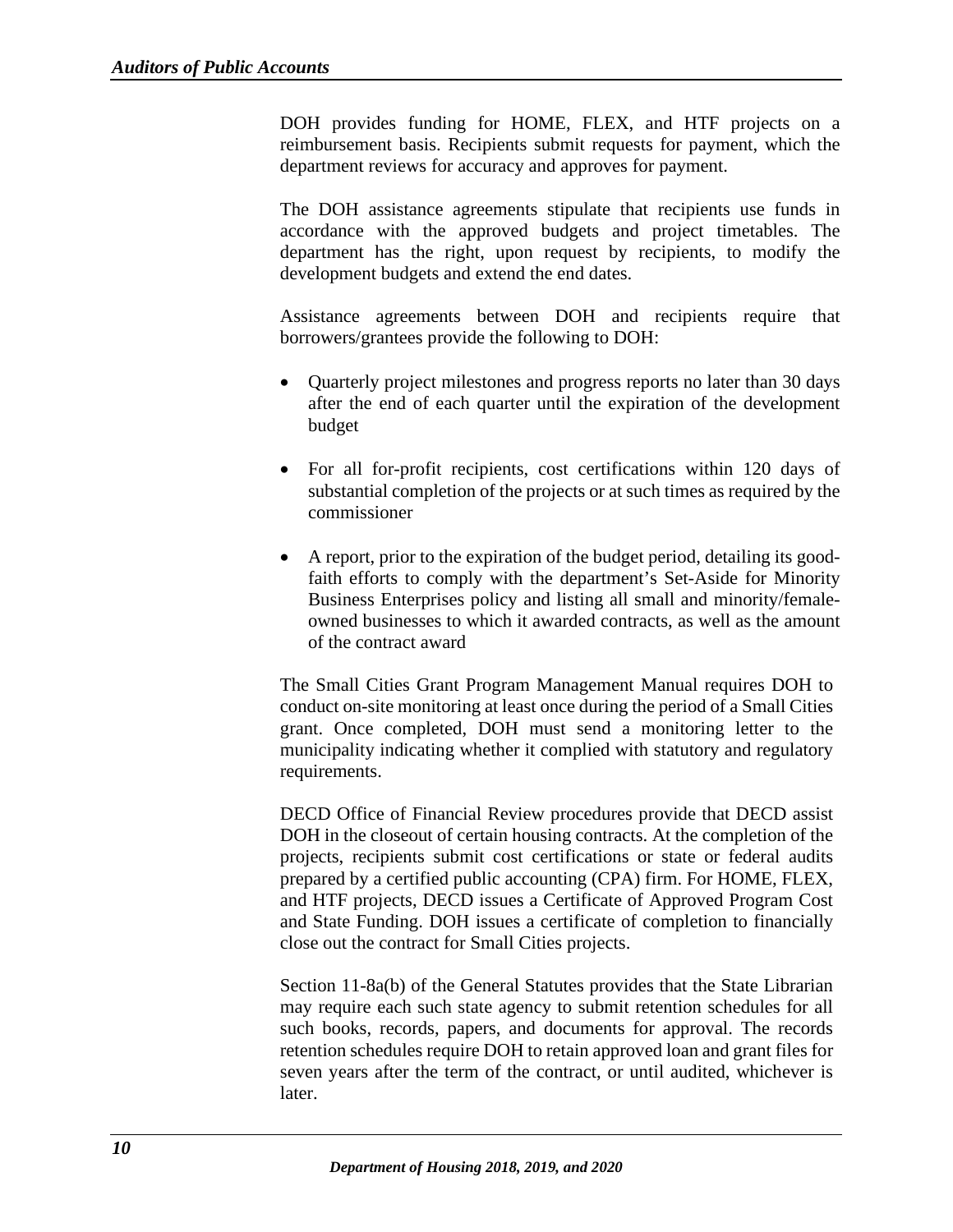- *Condition:* We reviewed six Small Cities, one HOME, 12 FLEX, and two HTF project files, for which DOH provided \$75,880,515 during the fiscal years ended June 30, 2018, 2019, and 2020. In addition, we reviewed the project closeouts performed on five Small Cities projects selected during the prior audit. Our review identified the following deficiencies:
	- DOH was missing eligibility review forms for one HOME and eight FLEX projects.
	- DOH was missing a HUD approval letter for the Request for Release of Funds for one HOME project.
	- DOH was missing mortgage notes for one HOME and one FLEX project.
	- DOH did not have approved payment documents on file for 21 payments made to one HOME and four FLEX projects, totaling \$14,258,415.
	- DOH made a payment outside the approved budget period for one FLEX project.
	- Quarterly monitoring reports were missing for one HOME, seven FLEX, and two HTF projects.
	- DOH did not obtain reports detailing the good-faith efforts to comply with the department's Set-Aside for Minority Business policy prior to the expiration of the budget period for one HOME, seven FLEX, and two HTF projects.
	- DOH did not promptly monitor one Small Cities project. DOH conducted monitoring 21 months late. DOH had not monitored two other projects at the time of our review even though their budget expiration dates were 28 to 43 months earlier.
	- DOH did not issue timely monitoring letters and certificates of completion after conducting monitoring for two Small Cities projects. DOH did not issue monitoring letters and certificates of completion until 19 to 29 months after performing the monitoring. For one other project, DOH had not issued a monitoring letter or certificate of completion at the time of our review, despite completing its monitoring 47 months earlier.
	- DOH did not close out the projects in a timely manner for nine FLEX and two HTF projects.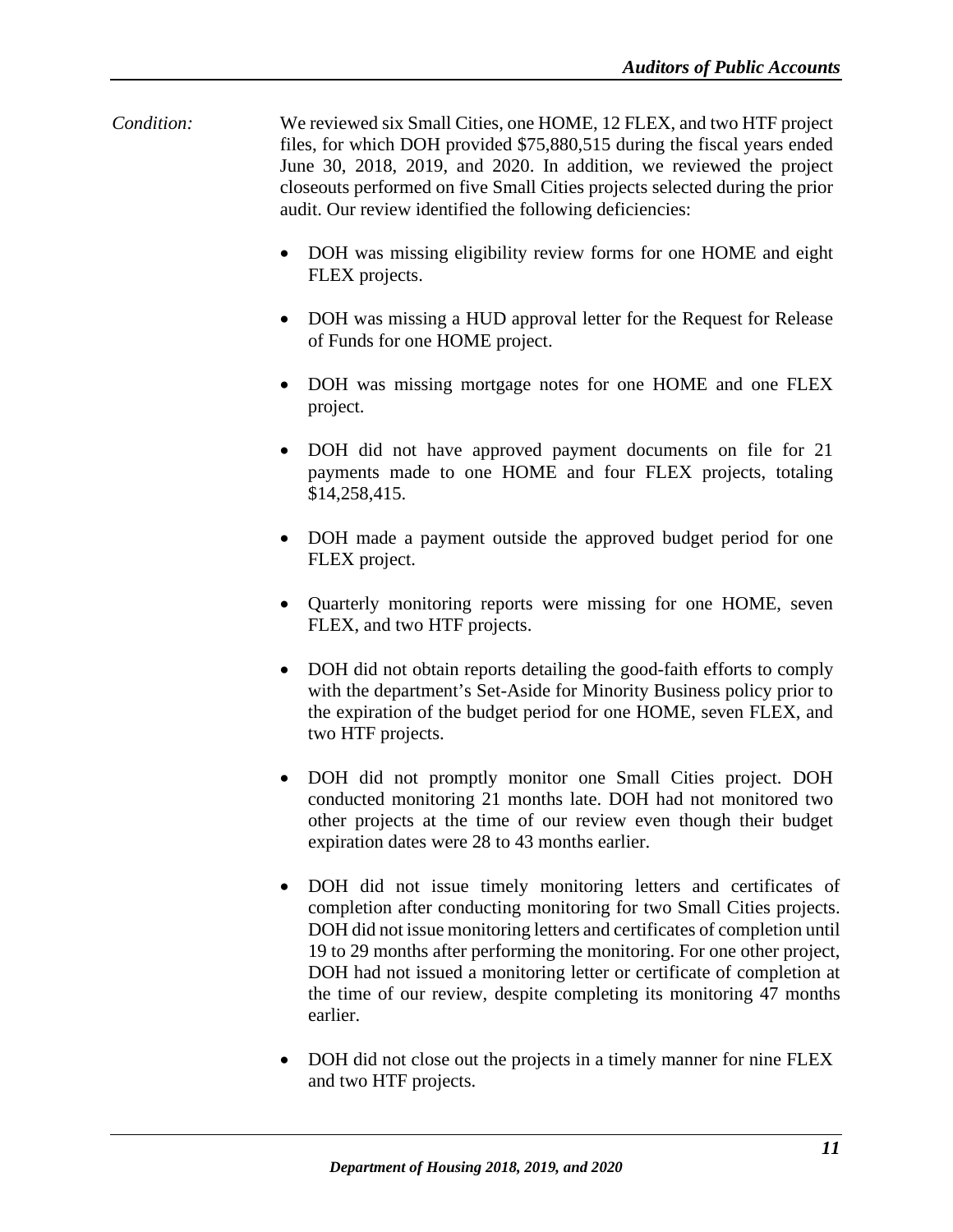|                             | o DOH did not obtain the documentation necessary to close out eight<br>FLEX and two HTF projects despite them being due for one to<br>three years.                                                                                                                                                                              |
|-----------------------------|---------------------------------------------------------------------------------------------------------------------------------------------------------------------------------------------------------------------------------------------------------------------------------------------------------------------------------|
|                             | DOH had not closed out one FLEX project at the time of our review<br>O<br>despite the closeout documentation being available for 1.5 years.                                                                                                                                                                                     |
| Context:                    | DOH paid \$27,218,830 for Small Cities projects, \$8,385,937 for HOME<br>projects, \$224,763,658 for FLEX projects, and \$46,705,053 for HTF<br>projects during the fiscal years ended June 30, 2018, 2019, and 2020.                                                                                                           |
| Effect:                     | There is increased risk that the department made improper payments and<br>project costs are ineligible for federal funding. In addition, there is reduced<br>assurance that repayment terms and interest rates are accurately captured<br>in the department's loan system.                                                      |
|                             | The department's ability to determine potential project eligibility and<br>monitor project performance and allowable expenditures is impaired if the<br>proper forms are not completed and obtained in a timely manner. In<br>addition, the department may not identify excess disbursements and ensure<br>their prompt return. |
|                             | DOH spent \$1,053,012 outside of the approved budget period.                                                                                                                                                                                                                                                                    |
| Cause:                      | Administrative controls over the projects were inadequate. Delays were<br>due to staffing constraints and task priorities. DECD staff perform some<br>components of program monitoring. The need for coordination of tasks<br>between the agencies contributed to the delays.                                                   |
|                             | Due to Covid-19, DOH employees did not regularly work in the<br>department's office. As a result, they were not able to locate some project<br>files.                                                                                                                                                                           |
|                             | The department lacks a policy stipulating a deadline for completing<br>monitoring and issuing monitoring letters and certificates of completion.                                                                                                                                                                                |
| <b>Prior Audit Finding:</b> | This finding has been previously reported in the last two DOH audit reports<br>covering the fiscal years ended June 30, 2014 through 2017. In addition,<br>prior to the establishment of DOH on July 1, 2013, the finding was reported<br>in two DECD audit reports dating back to the fiscal year ended June 30,<br>2011.      |
| Recommendation:             | The Department of Housing should ensure that it performs a complete<br>review of all projects from application until project closeout and only<br>disburse funds during approved budget periods. The department should<br>retain all supporting documentation in accordance with the State                                      |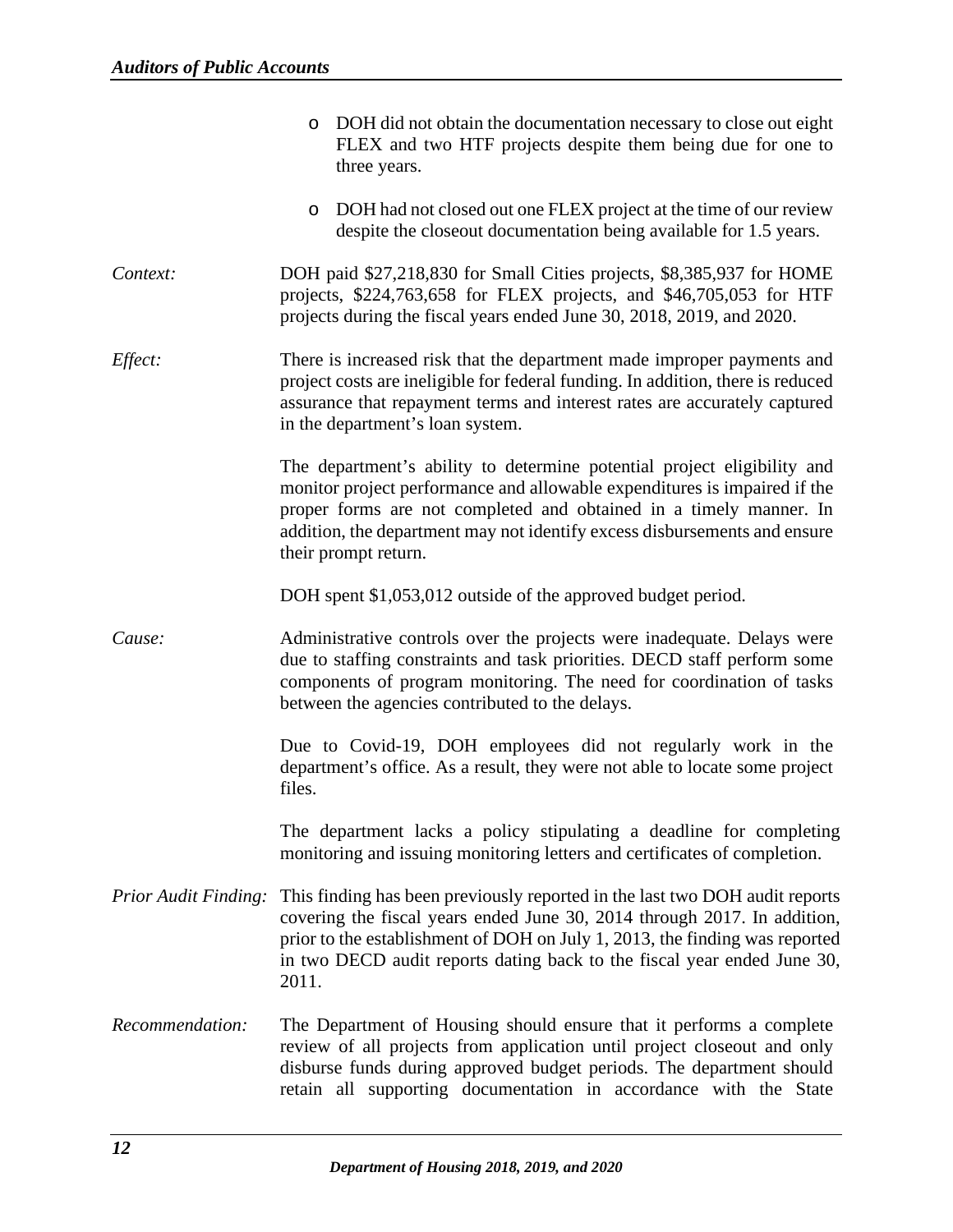Librarian's records retention requirements and ensure that recipients follow assistance agreement requirements.

The department should adopt policies stipulating deadlines for completing monitoring and issuing monitoring letters and certificates of completion. (See Recommendation 1.)

*Agency Response:* "DOH agrees with this audit finding. Most of this monitoring control breakdown is due to significant staff turnover, and a delay in replacement for both DOH and DECD staffs. DOH has added staff, which now provides for peer/quality control review and procedure modifications, as well as staff training. The gap in the use of the eligibility review forms has been corrected by including the HOME, FLEX, and HTF eligibility requirements. In addition, DOH management/supervisors will review payment requests to ensure that they are appropriately created after the service dates and are within the approved budget period. Supervisors will enforce the collection of the required milestones and progress reports. State Single Audit reviews are performed by the Office of Financial Review and Compliance within DECD. The delay of the review could be mitigated by other sources of monitoring report or activity report from the capital project itself through site visits and collaborative work with funding partners. DECD staffs responsible for this review of the State Single Audits were also understaffed during the audit period. However, DOH relies on Office of Policy Management (OPM) review of the State Single Audits for identifying relevant issues for the agency. DOH would promptly follow up on these identified issues as appropriate. DOH continues to take monitoring and close out responsibilities seriously, because of this we have added staff to assignments and facilitate a timely on-site monitoring and completion of the closeout activity. DOH management will continue to encourage staff to make every effort to schedule the required on-site visits and its reporting timely. In the case of one FLEX project where the recipient did not submit the close-out documentation, there are other mitigating factors that could delay the availability of these documents such as processing a financing gap adjustment."

#### <span id="page-16-0"></span>**Rental Assistance Program – Incorrect Payment Amounts**

*Background:* The statewide Rental Assistance Program (RAP), administered by DOH and its contracted vendor, is the major state-supported program assisting lowincome families in affording decent, safe, and sanitary housing. A family issued a RAP certificate is responsible for finding a suitable housing unit of the family's choice where the owner agrees to rent under the program. Rental units must meet minimum quality and safety standards. The vendor pays a housing subsidy directly to the landlord on behalf of the participating family.

DOH and its vendor are considered the housing authority for the program.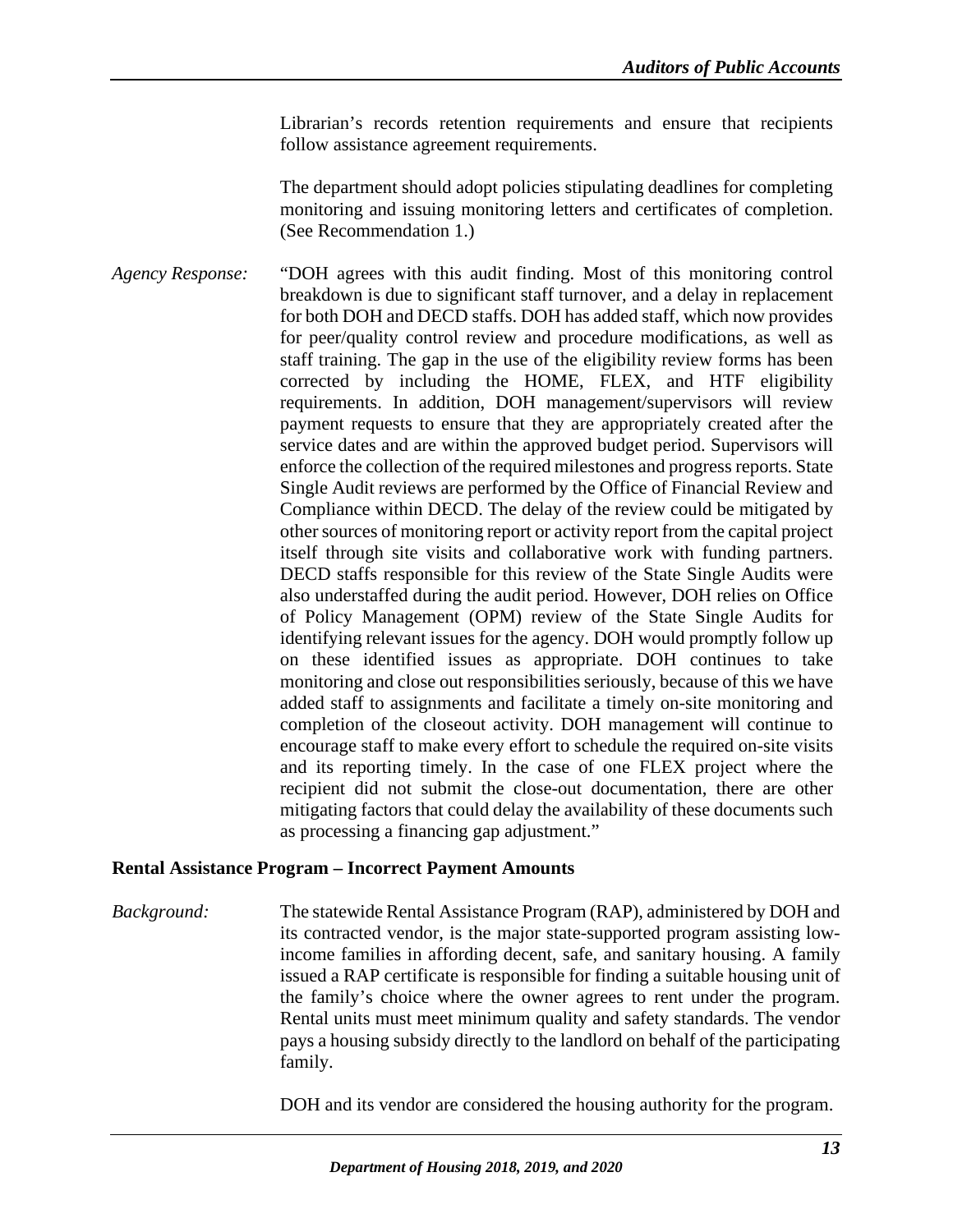*Criteria:* Section 17b-812-6 of the Regulations of Connecticut State Agencies provides that the amount of rental assistance paid by DOH on behalf of eligible families is the difference between the tenant contribution and the rental amount in the lease. The tenant contribution is 10% of the family's monthly income or 40% of the family's monthly adjusted-gross income less a utility allowance, whichever is greater.

The DOH administrative plan for RAP provides the following:

- The housing authority must verify factors of eligibility and tenant contribution. Whenever possible, the housing authority will use written verification from independent sources.
- Upon annual reexamination, the housing authority runs Department of Social Services Eligibility Management System (EMS) and Department of Labor (DOL) reports to compare income on the family's personal declaration form.
- The housing authority may not execute a RAP contract more than 60 days after commencement of the lease term and will not make any payments until it executes the contract.
- The housing authority completes all reexaminations for families before the anniversary date.
- The housing authority reviews the utility allowance schedule periodically. If the review finds a utility rate has changed by 10% or more since the last revision of the utility allowance schedule, the schedule will be revised to reflect the new rate.

*Condition:* Our review of 15 RAP payments, totaling \$14,386, disclosed the following:

- In two cases, the housing authority did not run EMS and DOL reports to compare to the families' personal declaration forms.
- In one case, the housing authority made \$2,619 in payments prior to executing a RAP contract.
- In one case, the housing authority did not complete a reexamination prior to the family's anniversary date.
- In one case, the housing authority incorrectly overpaid \$70.
- The housing authority has not updated the utility allowance schedule since 2012.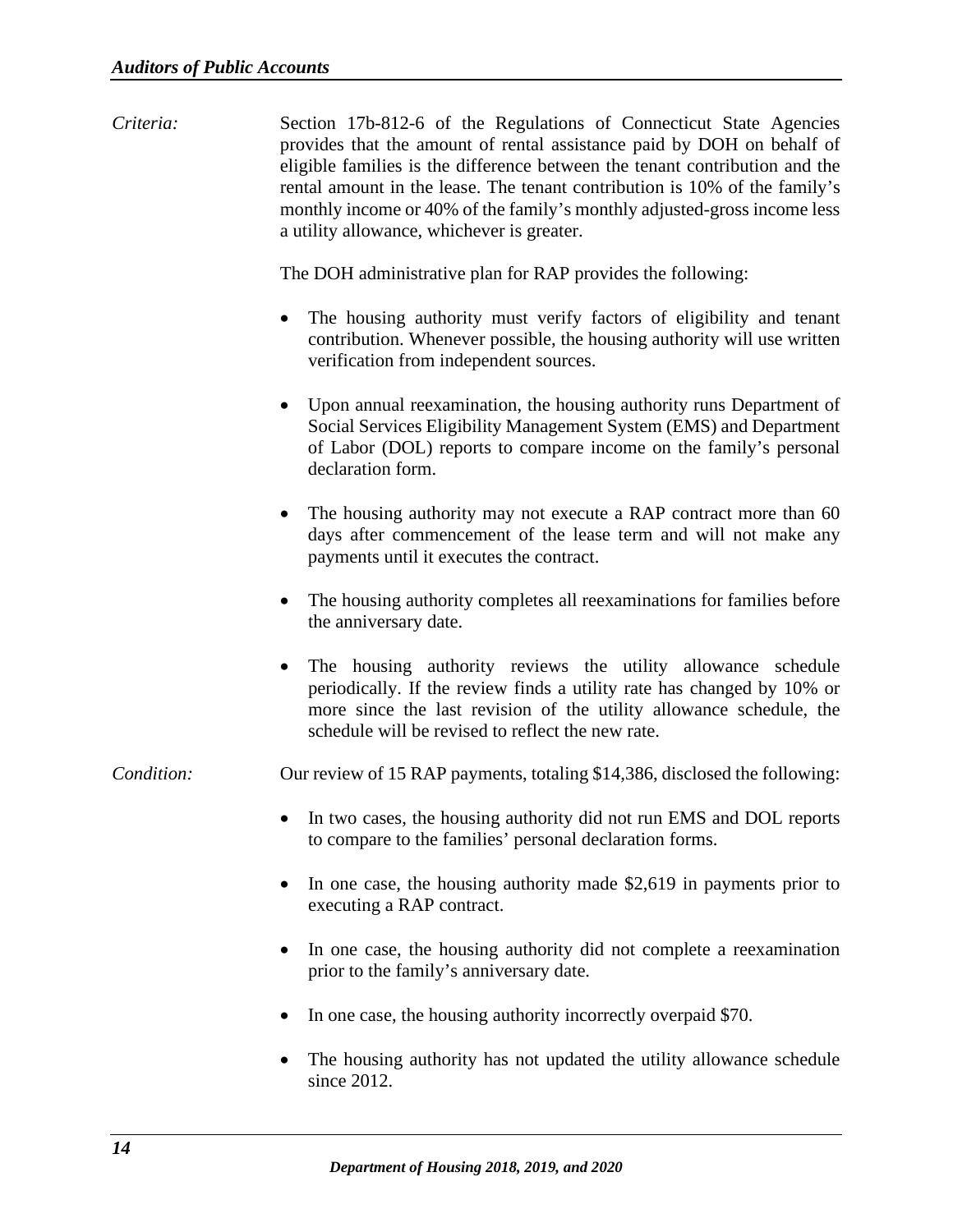- *Context:* During the fiscal years ended June 30, 2018, 2019, and 2020, DOH paid \$182,706,519 for RAP assistance.
- *Effect:* There is reduced assurance that DOH and its RAP vendor are correctly determining client eligibility, calculating payments, and completing required forms prior to disbursement of payments. In addition, there is increased risk that the department's utility payments do not reflect current rates.
- *Cause:* The errors were due to clerical mistakes and oversights by DOH and its vendor.
- *Prior Audit Finding:* This finding has been previously reported in the last two audit reports covering the fiscal years ended June 30, 2014 through 2017.
- *Recommendation:* The Department of Housing and its Rental Assistance Program vendor should ensure that they promptly complete reexaminations and properly calculate and support payments. In addition, the department should ensure that the utility allowance schedule reflects current rates. (See Recommendation 2.)
- *Agency Response:* "DOH partially agrees with the conditions stated in the finding. We agree that, as stated in the "Cause" to the finding, the errors were due to clerical mistakes and oversights by DOH and its vendor. The Department and its contracted vendor will continue to implement a detailed quality control process designed to identify and quickly correct clerical errors. We continue to look for ways to improve this procedure. We disagree with the condition in the finding related to not updating the utility allowance since 2012. Although the utility allowance has not changed, that was a DOH management decision, as increasing the utility allowance would have the effect of decreasing the allowable rent that a tenant utilizes in their community. DOH has determined that having the ability to find a unit at a higher rent level is a greater priority than modifying the utility allowances. DOH will forward a copy of its approval of the utility allowance."

#### *Auditors' Concluding*

*Comments:* DOH should comply with its administrative plan regarding updating the utility allowance schedule or amend the administrative plan to reflect its current practices.

#### <span id="page-18-0"></span>**Inadequate Monitoring of a Contractor**

*Background:* The United States Department of Housing and Urban Development's Section 8 Housing Choice Vouchers Program provides rental assistance to help very-low-income families afford decent, safe, and sanitary rental housing. The Mainstream 5-Year Vouchers Program enables families for whom the head, spouse, or co-head is a person with disabilities to lease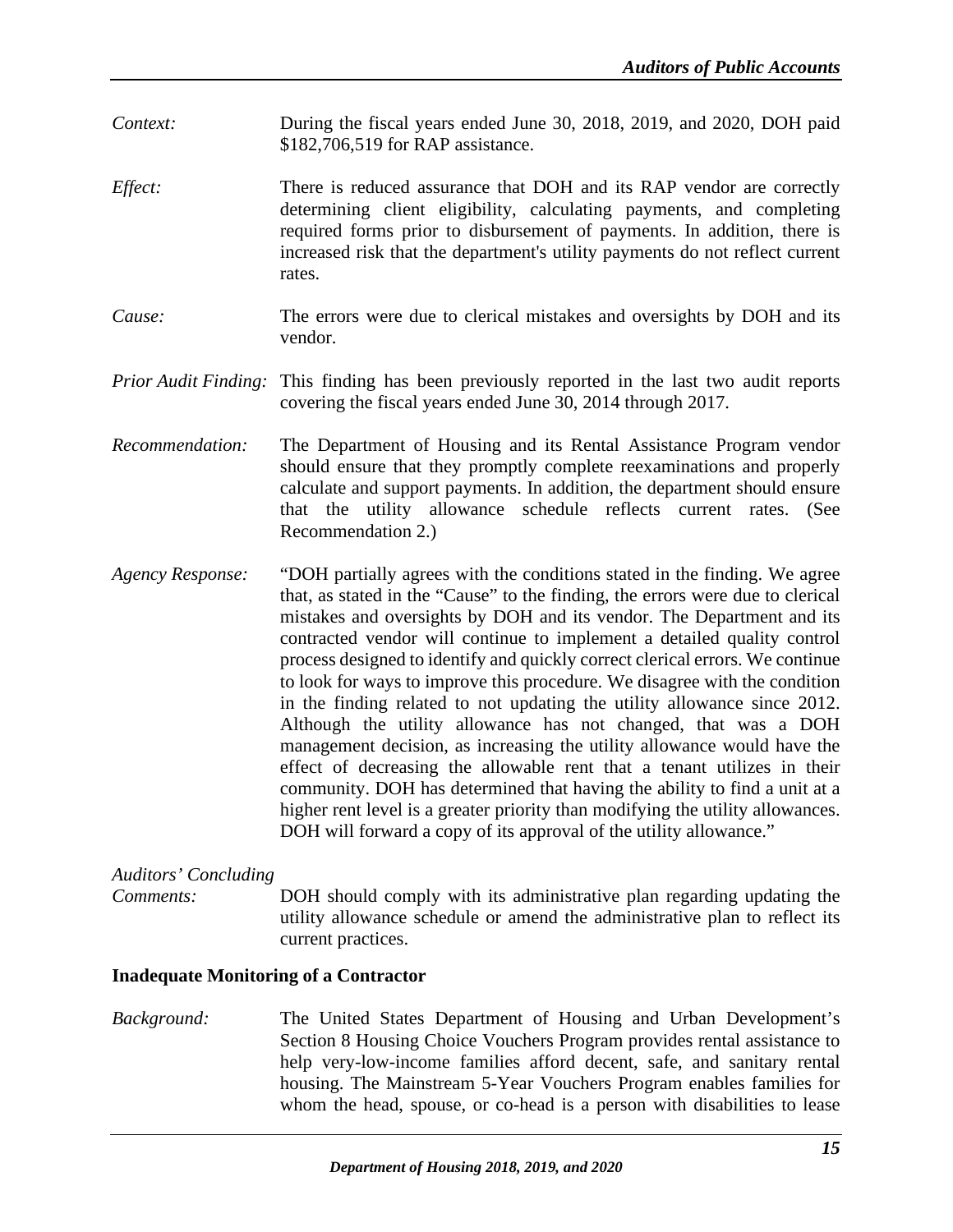affordable private housing of their choice. The statewide Rental Assistance Program is the major state-supported program assisting low-income families in affording decent, safe, and sanitary housing. DOH administers the programs statewide with a contracted vendor. Families issued a Section 8, Mainstream, or RAP certificate is responsible for finding a suitable housing unit of their choice where the owner agrees to rent under the program. The vendor pays a housing subsidy directly to the landlord on behalf of the participating family.

*Criteria:* Good business practice provides that an agency should ensure vendors properly provide contracted services.

> The Department of Housing's contract with the vendor that administers Section 8, Mainstream, and RAP provides that, if the agency believes the vendor has not performed according to the contract, the agency may:

- 1. Withhold payment in whole or in part, pending resolution of the performance issue, provided that the agency notifies the vendor in writing prior to the date that the payment would have been due in accordance with the budget.
- 2. Temporarily discontinue all or part of the services to be provided under the contract.
- 3. Permanently discontinue part of the services to be provided under the contract.
- 4. Assign appropriate state personnel to provide contracted-for services to ensure continued performance under the contract until such time as the contractual breach has been corrected to the agency's satisfaction.
- 5. Require that contract funding be used to enter into a subcontract with a person or persons designated by the agency to bring the program into contractual compliance.
- 6. Take such other actions of any nature as may be deemed appropriate for the best interests of the state or the program(s) provided under this contract or both.
- 7. Any combination of the above actions.

To ensure compliance with program requirements, DOH should perform an annual supervisory quality control review on a sample of tenant files.

# *Condition:* DOH did not hold its vendor accountable for correcting repeat errors. Our review of Section 8 and Mainstream housing assistance payments during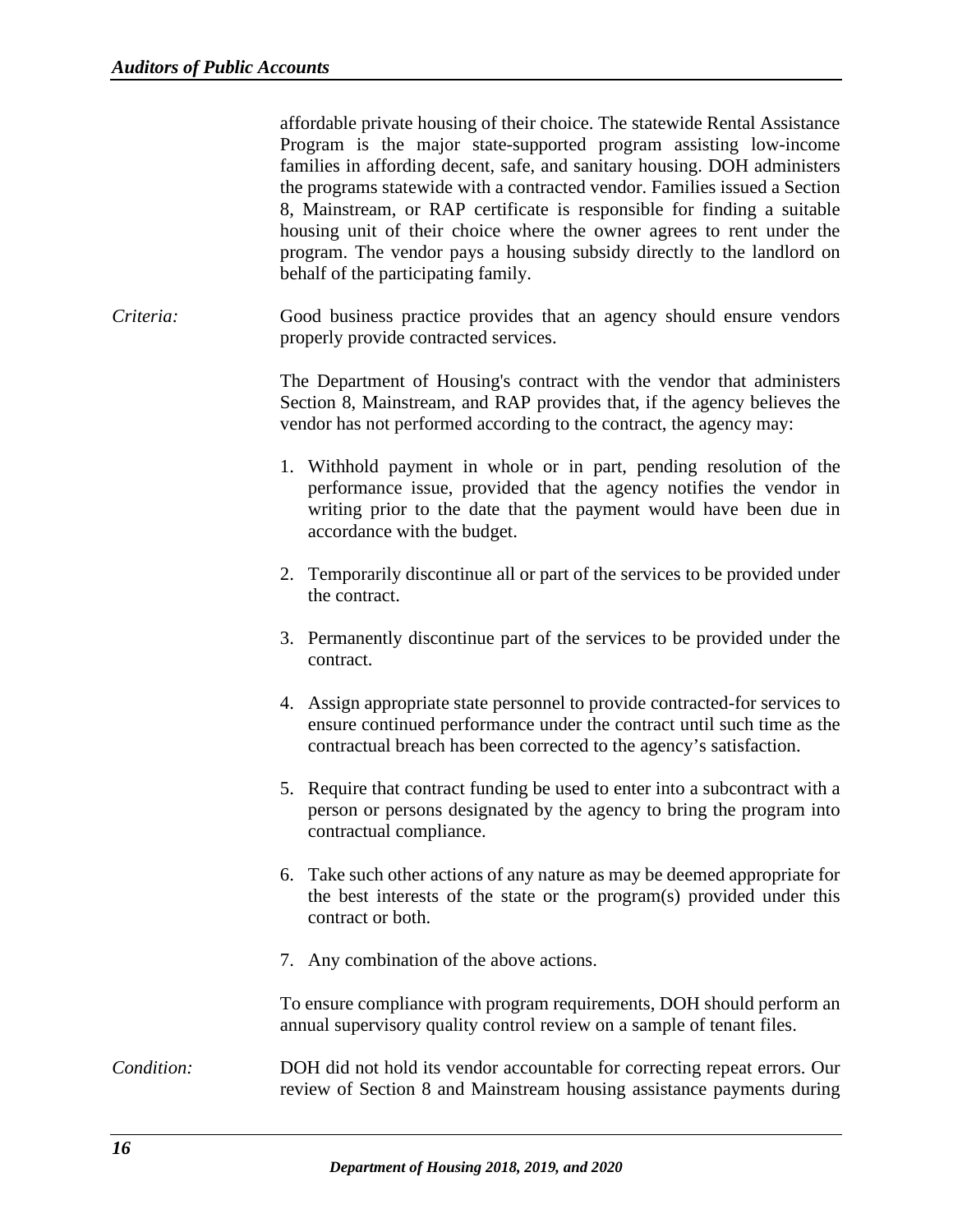<span id="page-20-0"></span>

|                             | the fiscal years ended June 30, 2018, 2019, and 2020 audits noted financial<br>errors in 35% of the tenant files reviewed. In addition, our review of RAP<br>payments noted financial errors in 13% of the tenant files reviewed.                                                                                                                                                                                                                                                                                                                                                                                                                                                                                                                                                                                                                                                                                                                                                                                              |
|-----------------------------|--------------------------------------------------------------------------------------------------------------------------------------------------------------------------------------------------------------------------------------------------------------------------------------------------------------------------------------------------------------------------------------------------------------------------------------------------------------------------------------------------------------------------------------------------------------------------------------------------------------------------------------------------------------------------------------------------------------------------------------------------------------------------------------------------------------------------------------------------------------------------------------------------------------------------------------------------------------------------------------------------------------------------------|
|                             | DOH did not complete a supervisory quality control review for two of the<br>audited years.                                                                                                                                                                                                                                                                                                                                                                                                                                                                                                                                                                                                                                                                                                                                                                                                                                                                                                                                     |
| Context:                    | During the fiscal years ended June 30, 2018, 2019, and 2020, DOH paid its<br>contracted vendor \$16,060,969 to administer the Section 8 and Mainstream<br>programs and \$9,869,311 to administer RAP.                                                                                                                                                                                                                                                                                                                                                                                                                                                                                                                                                                                                                                                                                                                                                                                                                          |
| Effect:                     | There is an increased risk that the department is improperly disbursing state<br>and federal money, and errors will continue to occur.                                                                                                                                                                                                                                                                                                                                                                                                                                                                                                                                                                                                                                                                                                                                                                                                                                                                                         |
| Cause:                      | The contracted vendor corrected the specific errors noted but did not correct<br>the underlying issues, resulting in repeat errors.                                                                                                                                                                                                                                                                                                                                                                                                                                                                                                                                                                                                                                                                                                                                                                                                                                                                                            |
|                             | <i>Prior Audit Finding:</i> This finding has not been previously reported.                                                                                                                                                                                                                                                                                                                                                                                                                                                                                                                                                                                                                                                                                                                                                                                                                                                                                                                                                     |
| Recommendation:             | The Department of Housing should work with its vendor to correct the<br>underlying issues that cause repeat errors and hold the vendor accountable<br>for reducing error rates. In addition, the department should perform a<br>supervisory quality control review to ensure its vendor is complying with<br>program requirements. (See Recommendation 3.)                                                                                                                                                                                                                                                                                                                                                                                                                                                                                                                                                                                                                                                                     |
| <b>Agency Response:</b>     | "DOH disagrees with this finding. DOH understands the importance of<br>monitoring its programs on an annual basis, however, DOH also prioritizes<br>the health and safety of its staff, the staff of its contracted vendors, and the<br>health and safety of its ultimate customers (the public). Due the COVID-19<br>pandemic, DOH did not perform conduction any in person monitoring from<br>March 2020-July 2021. Unfortunately, DOH was in the process of<br>monitoring our subcontractor when COVID struck in the spring of 2020,<br>and therefore, the contractor was not monitored for 18 months, which<br>covered the last two fiscal years. DOH has already completed its annual<br>monitoring of its contractor for fiscal year 2022. DOH has also received<br>advice from the Attorney General that imposing fines for errors may be<br>difficult to convince a court to support a liquidated damages provision<br>unless DOH can demonstrate that it has suffered a tangible loss due to<br>Contractor's errors." |
| <b>Auditors' Concluding</b> |                                                                                                                                                                                                                                                                                                                                                                                                                                                                                                                                                                                                                                                                                                                                                                                                                                                                                                                                                                                                                                |
| Comments:                   | DOH should work with its contracted vendor to develop a corrective action<br>plan that addresses the underlying cause of issues noted to prevent repeat<br>errors.                                                                                                                                                                                                                                                                                                                                                                                                                                                                                                                                                                                                                                                                                                                                                                                                                                                             |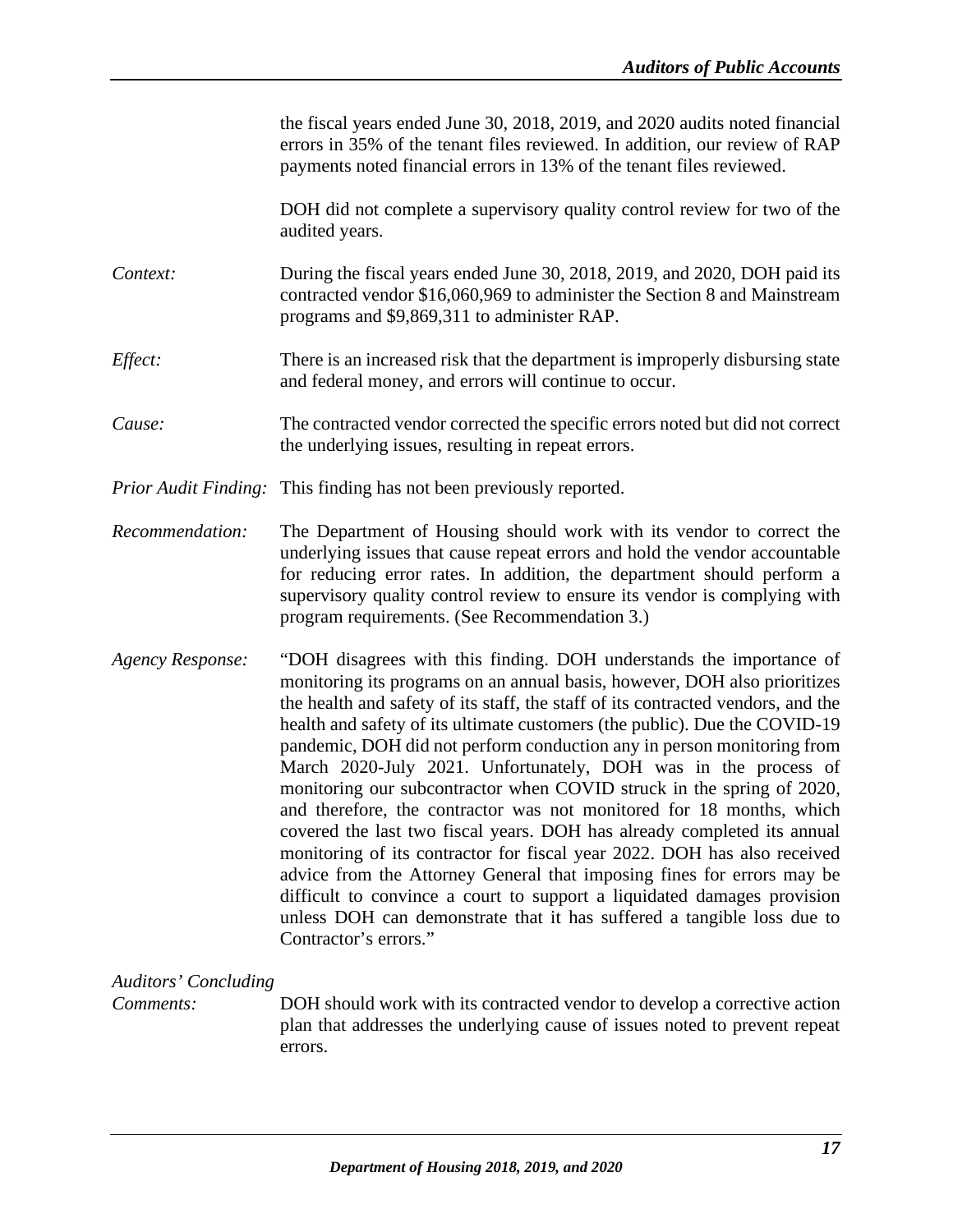#### <span id="page-21-0"></span>**Inadequate Controls over Project Cost Overruns**

- *Background:* The Department of Housing awarded a \$2,228,371 Home Investment Partnerships (HOME) loan and a \$3,523,526 Affordable Housing (FLEX) loan to a developer for the construction of 43 units of affordable housing. DOH was not the primary lender for the project.
- *Criteria:* Good business practice dictates that prior to awarding assistance, the department should sufficiently gauge the ability of developers and their contractors to complete projects on time within budget.
- *Condition:* The developer requested additional funds from DOH in January 2020 due to construction delays and cost overruns. The contractor stopped all work in February 2020, and an investor withdrew from the project due to the delays. DOH awarded the developer a \$1,874,917 National Housing Trust Fund grant in September 2020 to complete the project with a new contractor.
- *Context:* DOH paid \$233.6 million for 112 HOME, FLEX, and National Housing Trust Fund projects during the fiscal years ended June 30, 2018, 2019, and 2020.
- *Effect:* DOH awarded additional assistance without an increase in the planned number of affordable housing units.
- *Cause:* DOH was not the primary lender on the project, making it more difficult to intervene. Assistance agreements are with developers and not contractors. DOH does not have policies and procedures providing guidance to address issues with contractors and projects with delays that may not be completed or may require additional funding.
- *Prior Audit Finding:* This finding has not been previously reported.
- *Recommendation:* For projects it funds, the Department of Housing should develop a system to track developers and contractors and their ability to complete projects on time and without cost overruns. The department should avoid funding projects that involve contractors with a history of not successfully completing projects.

The department should develop policies and procedures to provide guidance on its administration of delayed projects to reduce the need for additional funding. In addition, the department should develop policies and procedures on proceeding with projects that lose investor funding. (See Recommendation 4.)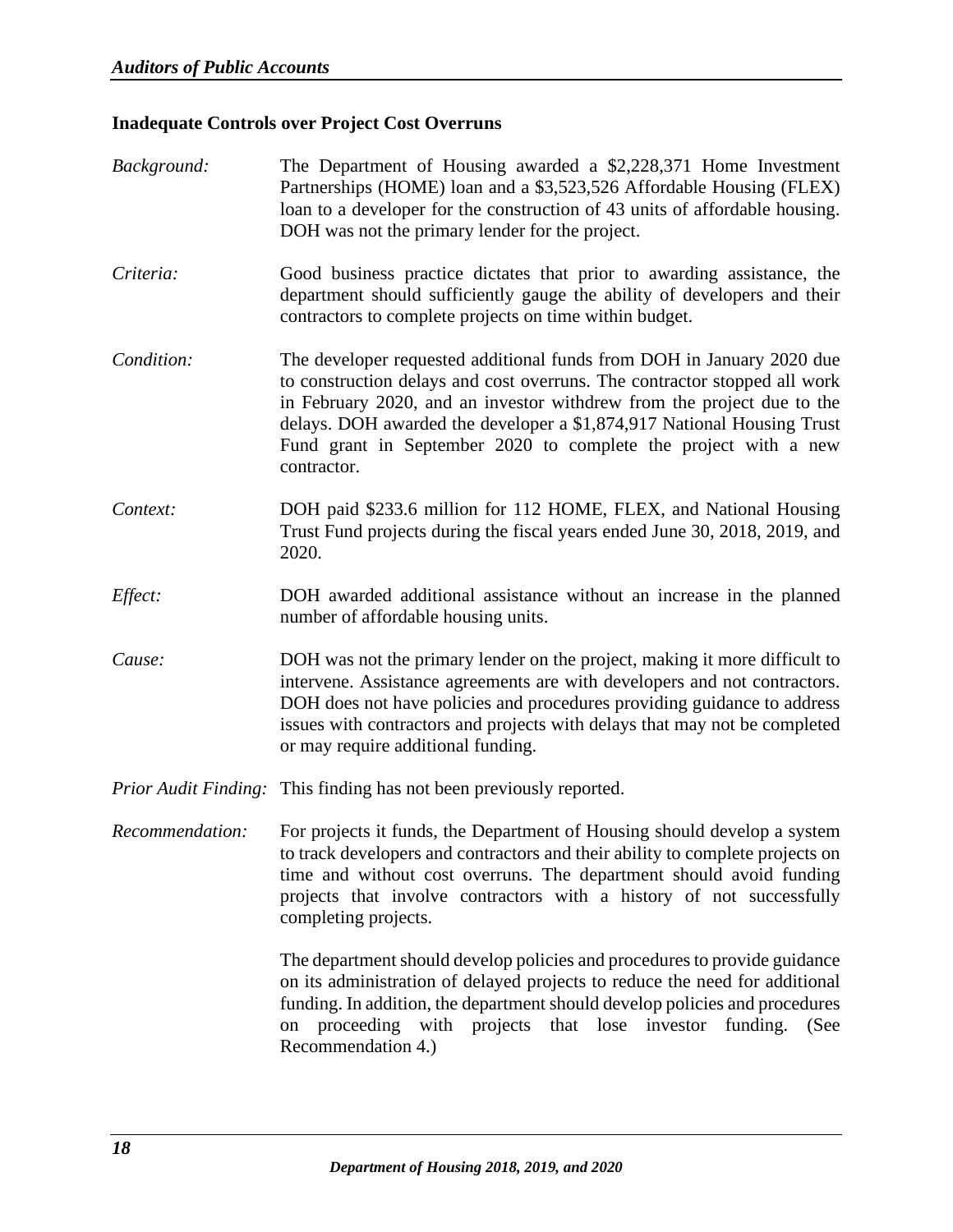*Agency Response:* "DOH partially agrees with the conditions of the finding. The department is reviewing its policies and procedures on issues arising from project cost overruns and implementing a working solution to address this issue. DOH believes that it followed all the available protocols in communicating with the parties involved in this project. The project was further impacted by the global health pandemic (COVID) including material supply delays. Accordingly, the department has implemented material costs increase review process and will work with our program staff and architectural technical services to review cost overruns that are submitted for additional funding or budget amendments to the department. DOH is also working with DAS to design a data system utilizing "SalesForce," to assist in tracking each project in the construction phase to monitor the progress of the projects through project completion."

#### <span id="page-22-0"></span>**Inadequate Controls over Incentive Housing Zones**

*Background:* Section 8-13w of the General Statutes provides that, within available resources, the Commissioner of Housing may provide grants to municipalities for technical assistance and predevelopment funds in the planning of incentive housing zones (IHZ); the adoption of IHZ regulations and design standards; the review and necessary revision of applicable subdivision regulations; and applications to the commissioner for preliminary or final approval.

> DOH approved a town's incentive housing zone in February 2014. DOH awarded a \$20,000 Phase I grant to the town for adoption of IHZ regulations and a \$50,000 Phase II grant under the IHZ program for mixed income housing project activities.

*Criteria:* Section 8-13m(5) of the General Statutes provides that eligible incentive housing zone locations are: (A) an area near a transit station, including rapid transit, commuter rail, bus terminal, or ferry terminal; (B) an area of concentrated development such as a commercial center, existing residential or commercial district, or village district; or (C) an area that because of existing, planned or proposed infrastructure, transportation access or underutilized facilities or location, is suitable for development as an IHZ.

> Section 8-13r of the General Statutes provides that each municipality whose zoning commission has received a final determination of eligibility and has adopted an approved incentive housing zone shall annually apply to the Commissioner of Housing for an IHZ certificate of compliance. If the commissioner determines that the municipality is in material noncompliance with the requirements of section 8-13m to 8-13x, inclusive, the commissioner, after notice and hearing pursuant to chapter 54, may revoke certification. Any revocation of certification, or other sanctions imposed by the commissioner under section 8-13v, shall not affect the validity of the IHZ regulations or the application of such regulations to a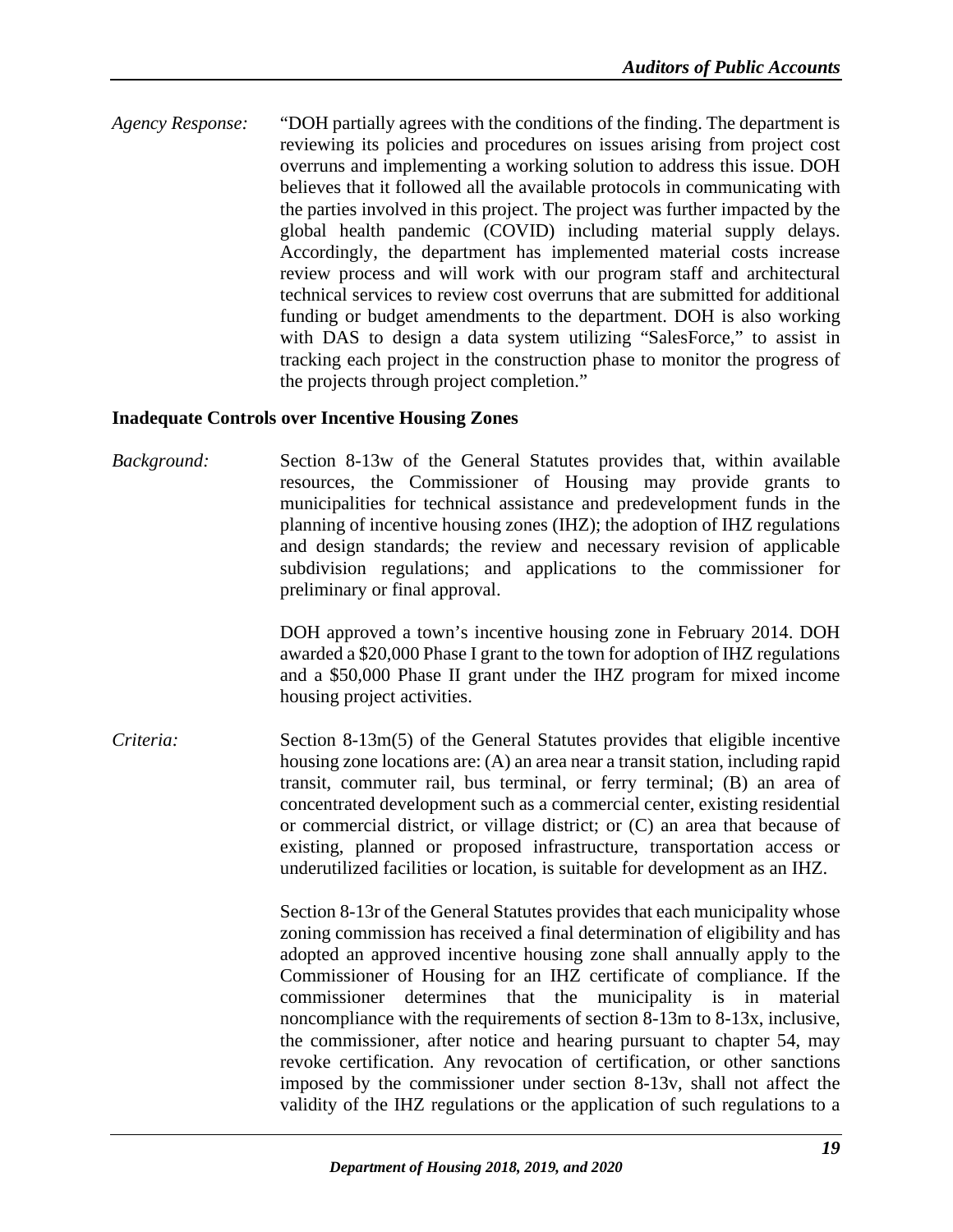pending or approved development application within the IHZ, but shall render the municipality ineligible for financial incentive payments set forth in Section 8-13s.

The Notice of Grant Award for the \$20,000 Phase I grant stated that the town is obligated to seek a certificate of compliance by the end of August 2015 and every year thereafter, until the completion of the incentive housing development within the approved incentive housing zone. The commissioner may require the municipality to repay expenses or reimbursements made by DOH for noncompliance with this requirement.

- *Condition:* DOH did not adequately document how an incentive housing zone location met eligibility requirements and why the department approved the location.
	- In addition, the town did not submit an annual application for certification until 2020. DOH did not revoke the town's incentive housing zone certification or require repayment of grants.
- *Context:* DOH approved \$220,000 in payments to 11 municipalities that adopted an incentive housing zone. There has been no new IHZ program activity since DOH's January 2018 Annual Report.
- *Effect:* There is reduced assurance that the IHZ location met eligibility requirements. In addition, DOH should not have awarded the \$50,000 Phase II grant to the town and should have considered requiring the town to repay the \$20,000 Phase I grant.
- *Cause:* Staff turnover led to new employees who were unaware of ongoing incentive housing zone program compliance requirements. The new employees were not involved with IHZ approvals and could not locate documentation that justified the IHZ eligibility determination.

*Prior Audit Finding:* This finding has not been previously reported.

- *Recommendation:* The Department of Housing should adequately document how a location meets eligibility requirements to be an incentive housing zone and the rationale for the department's approval of the location. The department also should ensure that it obtains required submissions from municipalities. (See Recommendation 5.)
- *Agency Response:* "DOH agrees with this audit finding. Most of this monitoring control breakdown is due to relevant staff turnover, and inadequate transition of responsibilities. Although there is no reason to believe that this project is outside of the IHZ, staff have been directed to re-verify that the property location is within the IHZ, and to document the file accordingly. This program is essentially on hold, with no new activity within the last three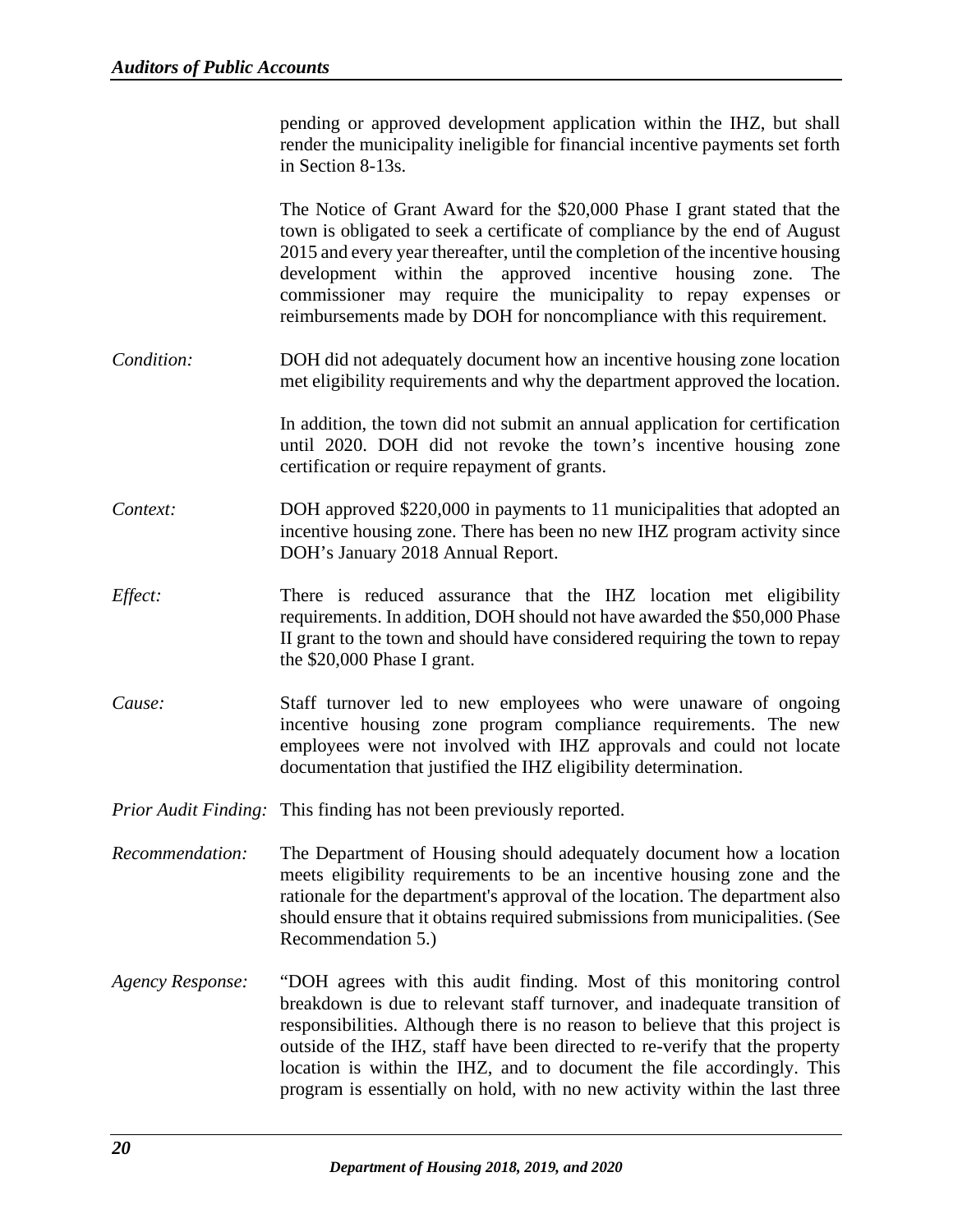years, however, staff have been notified on the necessary steps to take in the future, should this program become active again."

# <span id="page-24-0"></span>**Predevelopment Loan Program – Cost Certifications**

| Background:             | The Predevelopment Loan program is directed to housing developers<br>seeking assistance with predevelopment costs incurred in connection with<br>the construction, rehabilitation, or redevelopment of low and moderate-<br>income housing. Predevelopment costs are expenses that are not<br>administrative and are necessary before the project's construction stage.<br>Proposed projects to be supported with these predevelopment funds must<br>be eligible for DOH financial assistance.                                       |
|-------------------------|--------------------------------------------------------------------------------------------------------------------------------------------------------------------------------------------------------------------------------------------------------------------------------------------------------------------------------------------------------------------------------------------------------------------------------------------------------------------------------------------------------------------------------------|
| Criteria:               | Assistance agreements between DOH and Predevelopment Loan program<br>recipients provide that, if the borrower is not subject to a federal and/or state<br>single audit, it shall be subject to a cost certification and an independent<br>auditor's report at such time as required by DOH. An independent public<br>accountant completes the applicable cost certification and independent<br>auditor's report. The department uses the cost certification to close out the<br>project and determine that funds were properly used. |
|                         | Good business practice dictates that there should be a time requirement for<br>borrowers to submit a cost certification once the project is complete.                                                                                                                                                                                                                                                                                                                                                                                |
| Condition:              | Predevelopment assistance agreements do not include time requirements for<br>submitting a cost certification.                                                                                                                                                                                                                                                                                                                                                                                                                        |
| Context:                | DOH paid \$4,130,599 for predevelopment projects during the fiscal years<br>ended June 30, 2018, 2019, and 2020.                                                                                                                                                                                                                                                                                                                                                                                                                     |
| Effect:                 | The department's ability to close out a project and determine whether the<br>recipient used funds properly is impaired if the recipient does not promptly<br>submit its cost certification.                                                                                                                                                                                                                                                                                                                                          |
| Cause:                  | DOH has not considered the need to develop time frames for recipients to<br>submit cost certifications for predevelopment projects.                                                                                                                                                                                                                                                                                                                                                                                                  |
|                         | Prior Audit Finding: This finding has not been previously reported.                                                                                                                                                                                                                                                                                                                                                                                                                                                                  |
| Recommendation:         | The Department of Housing should add a deadline for contractors to submit<br>cost certifications to its Predevelopment Loan program assistance<br>agreements to allow for timely project closeouts. (See Recommendation 6.)                                                                                                                                                                                                                                                                                                          |
| <b>Agency Response:</b> | "DOH agrees with this finding. The Department of Housing's existing<br>delinquent, pre-development portfolio has demonstrated inadequacies<br>which are being addressed. For example, loan terms of 24 months will be<br>increased to 36 months; additionally improved reporting requirements will                                                                                                                                                                                                                                   |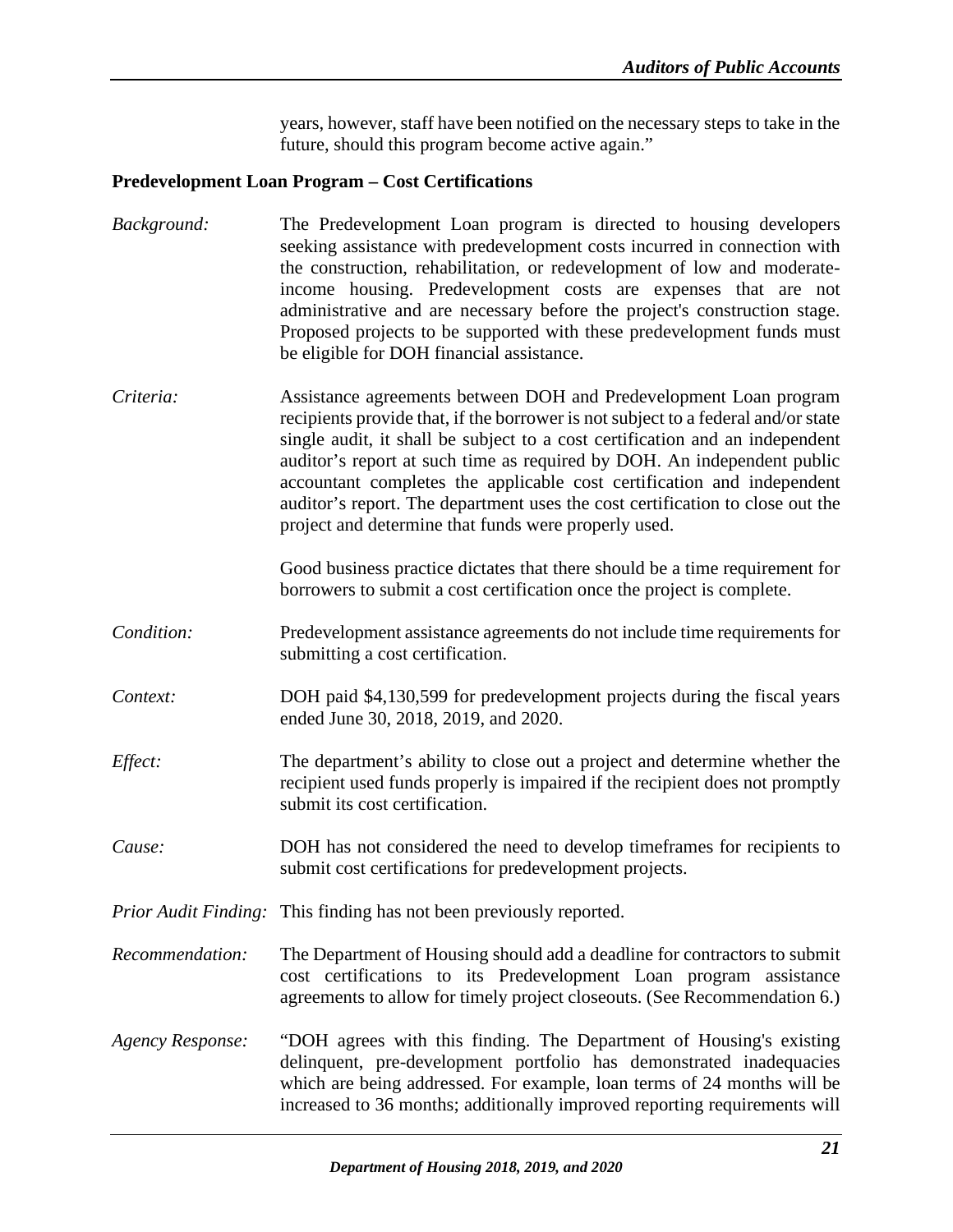aide in documenting expenditure costs at more consistent intervals. A time requirement for submitting cost certifications to the Predevelopment Loan program will be included in assistance agreements."

#### <span id="page-25-0"></span>**Lack of Monitoring of Lending Partners**

*Background:* The Department of Housing established the Energy Conservation Loan Program to provide financing at below market rates to single and multifamily residential property owners, assisting both owner-occupants and investor-owners, to purchase and install cost-saving energy conservation improvements.

> DOH entered into an agreement with a lending partner to administer and service the loans provided under the Energy Conservation Loan Program.

*Criteria:* Adequate internal controls would include properly monitoring that a service provider is using state funds for the intended purpose and ensuring that it is accurately distributing funds.

> The DOH agreement with its lending partner requires the lending partner to submit annual financial audits, including single audits, if applicable. In addition, the lending partner is required to submit a projections report annually or more frequently, if requested.

- *Condition:* DOH did not establish adequate procedures to monitor the lending partner that administers and services financial assistance provided under the Energy Conservation Loan Program.
	- DOH has not implemented procedures to ensure that the lending partner is using funds in accordance with the agreement.
	- DOH did not review the lending partner's independent audit reports.
	- DOH did not receive projections reports from its lending partner during the fiscal year ended June 30, 2019.
- *Context:* As of June 30, 2020, there were 1,229 outstanding energy conservation loans, totaling \$6,727,700.
- *Effect:* By not adequately monitoring its lending partner, DOH has limited assurance that the lending partner's controls are properly designed and operating effectively, and that it used funds for their intended purposes.
- *Cause:* DOH has not implemented procedures to adequately monitor the lending partner.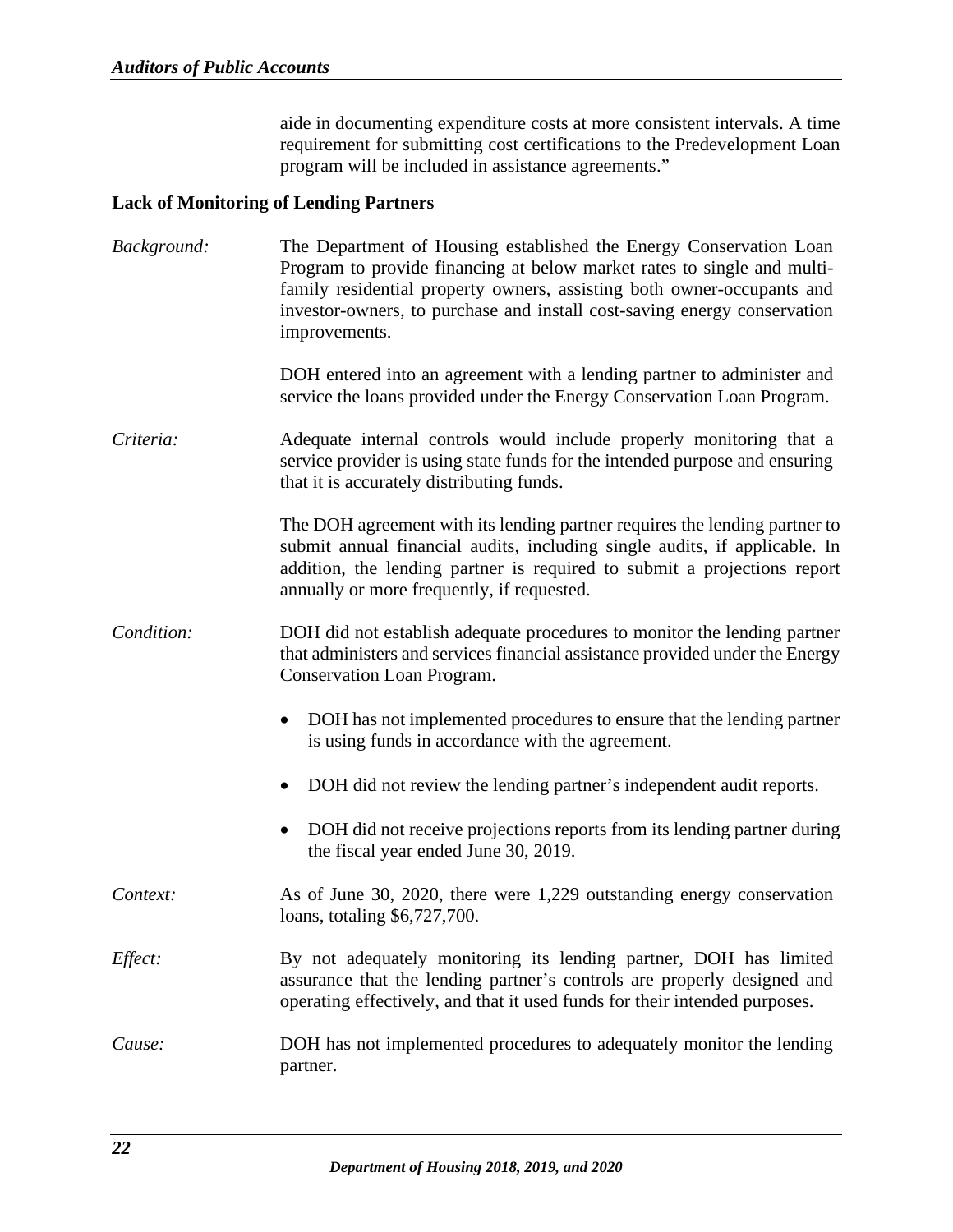- *Prior Audit Finding:* This finding has been previously reported in the last audit report covering the fiscal years ended June 30, 2016 and 2017.
- *Recommendation:* The Department of Housing should establish and implement procedures to monitor the activities of its lending partner that administers and services financial assistance provided under the Energy Conservation Loan Program. (See Recommendation 7.)
- *Agency Response:* "DOH agrees with this finding. DOH has evaluated the annual cost of this internal control report (SOC-1). DOH management deemed that the additional cost to obtain the SOC-1 is not cost-effective relative to servicing these two loan funds. To mitigate this internal control weakness, DOH regularly reviews the monthly financial activity supported by annual audited financials; as well as periodic processing of subordinations, releases, and other legal transactions, backed up with adequate third-party documentation. These independent reports increase the agency's confidence that the lending partners are fulfilling their contractual obligations."

#### <span id="page-26-0"></span>**Monitoring of Unused Bond Allocations**

| Background: | The Department of Housing finances a variety of housing and community<br>development projects using state bond funds approved by the State Bond<br>Commission. The State Bond Commission requires agencies to return all<br>unused balances from prior approvals to the unallotted balance under the<br>fund and section of origin once a project is completed or cancelled. |
|-------------|------------------------------------------------------------------------------------------------------------------------------------------------------------------------------------------------------------------------------------------------------------------------------------------------------------------------------------------------------------------------------|
|             | DOH has a memorandum of understanding with DECD regarding the<br>sharing of administrative functions and resources. Under the agreement,<br>DECD performs financial and administrative functions for DOH.                                                                                                                                                                    |
| Criteria:   | Written policies and procedures for bond-funded projects should include<br>procedures to monitor unexpended balances from completed or cancelled<br>projects.                                                                                                                                                                                                                |
| Condition:  | DOH did not track allocations for the Affordable Housing Program during<br>the audited period. Additionally, DOH's tracking spreadsheet for the<br>Housing Trust Fund Program was incomplete.                                                                                                                                                                                |
| Context:    | DOH expended \$274 million under the Affordable Housing and Housing<br>Trust Fund programs during the fiscal years ended June 30, 2018, 2019, and<br>2020.                                                                                                                                                                                                                   |
| Effect:     | DOH has reduced assurance that unused bond funds are returned to their<br>original funding source in a timely manner.                                                                                                                                                                                                                                                        |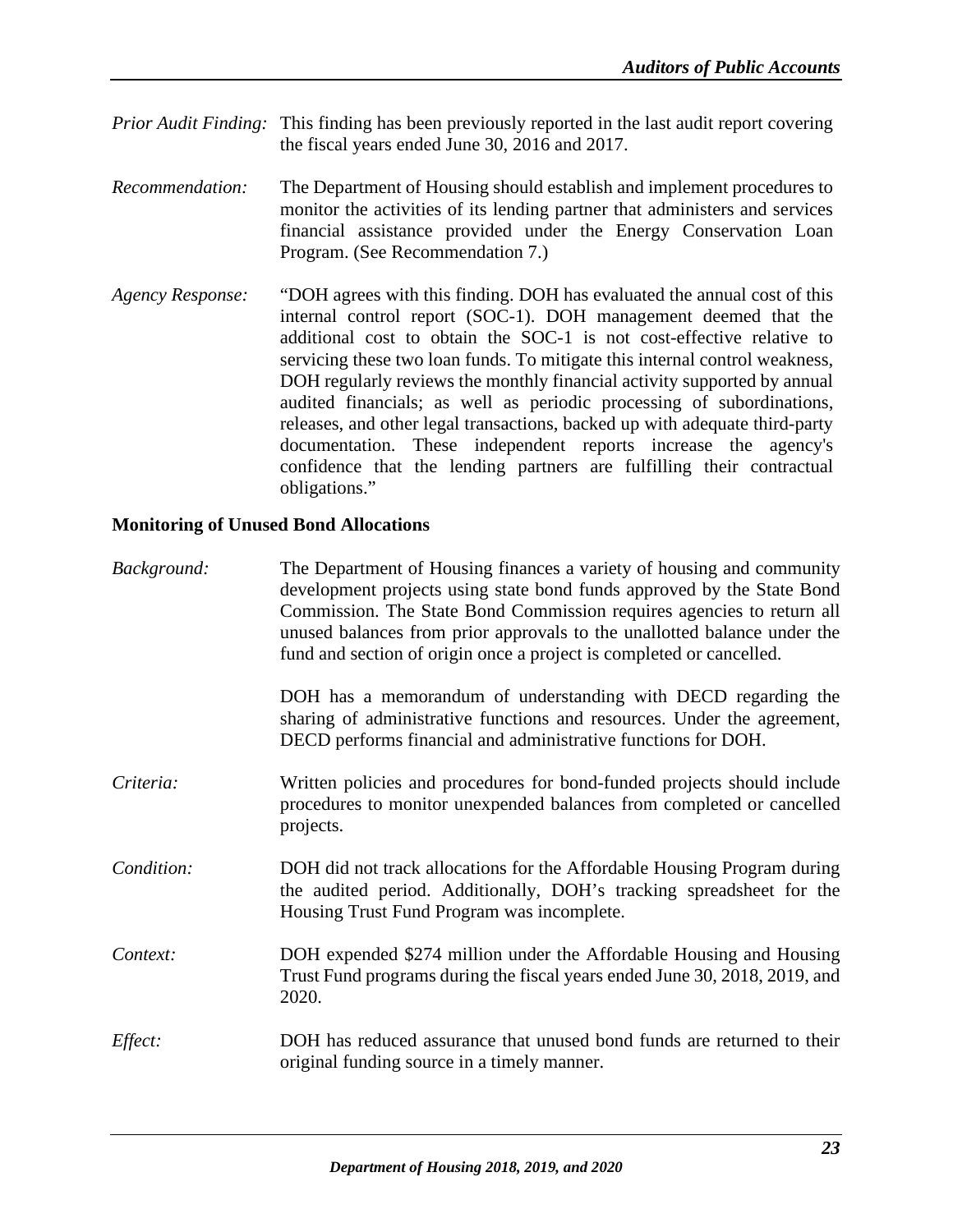| Cause:                      | DECD tracks the amount of unused bond allocations for DOH. However,<br>DECD neglected to track the bond allocations for the Affordable Housing<br>Program and did not ensure that its tracking sheet for the Housing Trust<br>Fund Program was current.                                                                             |
|-----------------------------|-------------------------------------------------------------------------------------------------------------------------------------------------------------------------------------------------------------------------------------------------------------------------------------------------------------------------------------|
| <b>Prior Audit Finding:</b> | This finding has been previously reported in the last two DOH audit reports<br>covering the fiscal years ended June 30, 2014 through 2017. In addition,<br>prior to the establishment of DOH on July 1, 2013, the finding was reported<br>in five DECD audit reports dating back to the fiscal year ended June 30,<br>2005.         |
| Recommendation:             | The Department of Housing should work with the Department of Economic<br>and Community Development to track unexpended balances from<br>completed or cancelled bond-funded projects. (See Recommendation 8.)                                                                                                                        |
| <b>Agency Response:</b>     | "DOH agrees with this audit finding. In FY20 DECD has implemented a<br>reporting process to strengthen the tracking of bond fund balances for the<br>Affordable Housing program and Housing Trust Fund program. DECD is<br>working with DOH to identify completed or cancelled bond-funded projects<br>and to return unused funds." |

# <span id="page-27-0"></span>**Cash Management**

*Background:* The Department of Housing disburses grant funds for housing and community development programs. Assistance agreements between DOH and its grantees require the grantees to submit audit reports to the department. After the department reviews the audit reports and is satisfied with the accuracy of the total grant expenditures, it issues a Certificate of Approved Program Cost and State Funding, which summarizes DOH payments to the grantee for the specific project, total expenditures, adjustments, and the amount due to or from DOH. DOH then bills the grantee for any amounts due.

> DOH has a memorandum of understanding with the Department of Economic and Community Development (DECD) regarding the sharing of administrative functions and resources. Under the agreement, DECD performs financial and administrative functions for DOH. During the audited period, DOH and DECD shared the responsibility of identifying and collecting excess funding from DOH grantees.

*Criteria:* Cash management procedures should ensure that DOH bases payments to grantees on immediate needs and receives refunds of overpayments as soon as possible.

> The State Accounting Manual provides that agencies should complete the confirmation and journalizing of bank deposits by the end of the day that agencies receive the deposit information through the Core-CT system. Each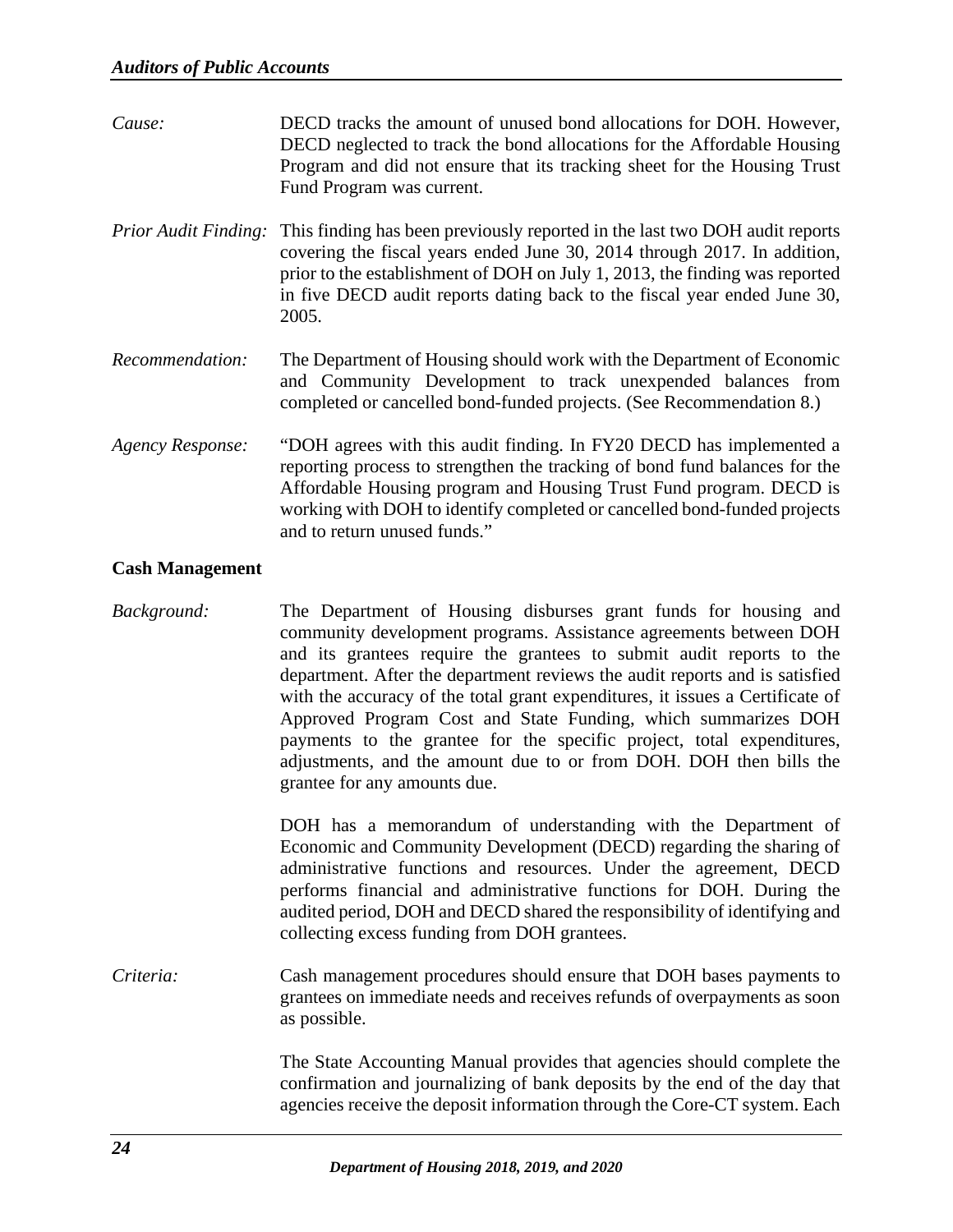| agency is required to post deposits in Core-CT as soon as the confirmation  |
|-----------------------------------------------------------------------------|
| process is complete or no later than four business days from the accounting |
| date of the deposit. The four-day extension is intended solely for          |
| problematic deposits with bank issues that must be resolved. If there is no |
| bank issue, agencies should record deposits the same day they appear on the |
| pick list.                                                                  |

*Condition:* DOH allowed grantees to hold unexpended state funds for an excessive period. For the 15 projects reviewed, 13 were held for more than a year from the end of the project's budget period to the DOH issuance of the Certificate of Program Cost and State Funding (three of which were over two years). This resulted in the grantees holding \$238,178 in unexpended state funds.

> Our review of 11 cash receipt transactions for these projects, totaling \$223,016, disclosed that DECD posted one deposit, totaling \$4,313, two days late.

*Context:* DOH issued 306 Certificates of Approved Program Cost and State Funding during the fiscal years ended June 30, 2018, 2019, and 2020. Grantees owed DOH \$380,592 from 75 projects.

- *Effect:* Grantees received funding in excess of their needs and did not promptly return excess funds to DOH. In addition, DECD did not comply with requirements concerning the prompt posting of bank deposit information. This could have delayed the detection of bank deposit recording errors.
- *Cause:* DOH did not ensure that grantees only received the funds necessary to meet the needs of the project, and that they promptly refunded overpayments. The department indicated that it does not take aggressive collection actions against housing authority/nonprofit grantees, in large part due to their limited cash flow.

In addition, not all assistance agreements require grantees to refund unexpended funds at the end of the budget period or upon project completion. Some assistance agreements allow grantees to hold excess funds until the department issues a Certificate of Approved Program Cost and State Funding.

Administrative controls over deposits were inadequate.

*Prior Audit Finding:* This finding has been previously reported in the last two DOH audit reports covering the fiscal years ended June 30, 2014 through 2017. In addition, prior to the establishment of DOH on July 1, 2013, the finding was reported in three DECD audit reports dating back to the fiscal year ended June 30, 2009.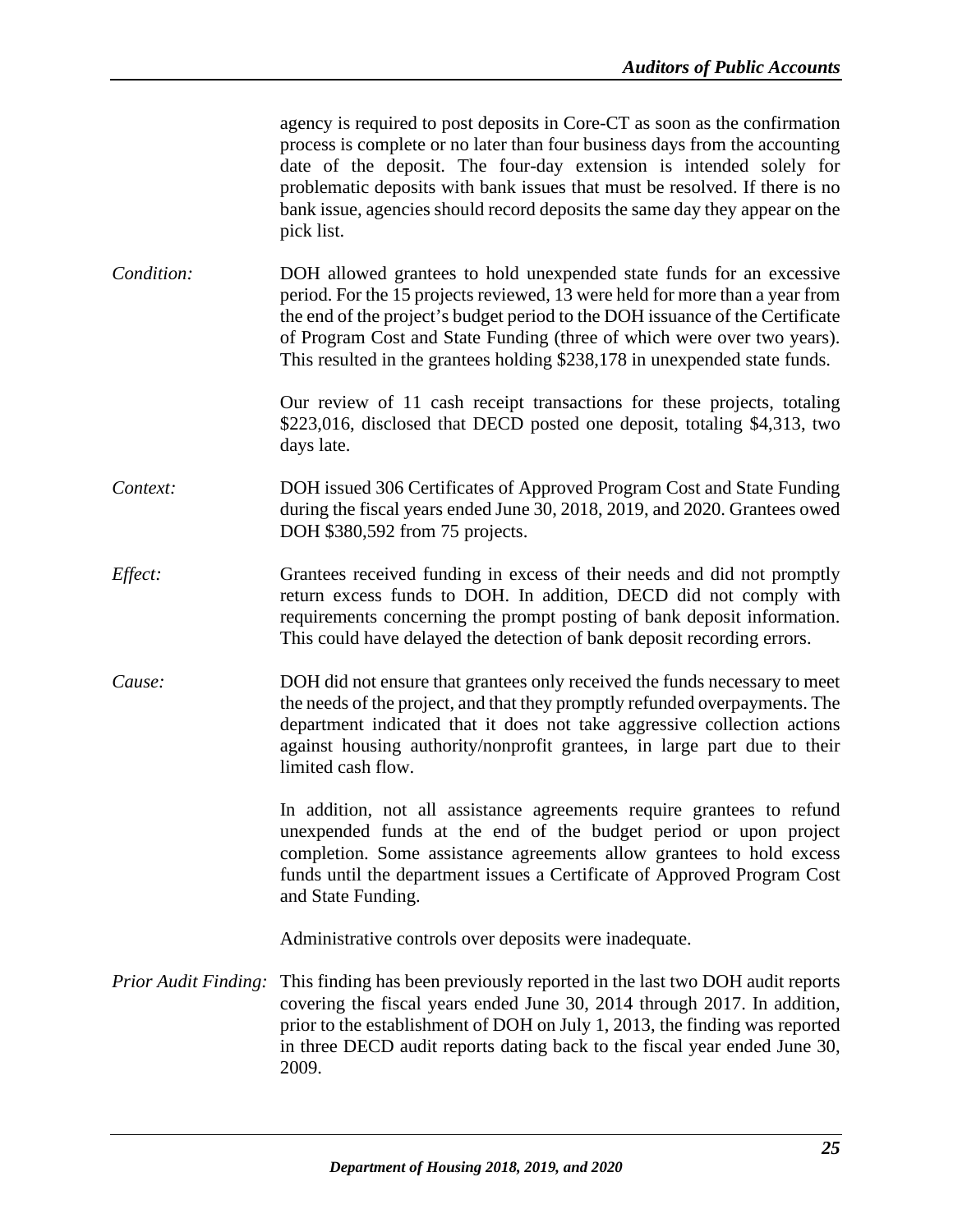- *Recommendation:* The Department of Housing should improve its cash management procedures by disbursing funds to grantees only for immediate needs and ensuring that grantees promptly refund any overpayments. The department should change its assistance agreements to require more timely refunds of unexpended state funds. In addition, the department should work with the Department of Economic and Community Development to ensure that it promptly posts deposits. (See Recommendation 9.)
- *Agency Response:* "DOH partially agrees with this finding. DOH and DECD have improved this process. Reviews of financial audits and Certificates of Approved Program Costs are being issued in a timelier manner; however, workload priorities may continue to lead to some short delays. Grantees are now billed in the Core financial system reducing time in the collection of payments. However, the agency disagrees with the condition that those deposits are not completed daily. Due to the complexity of various types of fund coding, DOH has a waiver in place which allows additional days for deposit coding in CORE-CT."

# *Auditors' Concluding*

*Comments:* DOH did not have a waiver throughout the entire audited period. The department provided us with a waiver that covered July 2018 through September 2019 and another waiver that became effective in December 2020.

#### <span id="page-29-0"></span>**Adherence to Travel Policies**

- *Background:* The Department of Housing has a memorandum of understanding with the Department of Economic and Community Development (DECD) regarding the sharing of administrative functions and resources. Under the agreement, DECD performs financial and administrative functions for DOH.
- *Criteria:* As of February 9, 2011, Governor Dannel Malloy's travel policy allowed out-of-state travel if the agency head approved the trip and it met one of the following criteria:
	- Travel was to pursue economic development opportunities or secure significant outside funding for the state.
	- Travel would enable the state employee or official to protect, promote, or gather information related to critical state policies and alternative means of gathering information when web-based or internet attendance is not available.
	- The agency used non-state funds to cover the cost of the trip.

Section 5-141c-5 of the Regulations of State Agencies provides that official travel for which reimbursable expenses are payable begins at the time the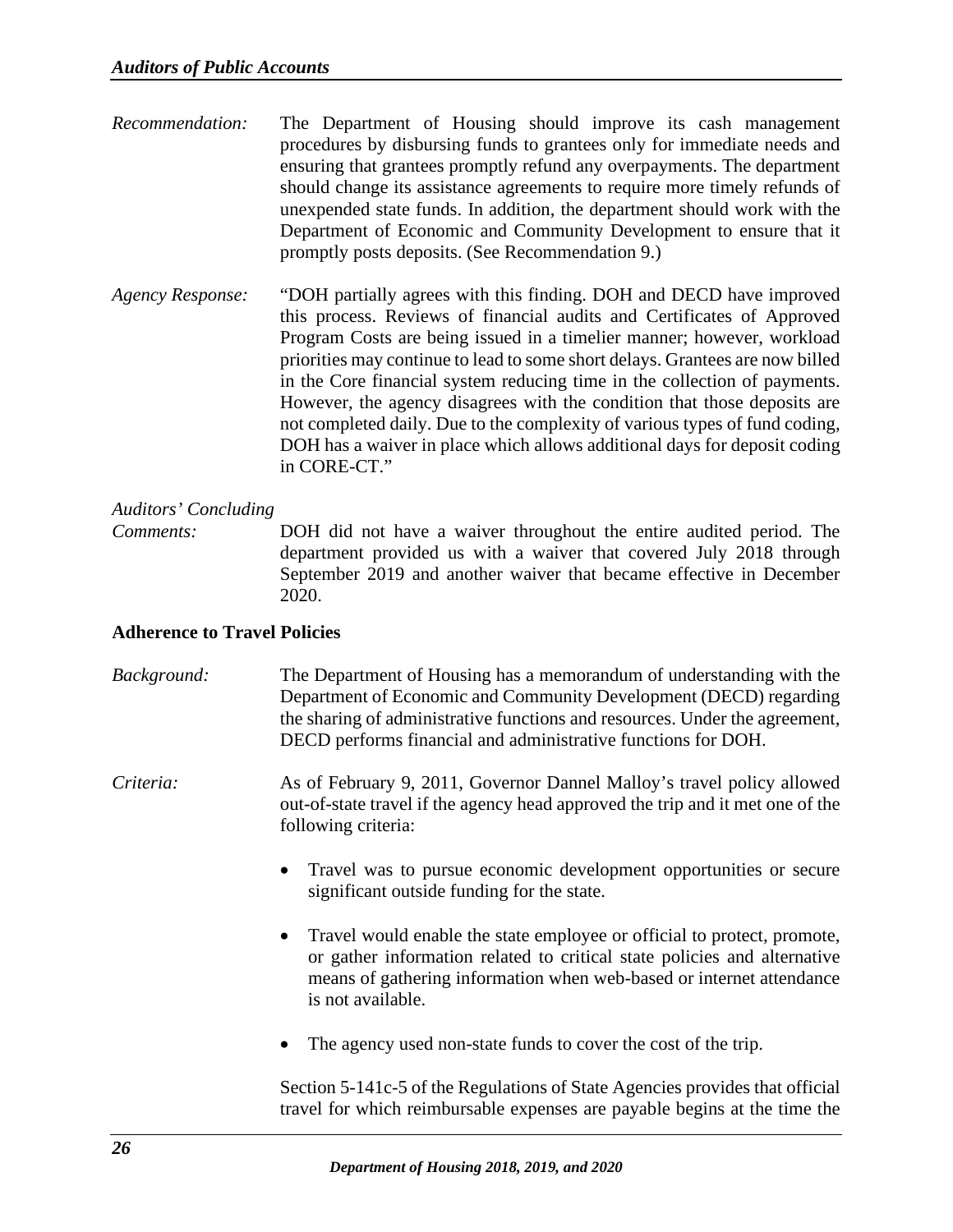|                         | employee leaves the home, official duty station, or other official state<br>location and ends when the employee returns to the home, official duty<br>station, or other official state location at the conclusion of the trip, as<br>appropriate. Agencies reimburse meal expenses in accordance with the rates<br>authorized by the commissioner of Administrative Services with the<br>approval of the Secretary of the Office of Policy and Management or the<br>applicable statute or collective bargaining agreement. Employees are<br>entitled to reimbursement for breakfast if they depart before 7:00 a.m. and<br>dinner if they return after 7:00 p.m. Good business practice provides that an<br>agency does not reimburse an employee for a meal expense if the seminar,<br>meeting, or conference provides meals to the attendees. |
|-------------------------|-------------------------------------------------------------------------------------------------------------------------------------------------------------------------------------------------------------------------------------------------------------------------------------------------------------------------------------------------------------------------------------------------------------------------------------------------------------------------------------------------------------------------------------------------------------------------------------------------------------------------------------------------------------------------------------------------------------------------------------------------------------------------------------------------------------------------------------------------|
|                         | Section 5-141c-8 of the Regulations of State Agencies provides that state<br>expenses related to attendance at all seminars, meetings, or conferences<br>shall receive prior approval for reimbursement by the agency head.                                                                                                                                                                                                                                                                                                                                                                                                                                                                                                                                                                                                                     |
| Condition:              | Our review of 15 travel expenditures, totaling \$9,894, disclosed the<br>following:                                                                                                                                                                                                                                                                                                                                                                                                                                                                                                                                                                                                                                                                                                                                                             |
|                         | DOH did not approve one expenditure prior to travel.<br>$\bullet$                                                                                                                                                                                                                                                                                                                                                                                                                                                                                                                                                                                                                                                                                                                                                                               |
|                         | DOH reimbursed employees for unallowable meals in two instances.<br>$\bullet$<br>The department paid for meals when employees attended conferences<br>that provided meals and for dinner when an employee returned prior to<br>7:00 p.m.                                                                                                                                                                                                                                                                                                                                                                                                                                                                                                                                                                                                        |
| Context:                | DOH reported \$62,605 in out-of-state travel expenditures during the fiscal<br>years ended June 30, 2018, 2019, and 2020.                                                                                                                                                                                                                                                                                                                                                                                                                                                                                                                                                                                                                                                                                                                       |
| Effect:                 | There is reduced assurance that DOH only reimbursed properly approved<br>and allowable expenditures. DOH overpaid travel expenditures by \$116 and<br>did not preapprove \$36.                                                                                                                                                                                                                                                                                                                                                                                                                                                                                                                                                                                                                                                                  |
| Cause:                  | The errors were due to a lack of administrative oversight.                                                                                                                                                                                                                                                                                                                                                                                                                                                                                                                                                                                                                                                                                                                                                                                      |
|                         | <i>Prior Audit Finding:</i> This finding has not been previously reported.                                                                                                                                                                                                                                                                                                                                                                                                                                                                                                                                                                                                                                                                                                                                                                      |
| Recommendation:         | The Department of Housing should work with the Department of Economic<br>and Community Development to ensure that all travel expenses are<br>necessary, reasonable, and approved prior to travel. (See Recommendation<br>10.)                                                                                                                                                                                                                                                                                                                                                                                                                                                                                                                                                                                                                   |
| <b>Agency Response:</b> | "DOH agrees with this audit finding. DECD reviews travel expenditures to<br>ensure travel expenditures are necessary, reasonable, and approved prior to<br>travel and will continue to work with DOH to strengthen this process<br>further."                                                                                                                                                                                                                                                                                                                                                                                                                                                                                                                                                                                                    |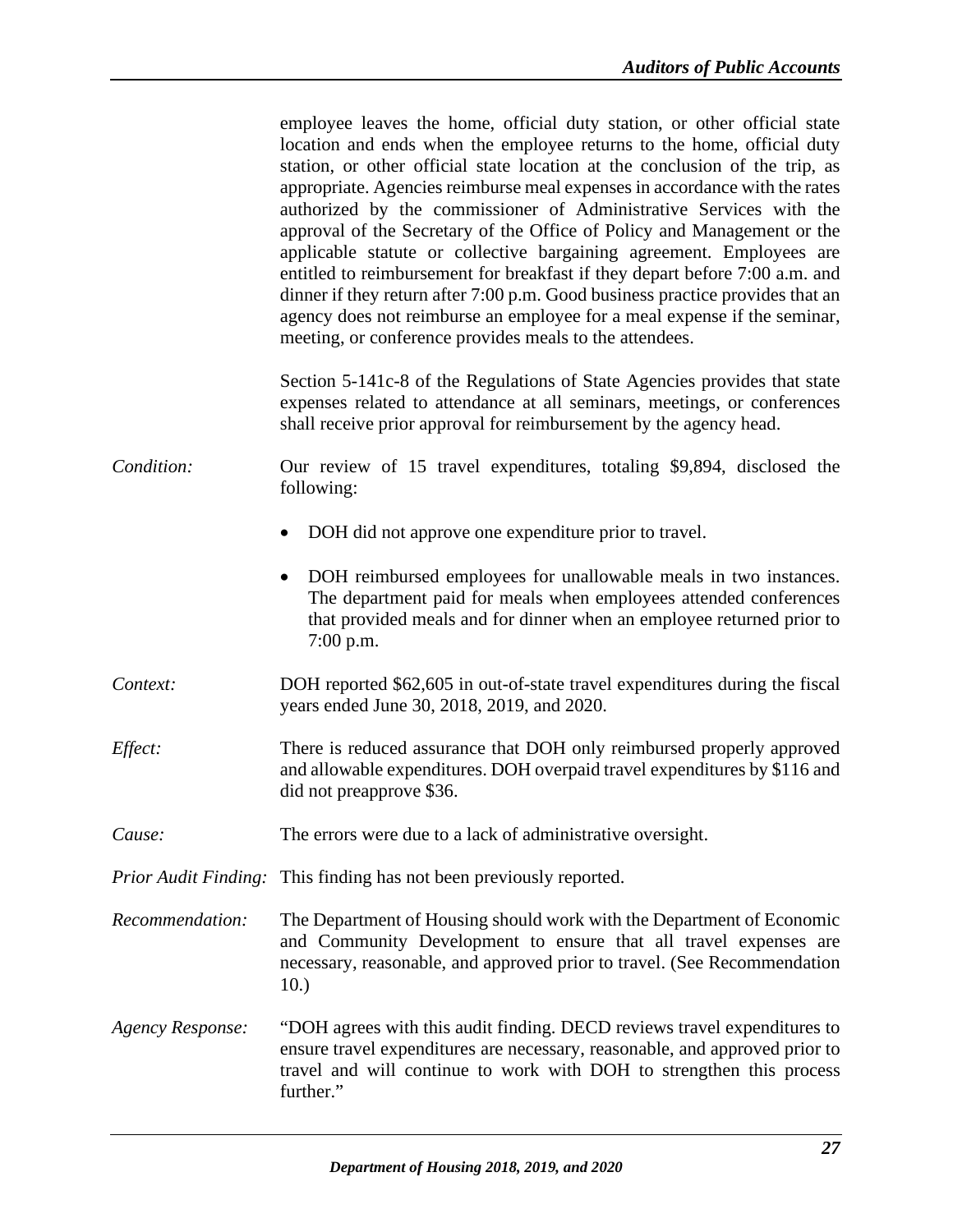# <span id="page-31-0"></span>**Incorrect Interest Calculations**

| Background: | The Department of Housing has a memorandum of understanding with the<br>Department of Economic and Community Development (DECD) regarding<br>the sharing of administrative functions and resources. Under the agreement,<br>DECD performs financial and administrative functions for DOH.                                                                                                                                                                                                                                     |
|-------------|-------------------------------------------------------------------------------------------------------------------------------------------------------------------------------------------------------------------------------------------------------------------------------------------------------------------------------------------------------------------------------------------------------------------------------------------------------------------------------------------------------------------------------|
|             | DOH administers a number of financial assistance programs that promote<br>the development, redevelopment, and preservation of housing for low and<br>moderate-income families. DOH assistance agreements and mortgage notes<br>with recipients stipulate the terms and conditions of the assistance,<br>including the rate and method for calculating interest. DECD enters loans<br>executed by DOH into its loan management system, which automatically<br>generates invoices detailing principal and interest amounts due. |
|             | Each year, DOH reports its June 30 <sup>th</sup> receivable balances to the State<br>Comptroller, including loan interest and late fee receivables, based on<br>reports from the loan management system. The State Comptroller includes<br>reported amounts in the state's Annual Comprehensive Financial Report.                                                                                                                                                                                                             |
| Criteria:   | The State Accounting Manual establishes policies and procedures for all<br>state agencies in the management and collection of receivables. Accounts<br>receivable records, including those related to interest and penalties assessed<br>against individuals and organizations, should be accurate, complete, and<br>properly maintained.                                                                                                                                                                                     |
|             | Good business practice dictates that agencies accrue and bill interest to<br>borrowers properly and in accordance with agreed-upon contractual<br>arrangements.                                                                                                                                                                                                                                                                                                                                                               |
| Condition:  | We reviewed ten reported receivables and noted that DECD incorrectly<br>calculated the accrued interest for four DOH loans during the tested fiscal<br>year. As a result, DOH overstated interest receivables by \$7,373.                                                                                                                                                                                                                                                                                                     |
| Context:    | DOH reported receivables for interest and late fees of \$12,682,129,<br>\$15,884,514, and \$19,691,207 for the fiscal years ended June 30, 2018,<br>2019, and 2020, respectively.                                                                                                                                                                                                                                                                                                                                             |
| Effect:     | DECD did not always calculate interest accruals for DOH loans in<br>accordance with the terms of the assistance agreements and mortgage notes.<br>As a result, DOH may not receive the proper amount of interest payments<br>from loan recipients. In addition, DECD reported inaccurate interest<br>receivable amounts to the State Comptroller.                                                                                                                                                                             |
| Cause:      | DECD incorrectly set up the interest calculation terms in the loan<br>management system.                                                                                                                                                                                                                                                                                                                                                                                                                                      |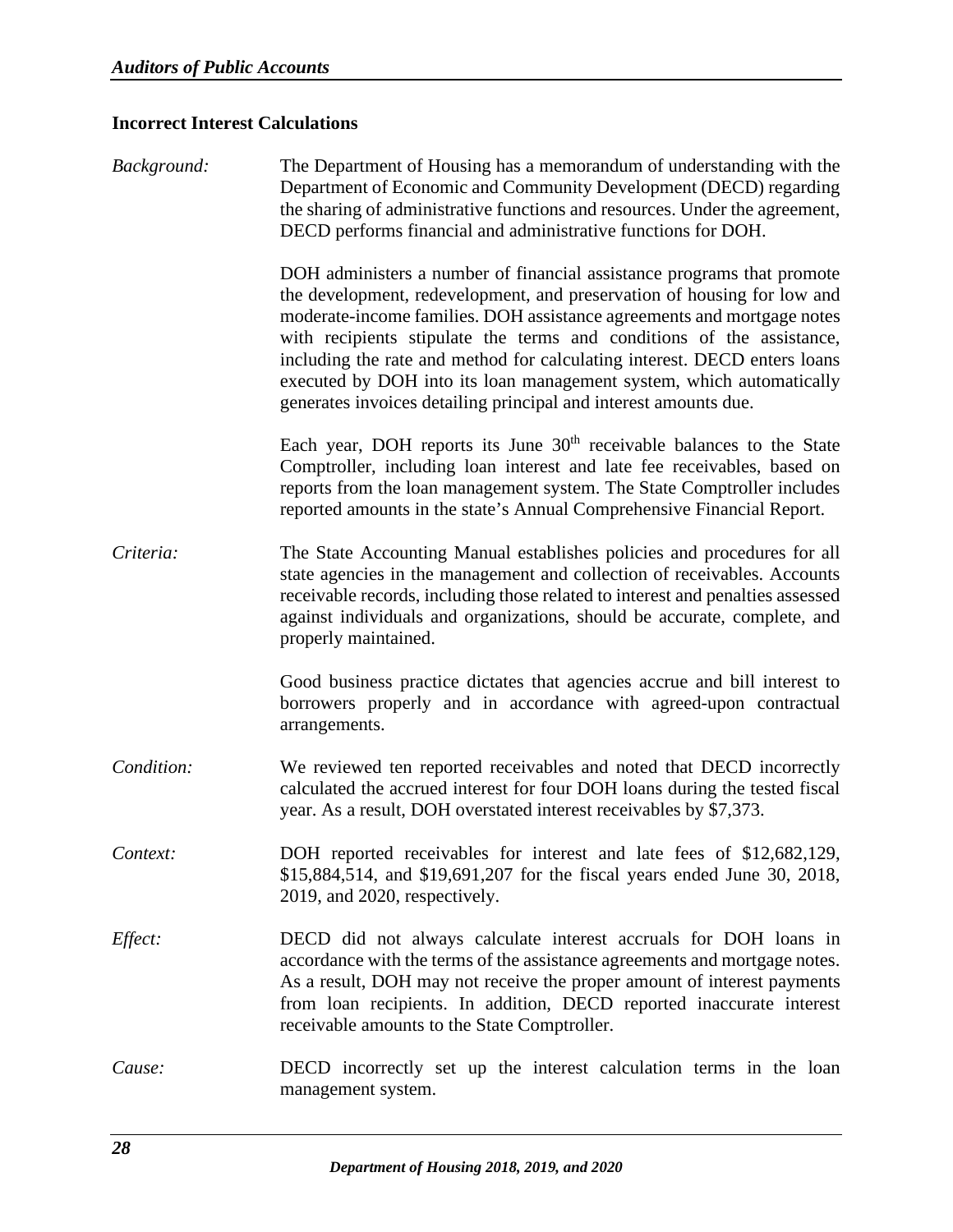| <i>Prior Audit Finding:</i> This finding has been previously reported in the last two DOH audit reports |
|---------------------------------------------------------------------------------------------------------|
| covering the fiscal years ended June 30, 2014 through 2017. In addition,                                |
| prior to the establishment of DOH on July 1, 2013, the finding was reported                             |
| in the DECD audit report covering the fiscal year ended June 30, 2013.                                  |

- *Recommendation:* The Department of Housing should work with the Department of Economic and Community Development to ensure that loan interest is calculated in accordance with financial assistance agreements. (See Recommendation 11.)
- *Agency Response:* "DOH agrees with this finding. The identified loans have been corrected as of FYE 2021. In FY 17-18 DECD implemented a loan checklist and supervisory review process in which summarizes interest calculation terms in accordance with financial assistance agreements. In addition, staff have received training."

#### <span id="page-32-0"></span>**Erroneous Loan Receivable Balances**

*Background:* The Department of Housing has a memorandum of understanding with the Department of Economic and Community Development (DECD) regarding the sharing of administrative functions and resources. Under the agreement, DECD performs financial and administrative functions for DOH.

> DOH administers a number of financial assistance programs that promote the development, redevelopment, and preservation of housing for low and moderate-income families. DOH assistance agreements and mortgage notes with recipients stipulate the terms and conditions of the assistance, including the rate and method for calculating interest. DECD enters loans executed by DOH into its loan management system, which automatically generates invoices detailing principal and interest amounts due.

*Criteria:* The State Accounting Manual establishes policies and procedures for all state agencies in the management and collection of receivables. Accounts receivable records, including loans receivable, should be accurate, complete, and maintained in a manner to indicate how long the debt has been outstanding.

> The Office of the State Comptroller requires all state agencies to report accurate accounts receivable balances as of June  $30<sup>th</sup>$ , including the amount of receivables estimated to be uncollectible. The State Comptroller includes reported amounts in the state's Annual Comprehensive Financial Report. DECD prepares and submits accounts receivable balances for DOH.

> An adequate system of internal controls should include annual reconciliations of beginning balances, activity, and ending balances. Reconciliations should identify any errors or improper entries made to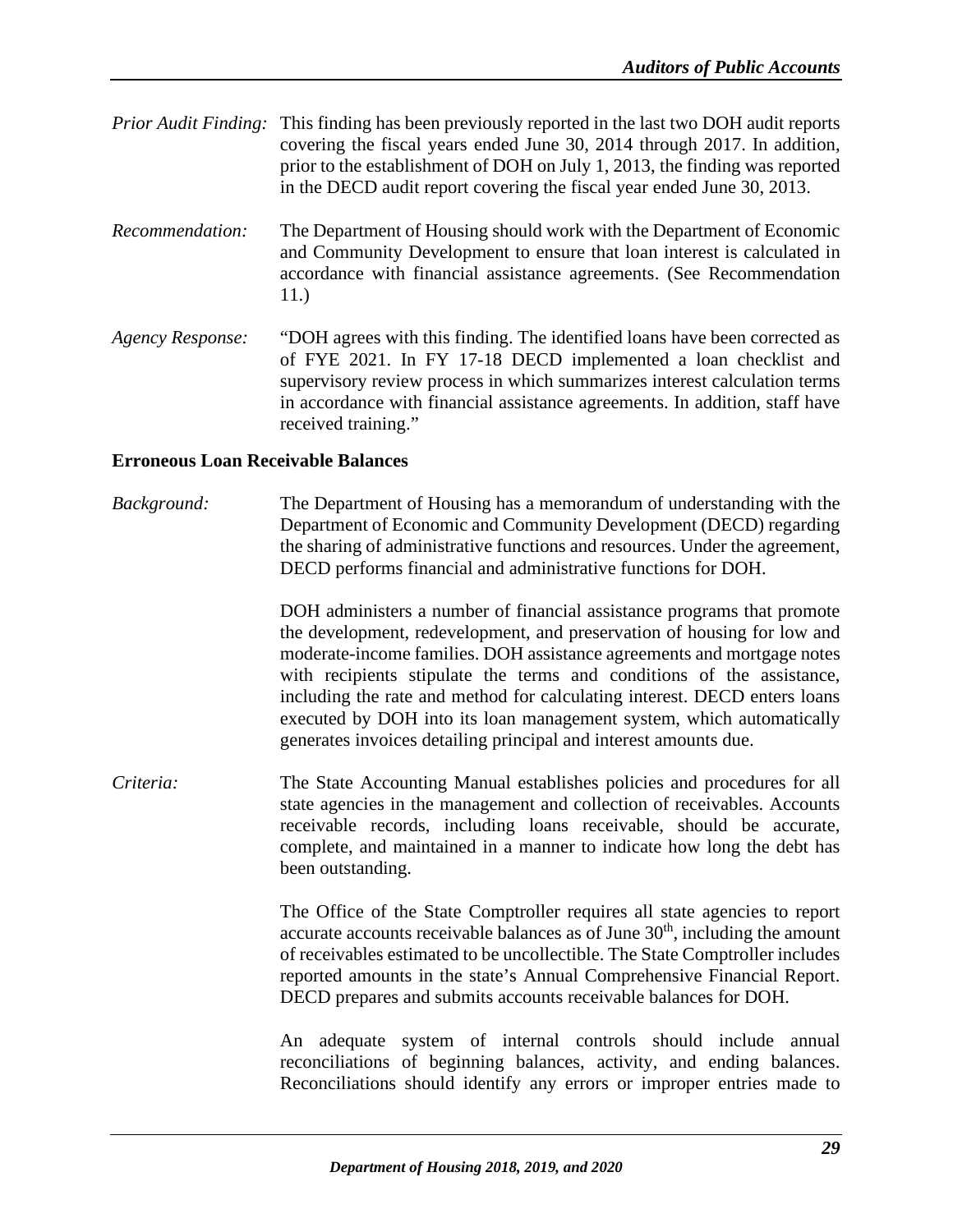receivable balances so that agencies make corrections and reporting is accurate.

Agencies reporting loan receivables administered by third-party lending partners should ensure that reported amounts reflect loan receivable balances reported by the servicer.

*Condition:* Our review of DOH receivable balances disclosed the following:

- DECD overstated DOH loan receivables reported to the Office of the State Comptroller by \$486,435 for the fiscal year ended June 30, 2018.
- DECD has not developed a sufficient method to estimate the amount of uncollectible DOH receivables. DECD only reports receivables as uncollectible for borrowers that are out of business. We noted that DECD did not include \$2.5 million of receivables in its estimate of uncollectible receivables for the fiscal year ended June 30, 2020. They were delinquent for more than one year and are likely uncollectible.
- DECD did not prepare a reconciliation of receivable balances for the DOH Energy Conservation Loan Program to amounts reported by the lending partner. The DECD loan management system presented a receivable balance of \$9,272,593 as of June 30, 2020. However, the lending partner reported a receivable balance of \$7,013,183, a difference of \$2,259,410.
- DECD did not properly reconcile receivable balances for the DOH Shoreline Resiliency Loan Fund to the amounts reported by the lending partner. The DECD loan management system presented a receivable balance of \$1,320,194 as of June 30, 2020. However, this amount did not reflect \$13,405 of principal repayments reported by the lending partner.
- *Context:* DOH reported loan receivables of \$368,748,997, \$422,727,581, and \$505,756,402 for the fiscal years ended June 30, 2018, 2019, and 2020, respectively.

DOH reported uncollectible receivables of \$766,407, \$766,407, and \$574,525 for the fiscal years ended June 30, 2018, 2019, and 2020, respectively.

- *Effect:* DOH is not properly accounting for or reporting loan balances. As a result, financial disclosures on the state's financial statements were inaccurate.
- *Cause:* DECD has not developed a sufficient method to estimate the amount of uncollectible receivables and has not devoted sufficient time to properly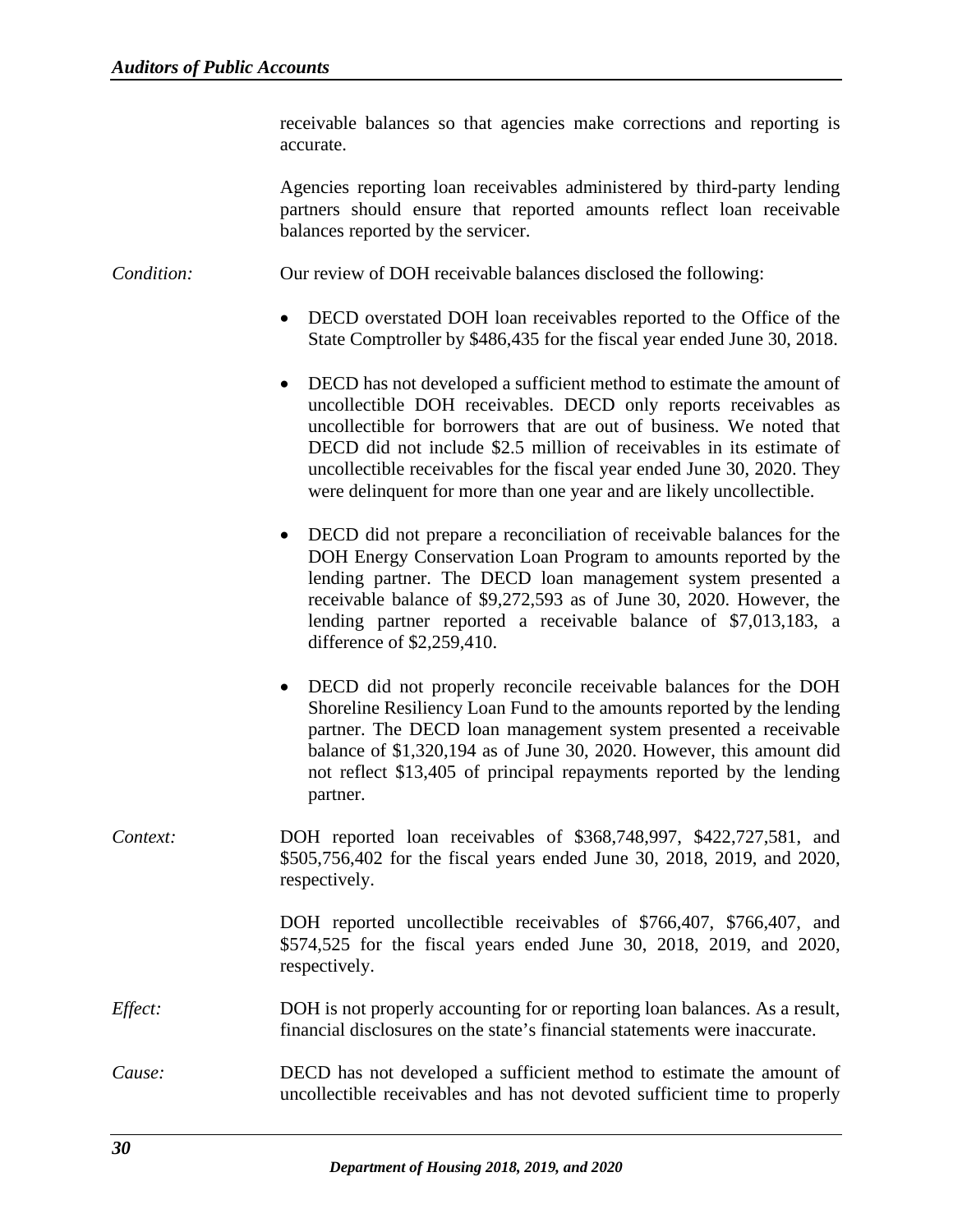reconcile principal balances to amounts reported by lending partners. Clerical mistakes and oversights caused other noted errors.

- *Prior Audit Finding:* This finding has been previously reported in the last two DOH audit reports covering the fiscal years ended June 30, 2014 through 2017. In addition, prior to the establishment of DOH on July 1, 2013, the finding was reported in four DECD audit reports dating back to the fiscal year ended June 30, 2007.
- *Recommendation:* The Department of Housing should work with the Department of Economic and Community Development to ensure that receivable balances are accurate and properly reported to the Office of the State Comptroller. In addition, the Department of Housing should perform reconciliations of receivable balances to amounts reported by the lending partners. (See Recommendation 12.)
- *Agency Response:* "DOH agrees with this finding. The Shoreline Resiliency Loan Fund reports have been revised; principal payments have been reapplied and are reconciled to the loan systems receivable balance. In FY 21 Energy Conservation Loan estimated uncollectible amounts have been adjusted to the receivable balance. DECD continues to review lending partner reports. In addition, staff is receiving additional training."

#### <span id="page-34-0"></span>**Lack of Records Retention Schedule**

| Background: | Effective July 1, 2013, Public Act 13-234 transferred various functions,<br>powers, and duties related to housing from the Department of Economic<br>and Community Development (DECD) to the newly created Department of<br>Housing.                                                                                                                                                 |
|-------------|--------------------------------------------------------------------------------------------------------------------------------------------------------------------------------------------------------------------------------------------------------------------------------------------------------------------------------------------------------------------------------------|
| Criteria:   | Section 11-8a(b) of the General Statutes provides that the State Librarian<br>may require each such state agency to submit retention schedules for all<br>such books, records, papers, and documents for approval or may establish<br>such retention schedules, based on the administrative need of retaining such<br>information within agency offices or suitable records centers. |
| Condition:  | DOH has not developed a records retention schedule and has been using the<br>DECD records retention schedule.                                                                                                                                                                                                                                                                        |
| Effect:     | Without records retention schedules specific to housing programs, DOH<br>has unclear retention requirements.                                                                                                                                                                                                                                                                         |
| Cause:      | The department informed us that developing a records retention schedule<br>has not been one of its top priorities.                                                                                                                                                                                                                                                                   |
|             | <i>Prior Audit Finding:</i> This finding has not been previously reported.                                                                                                                                                                                                                                                                                                           |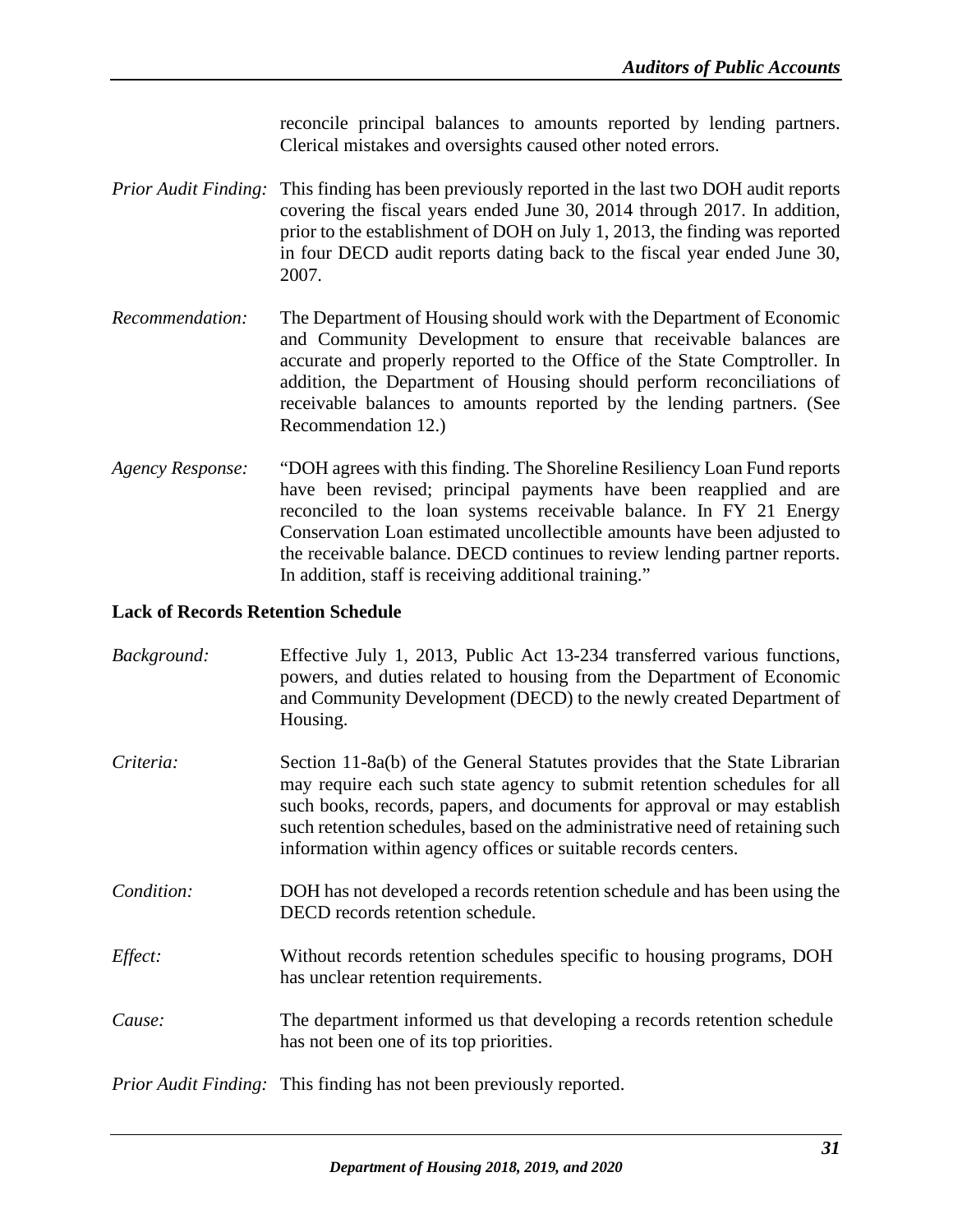- *Recommendation:* The Department of Housing should create a records retention schedule that addresses issues specific to housing programs. (See Recommendation 13.)
- *Agency Response:* "DOH disagrees with this audit finding. Upon the establishment of DOH, management chose to adopt the DECD Records Retention Schedules, which were originally derived from the Records Retention Schedules of the original Department of Housing. As such, these schedules adequately cover all relevant DOH records. There has not been any indication of a lack of records control, or concerns associated with records retention itself in prior audit reports."

#### *Auditors' Concluding*

*Comments:* The Connecticut State Library informed us that DOH should develop its own schedule. In addition, DECD removed references to DOH programs from its records retention schedule after the department became a separate agency.

#### <span id="page-35-0"></span>**Lack of Employee Performance Appraisals**

*Criteria:* The Performance Assessment and Recognition System (PARS) is a program developed by the Department of Administrative Services (DAS) to support additional incentive compensation for managerial and confidential employees who work in agencies that use a prescribed PARS plan. Basic features of the program include developing results-oriented, measurable performance objectives and goals for each manager and confidential employee. In addition, the program promotes regular communication between these employees and their supervisors on meeting goals, performance assessments, and provides a basis for differentiating among performance levels, thereby serving as a basis for annual salary increases.

> Collective bargaining agreements provide that all employees shall receive an annual evaluation three months prior to their anniversary date.

- *Condition:* Our review of the personnel files of five managers and five employees disclosed that DOH did not complete annual performance evaluations for three managers and four employees during the fiscal year ended June 30, 2018, and four managers and five employees during the fiscal year ended June 30, 2019.
- *Context:* During the fiscal years ended June 30, 2018 and 2019, DOH had 16 managers and 40 employees who needed annual evaluations. At the time of our review, the annual evaluations for the fiscal year ended June 30, 2020, were not yet due.
- *Effect:* The absence of written performance evaluations significantly diminishes the department's ability to measure the performance and progress of its staff.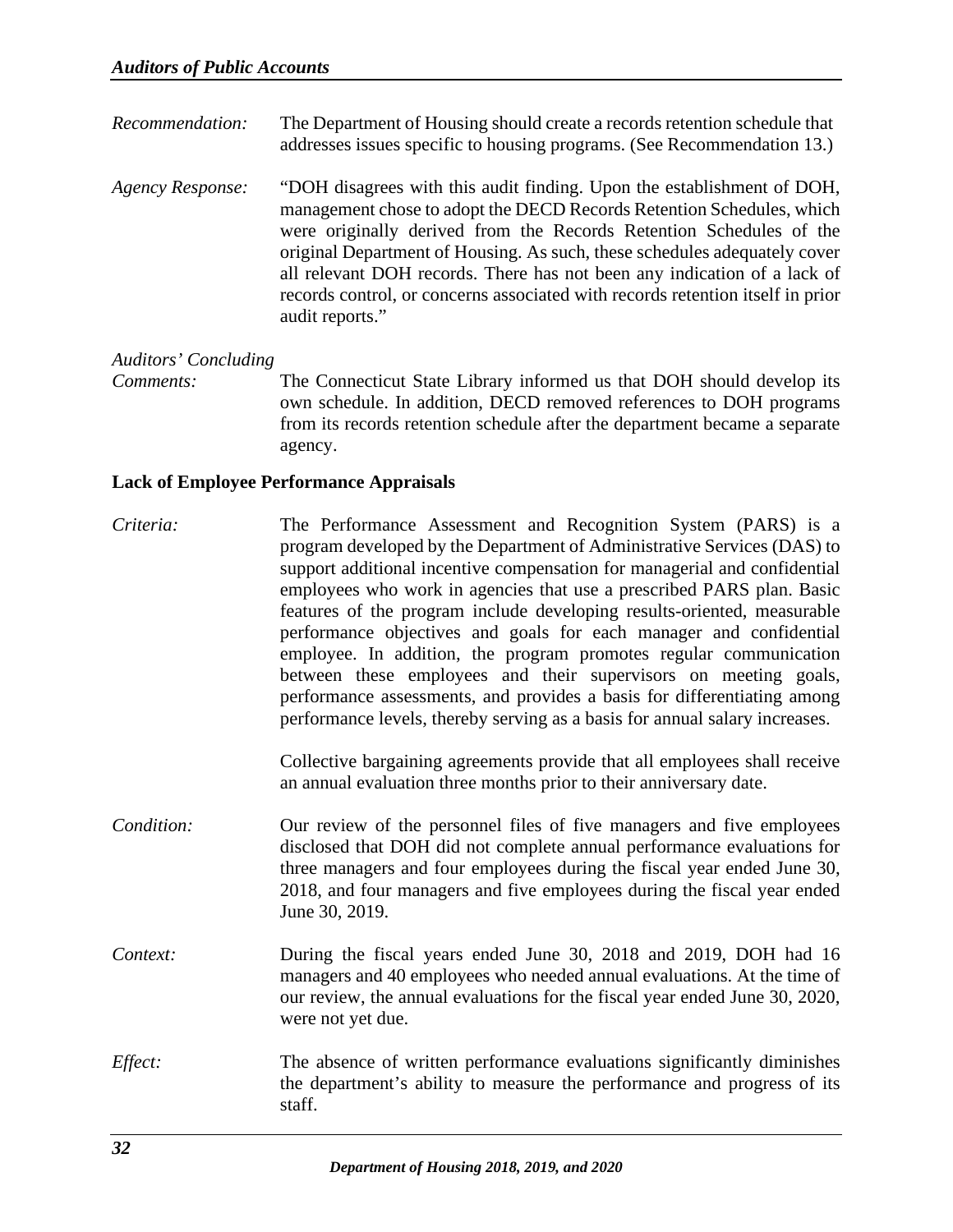- *Cause:* The department has inadequate administrative controls to ensure the completion of performance evaluations.
- *Prior Audit Finding:* This finding has been previously reported in the last two audit reports covering the fiscal years ended June 30, 2014 through 2017.
- *Recommendation:* The Department of Housing should ensure that it performs annual evaluations for all managers and employees. (See Recommendation 14.)
- *Agency Response:* "DOH agrees with this audit finding. DOH management is mindful of the importance in performing annual performance appraisals and will make every effort to ensure performance reviews are performed and completed annually for all DOH staffs going forward."

#### <span id="page-36-0"></span>**Inadequate Controls over Compensatory Time**

- *Criteria:* Collective bargaining agreements permit agency employees to earn compensatory time with prior supervisory approval. *Condition:* Our review of 22 instances of compensatory time for four employees during the fiscal years ended June 30, 2018, 2019, and 2020 disclosed the following:
	- Request forms were not on hand in two instances.
	- DOH did not preapprove compensatory time in two instances.
- *Context:* During the audited period, four employees earned 78.5 hours of compensatory time.
- *Effect:* There is reduced assurance that DOH properly authorized all compensatory time. Our review disclosed that DOH supervisors did not preapprove seven hours of compensatory time. In addition, DOH could not locate approval documentation for 11.5 hours of compensatory time.
- *Cause:* Controls over time and attendance are inadequate.

*Prior Audit Finding:* This finding has not been previously reported.

- *Recommendation:* The Department of Housing should ensure that it follows time and attendance requirements in collective bargaining agreements. (See Recommendation 15.)
- *Agency Response:* "DOH agrees with this audit finding. It appears that this was an isolated incident, however, all managerial/supervisory staff have been reminded of their obligations associated with requests for compensatory time, the proper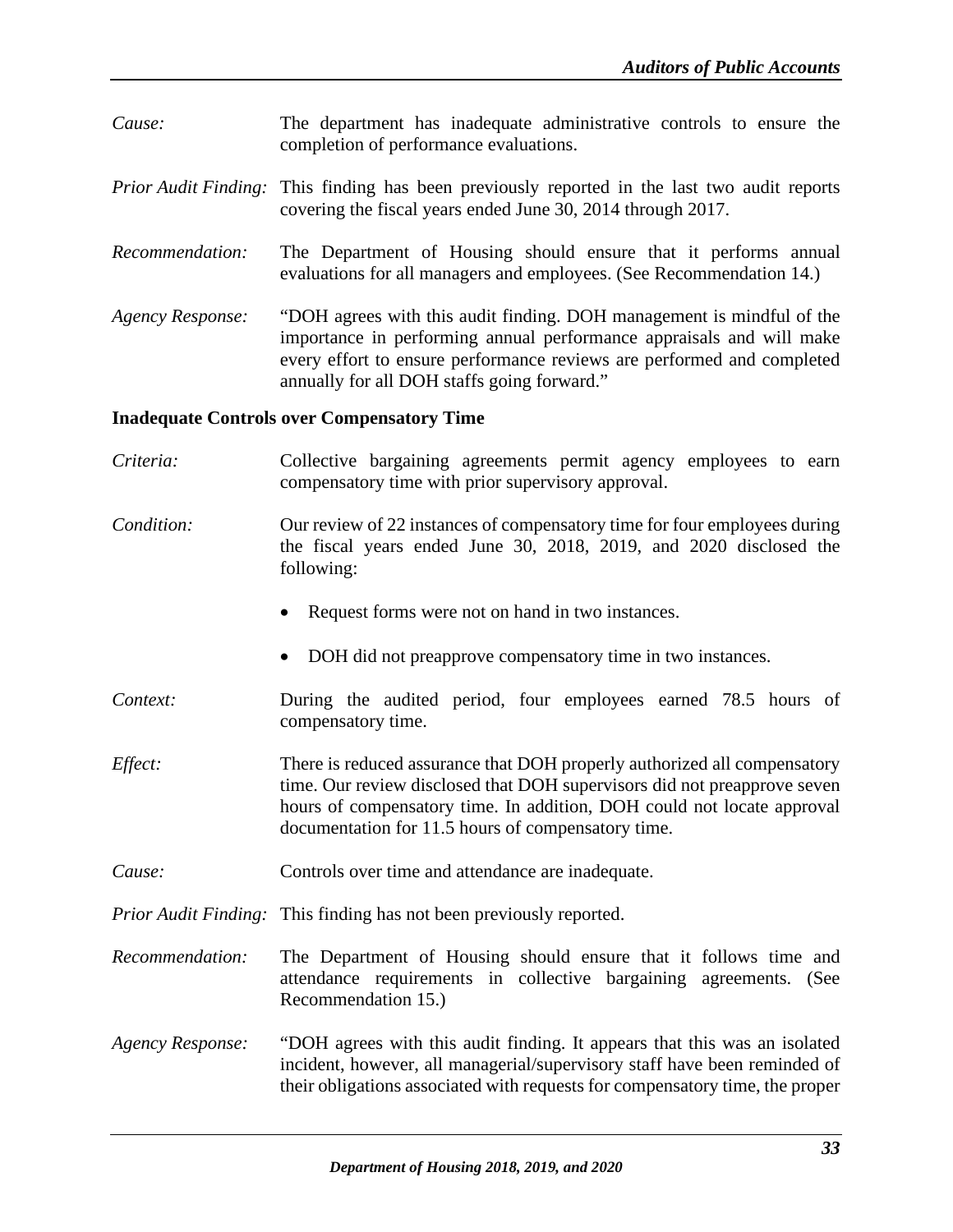sign off process for the earning of compensatory time, and the appropriate use of compensatory time."

#### <span id="page-37-0"></span>**Asset Management Not in Accordance with Prescribed Procedures**

- *Background:* The Department of Housing has a memorandum of understanding with DECD regarding the sharing of administrative functions and resources. Under the agreement, DECD performs administrative functions for DOH, including maintaining its property control system and submitting annual inventory reports.
- *Criteria:* Section 4-36 of the General Statutes requires that each state agency establish and maintain an inventory account in the form prescribed by the State Comptroller, and shall annually, on or before October 1<sup>st</sup>, transmit a detailed inventory as of June 30<sup>th</sup> of all real property and personal property to the Comptroller.

The State of Connecticut Property Control Manual provides the following standards and procedures for maintaining a property control system.

- Property records should be complete and accurate and should contain sufficient information to adequately track and report items. At a minimum, this information should include item description, cost, tag number, and location.
- Agencies must have a properly secured storage area that restricts unauthorized access. The agency must secure items from theft, obsolescence, and loss due to deterioration.
- Agencies must complete a physical inventory of all property by June 30<sup>th</sup> of each fiscal year to ensure that property control records accurately reflect the inventory on hand.

# *Condition:* We selected 27 inventory items during a physical inspection of the department's assets to verify that they were properly documented in the inventory records. Our review disclosed the following:

- We could not find seven items in the location indicated in the inventory records.
- DOH did not store a digital camera valued at \$490 in a secure location.
- DOH did not conduct a physical inventory for the fiscal year ended June 30, 2020.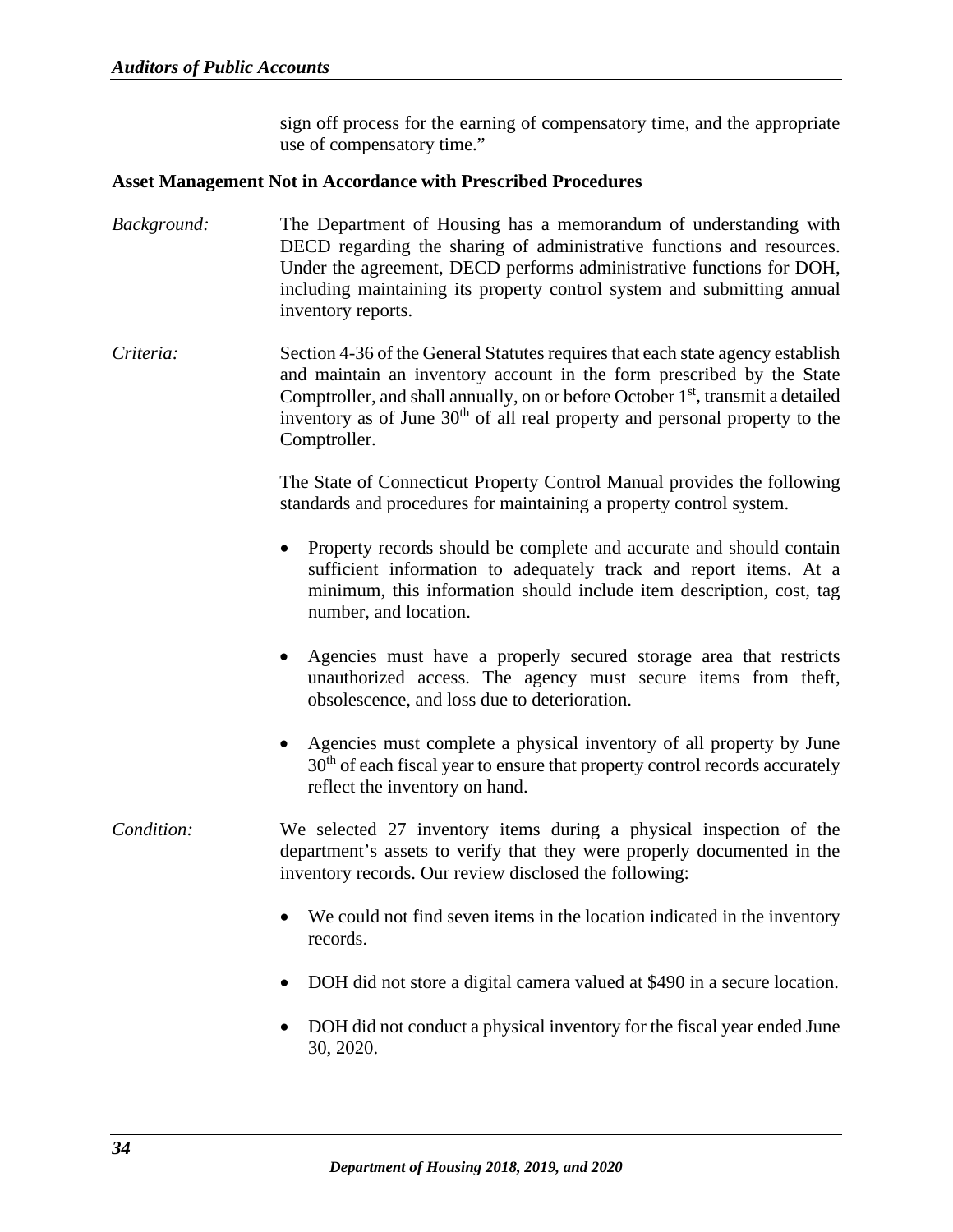<span id="page-38-0"></span>

| Context:                                                          | The department reported $$201,140$ and $$265,650$ in real and personal<br>property for the fiscal years ended June 30, 2018 and 2019, respectively.<br>The department did not report an updated amount for the fiscal year ended<br>June 30, 2020, since it did not complete a physical inventory.                                               |  |
|-------------------------------------------------------------------|--------------------------------------------------------------------------------------------------------------------------------------------------------------------------------------------------------------------------------------------------------------------------------------------------------------------------------------------------|--|
| Effect:                                                           | If DOH does not maintain accurate inventory records, there is an increased<br>risk that inventory could be lost or stolen, and go undetected. The<br>department's property control records did not comply with requirements of<br>the State of Connecticut Property Control Manual.                                                              |  |
|                                                                   | For the fiscal year ended June 30, 2020, DOH inaccurately reported the<br>value of property it owned to the State Comptroller because it did not<br>conduct a physical inventory and update its inventory records.                                                                                                                               |  |
| Cause:                                                            | DECD is responsible for maintaining the property control system for DOH.<br>DECD has not made a sufficient effort to maintain accurate inventory<br>records for DOH in accordance with the State of Connecticut Property<br>Control Manual. In addition, the department did not complete the inventory<br>inspection due to COVID-19.            |  |
| <b>Prior Audit Finding:</b>                                       | This finding has been previously reported in the last two DOH audit reports<br>covering the fiscal years ended June 30, 2014 through 2017. In addition,<br>prior to the establishment of DOH, the finding was reported in two DECD<br>audit reports dating back to the fiscal year ended June 30, 2011.                                          |  |
| Recommendation:                                                   | The Department of Housing should work with the Department of Economic<br>and Community Development to improve internal controls and maintain its<br>property control system in accordance with the State of Connecticut<br>Property Control Manual. (See Recommendation 16.)                                                                     |  |
| Agency Response:                                                  | "The agency agrees with this finding. DECD has established procedures to<br>track and record the location of equipment in CORE. During the height of<br>the pandemic at the end of FY 20, resources were unavailable to safely<br>complete a physical asset inventory."                                                                          |  |
| <b>Obligations Incurred Without Proper Accounting Commitments</b> |                                                                                                                                                                                                                                                                                                                                                  |  |
| Background:                                                       | The Department of Housing has a memorandum of understanding with the<br>Department of Economic and Community Development (DECD) regarding<br>the sharing of administrative functions and resources. Under the agreement,<br>DECD performs financial and administrative functions for DOH, including<br>processing some expenditure transactions. |  |
| Criteria:                                                         | Section 4-98(a) of the General Statutes states that no budgeted agency may<br>incur any obligation except by the issuance of a purchase order transmitted<br>to the State Comptroller to commit the agency's appropriations, ensuring<br>that funds are available for the payment of such obligations.                                           |  |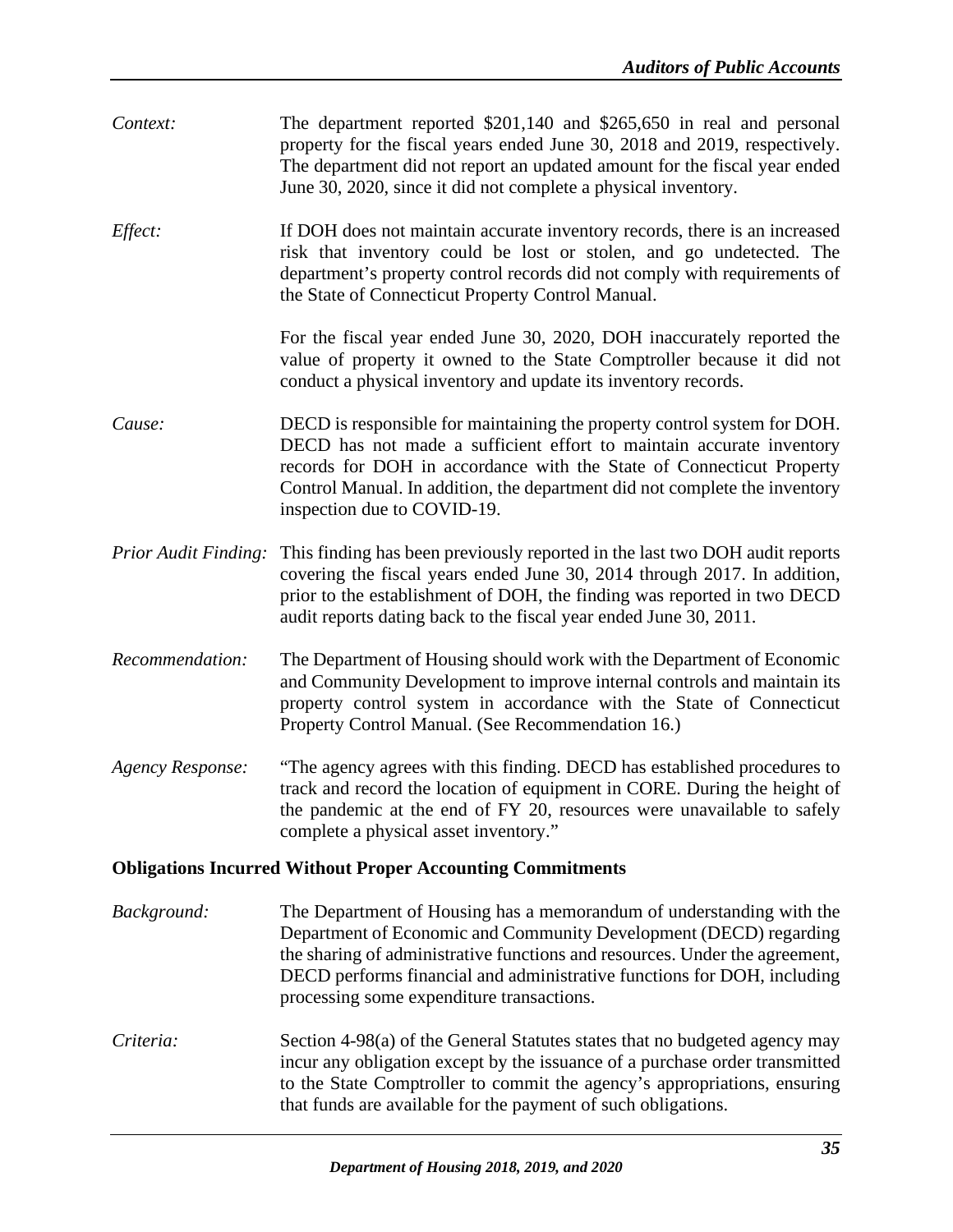Proper internal controls related to purchasing require proper authorization of commitment documents prior to the receipt of goods or services.

The State of Connecticut Agency Purchasing Card (P-Card) Coordinator Manual provides that an agency should establish a purchase order prior to using the P-Card in the new billing cycle.

- *Condition:* Our review of 19 expenditure transactions disclosed that DOH committed funds after the receipt of goods or services in five expenditure transactions reviewed, two of which were P-Card expenditures.
- *Effect:* There is less assurance that funds will be available at the time of payment if funds are not properly committed.
- *Cause:* Both DOH and DECD issue purchase orders for goods or services used by DOH. The departments did not adequately carry out established control procedures. In addition, P-Card expenditures were committed when purchases occurred rather than prior to the new billing cycle.
- *Prior Audit Finding:* This finding has been previously reported in the last two DOH audit reports covering the fiscal years ended June 30, 2014 through 2017. In addition, prior to the establishment of DOH, the finding was reported in four DECD audit reports dating back to the fiscal year ended June 30, 2007.
- *Recommendation:* The Department of Housing should work with the Department of Economic and Community Development to ensure that funds are committed prior to purchasing goods and services. (See Recommendation 17.)
- *Agency Response:* "DOH agrees with the audit finding. The revised P-Card process as of January 2022 provides an estimated expenditure for the year are added to the PO prior to the P-Card cycle. In FY 21, procedures were put in place which require that all commitments are on Contracts and POs prior to the purchasing of goods and services. The agency will strengthen this process by providing additional staff training and communication. The Office of Finance and Administration will notify department supervisors to assure procedures are followed."

#### <span id="page-39-0"></span>**Incorrect Generally Accepted Accounting Principles (GAAP) Reports**

- *Background:* The Department of Housing has a memorandum of understanding with the Department of Economic and Community Development (DECD) regarding the sharing of administrative functions and resources. Under the agreement, DECD performs financial and administrative functions for DOH.
- *Criteria:* The Office of the State Comptroller requires state agencies to annually prepare and submit generally accepted accounting principles (GAAP) closing packages. Agency submissions contain financial information not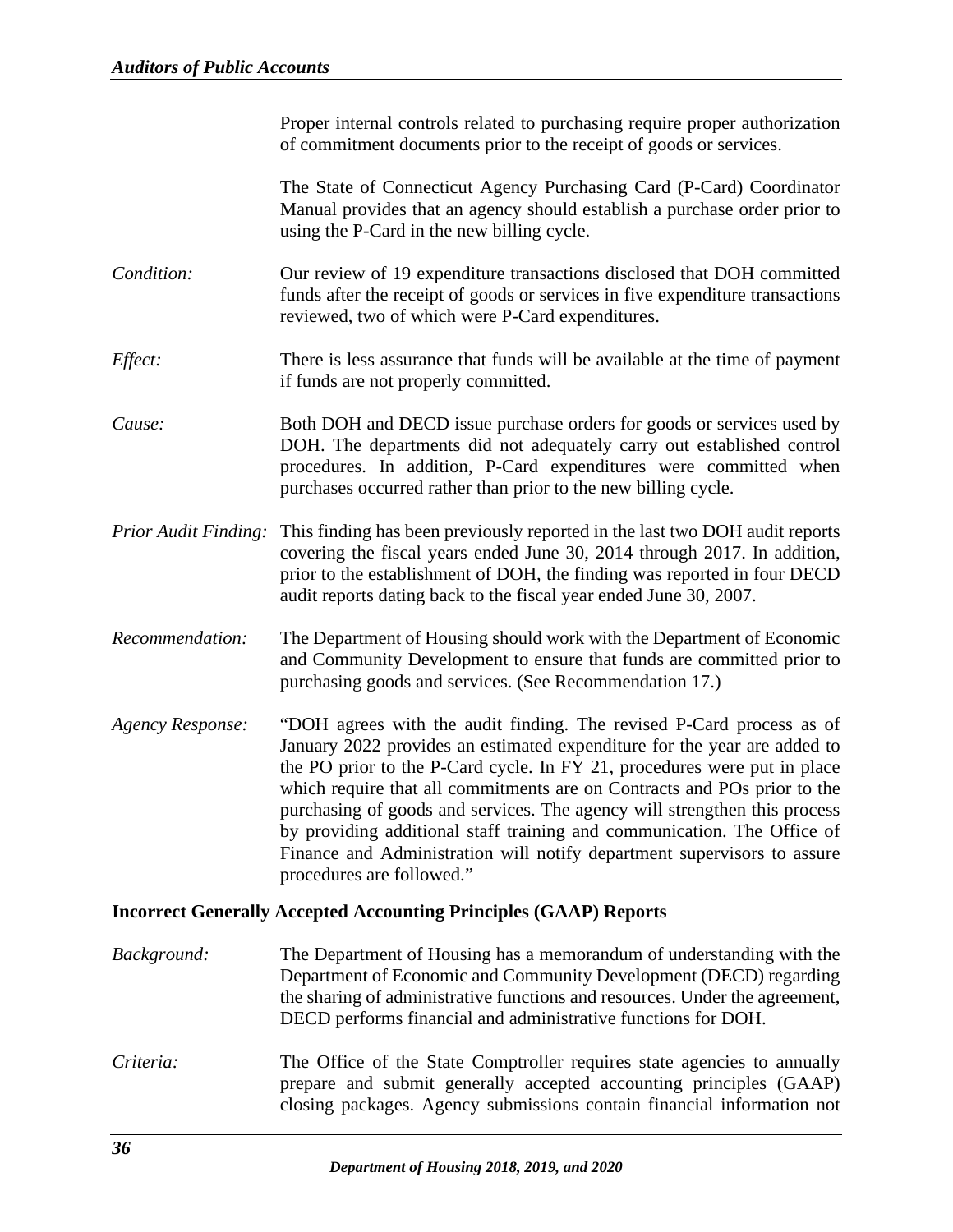|                                | available on the state's Core-CT accounting system. The Office of the State<br>Comptroller uses this information to prepare the state's financial statements.<br>The State Accounting Manual and the State Comptroller's GAAP closing<br>and reporting instructions stipulate the procedures for completing GAAP<br>reporting forms. The State Comptroller includes reported amounts in the<br>state's Annual Comprehensive Financial Report. |
|--------------------------------|-----------------------------------------------------------------------------------------------------------------------------------------------------------------------------------------------------------------------------------------------------------------------------------------------------------------------------------------------------------------------------------------------------------------------------------------------|
| Condition:                     | DOH understated its insured bank balance by \$19,809,140 and contractual<br>obligations by \$44,470,644 for the fiscal year ended June 30, 2019. In<br>addition, DOH understated its insured bank balance by \$23,206,034 and<br>overstated its contractual obligations by \$4,095,591 for the fiscal year ended<br>June 30, 2020.                                                                                                            |
| Context:                       | DOH reported a \$250,000 insured bank balance for the fiscal years ended<br>June 30, 2019 and 2020. In addition, DOH reported contractual obligations<br>of \$503,828,893 and \$374,616,549 for the fiscal years ended June 30, 2019<br>and 2020, respectively.                                                                                                                                                                               |
| Effect:                        | DOH did not comply with reporting requirements established by the Office<br>of the State Comptroller.                                                                                                                                                                                                                                                                                                                                         |
| Cause:                         | DECD staff prepare some amounts reported in the GAAP closing package.<br>Errors noted were due to clerical mistakes and the departments'<br>misunderstanding of the Office of the State Comptroller's reporting<br>instructions.                                                                                                                                                                                                              |
|                                | <i>Prior Audit Finding:</i> This finding has not been previously reported.                                                                                                                                                                                                                                                                                                                                                                    |
| Recommendation:                | The Department of Housing should work with the Department of Economic<br>and Community Development to ensure that all required generally accepted<br>accounting principles' reports are complete and accurate in accordance with<br>the requirements of the Office of the State Comptroller. (See<br>Recommendation 18.)                                                                                                                      |
| <b>Agency Response:</b>        | "DOH agrees with this audit finding. Appropriate insurance limits will be<br>indicated on GAAP reports. The GAAP reporting form has been<br>implemented by DOH in FY 20. The review process will be strengthened to<br>ensure reports are complete and accurate."                                                                                                                                                                             |
| <b>Lack of a Complaint Log</b> |                                                                                                                                                                                                                                                                                                                                                                                                                                               |
| Criteria:                      | Good business practice dictates that an agency maintain a centralized log of<br>complaints that includes a summary of the issues, an explanation of the<br>resolution, and any other pertinent information.                                                                                                                                                                                                                                   |

<span id="page-40-0"></span>*Condition:* DOH does not maintain a centralized log of complaints.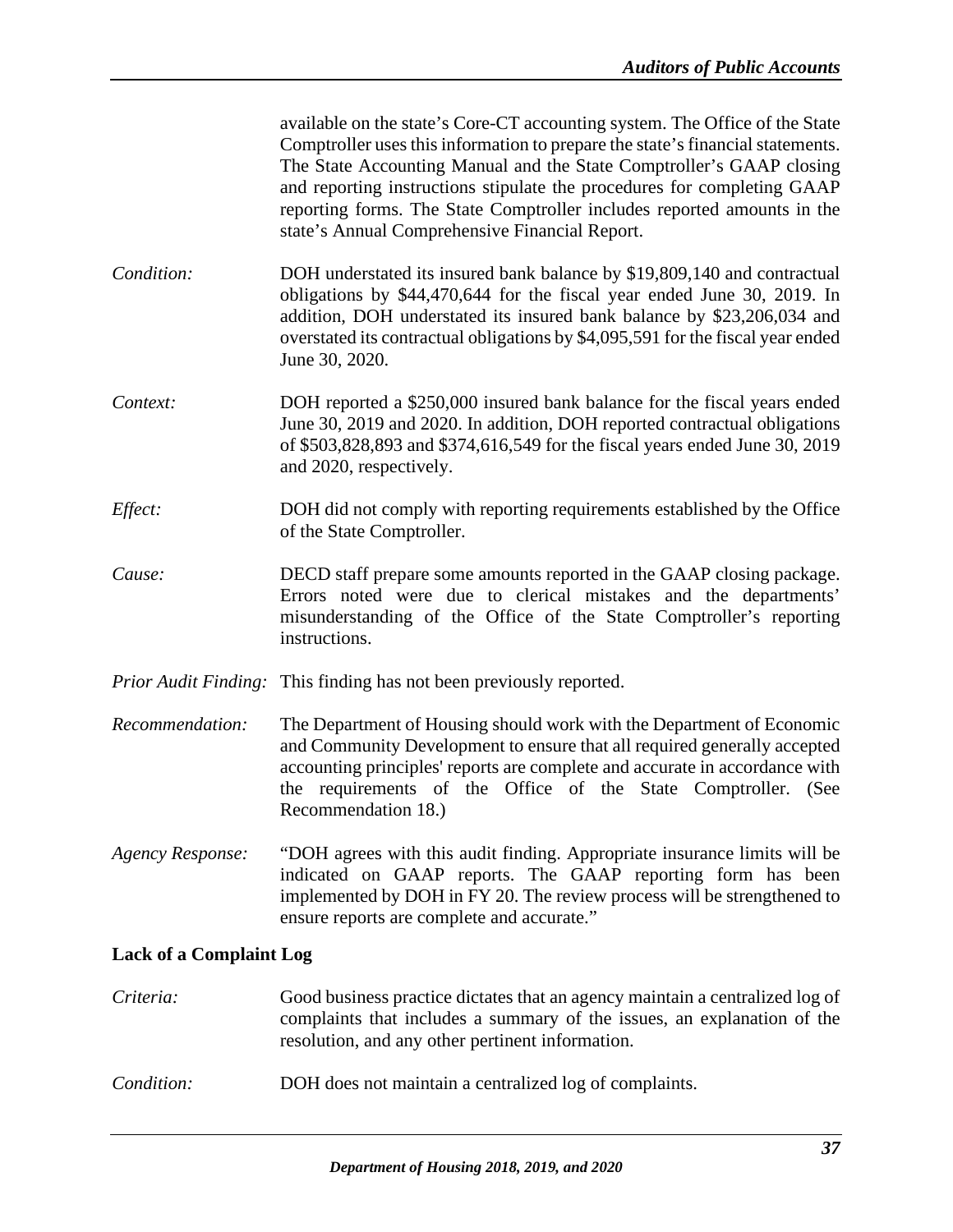| Context:                    | Without a log, we could not determine how many complaints DOH received<br>during the audited period.                                                                                       |
|-----------------------------|--------------------------------------------------------------------------------------------------------------------------------------------------------------------------------------------|
| Effect:                     | There is increased risk that the department does not properly address<br>complaints in a timely manner. In addition, management cannot monitor the<br>timeliness of complaint resolutions. |
| Cause:                      | DOH has not considered the need to establish a centralized log to document<br>complaints because the relevant unit investigates complaints.                                                |
|                             | <i>Prior Audit Finding:</i> This finding has not been previously reported.                                                                                                                 |
| Recommendation:             | The Department of Housing should maintain a centralized log to track<br>complaints and document their resolution. (See Recommendation 19.)                                                 |
| <b>Agency Response:</b>     | "DOH disagrees with this finding. All actual complaints against the<br>Department or Department staff are addressed and dealt with immediately<br>upon receipt."                           |
| <b>Auditors' Concluding</b> |                                                                                                                                                                                            |

*Comments:* To improve accountability, DOH should document all complaints it receives and the action the department took to resolve them.

# <span id="page-41-0"></span>**Failure to Delete Core-CT Access for Separated Employees**

- *Background:* The Department of Housing has a memorandum of understanding with the Department of Economic and Community (DECD) regarding the sharing of administrative functions and resources. Under the agreement, DECD performs administrative functions for DOH, including information technology services.
- *Criteria:* Core-CT is the state's integrated human resources, payroll, and financial system. The Core-CT Security Liaison Guide states that each agency is responsible for assigning one or more security liaisons to be the point of contact for security related requests, issues, and communications. The agency liaison is responsible for locking out functional Core-CT users immediately upon an employee's termination. DECD security liaisons also perform these functions for DOH.
- *Condition:* Our review disclosed that DECD did not immediately deactivate Core-CT access for four separated DOH employees, three of whom accessed Core-CT after their termination dates.
- *Context:* During the fiscal years ended June 30, 2018, 2019, and 2020, nine DOH functional Core-CT users retired, transferred to another department or agency, or were terminated.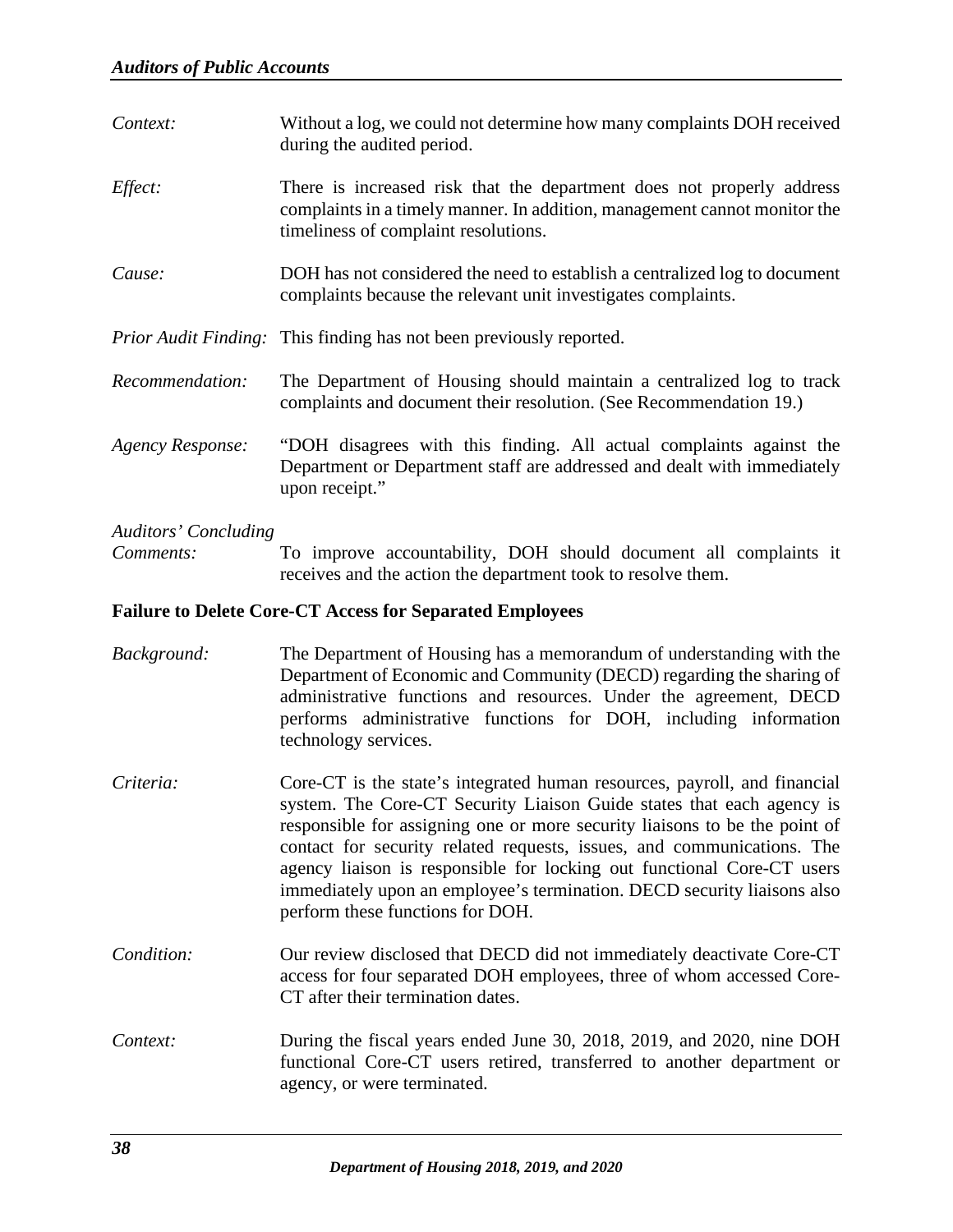*Effect:* DECD did not promptly terminate former DOH employees' access to Core-CT, which resulted in an increased risk of unauthorized access to the system and possible manipulation of data. *Cause:* DECD has not established appropriate controls to deactivate the Core-CT access of separated DOH employees. *Prior Audit Finding:* This finding has been previously reported in the last audit report covering the fiscal years ended June 30, 2016 and 2017. *Recommendation:* The Department of Housing should work with the Department of Economic and Community Development to immediately deactivate the Core-CT access of separated employees. (See Recommendation 20.) *Agency Response:* "The agency agrees with this finding. Updated procedures for notification regarding terminated employees have been developed and communicated in Dec 2020. CORE does not permit DECD employees to perform this function for DOH, so rights have been granted to a DOH employee. The process and CORE status of all employees have been reviewed and addressed."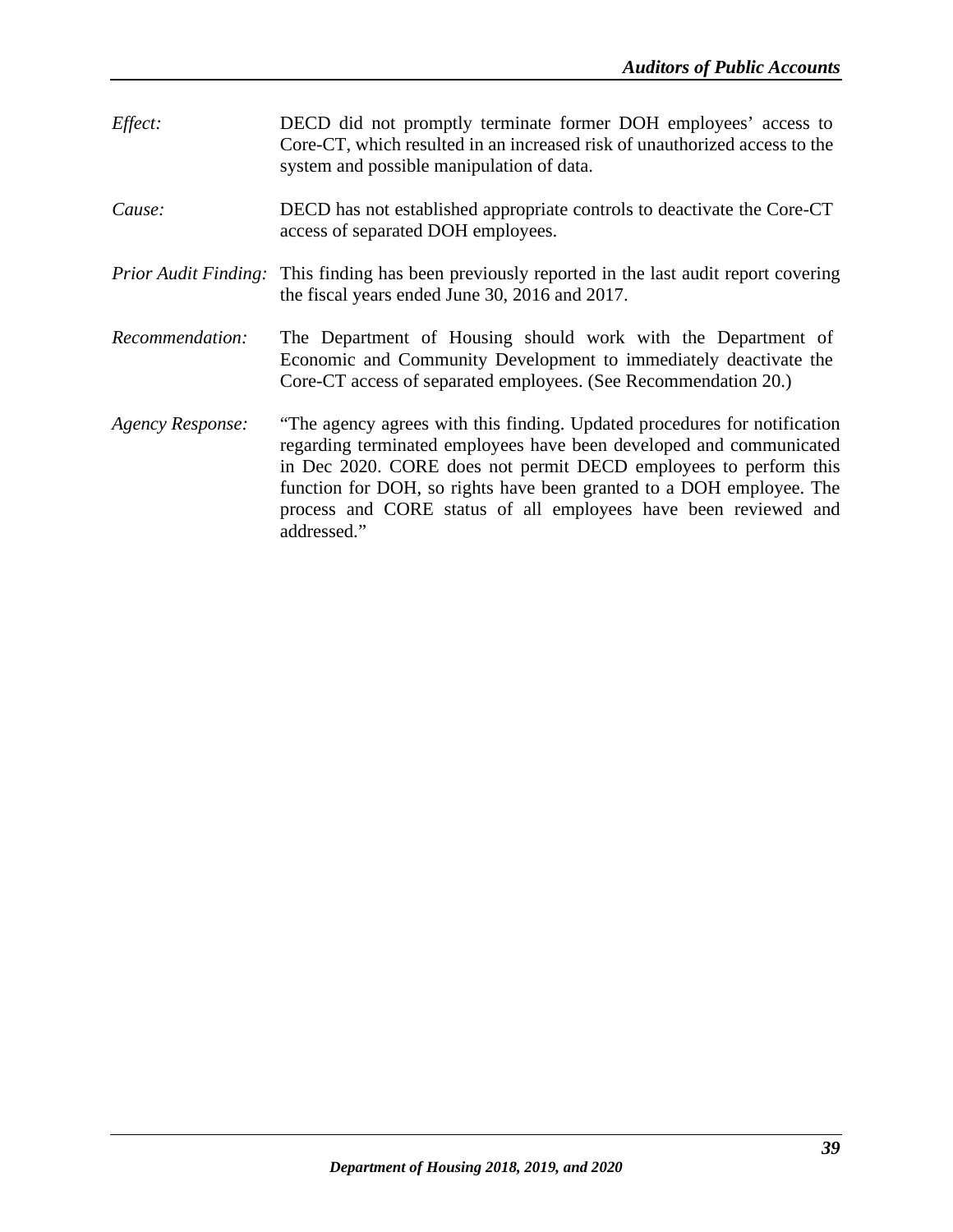# **RECOMMENDATIONS**

#### <span id="page-43-1"></span><span id="page-43-0"></span>**Status of Prior Audit Recommendations:**

Our prior audit report on the Department of Housing contained 14 recommendations. Three have been implemented or otherwise resolved and 11 have been repeated or restated with modifications during the current audit.

- The Department of Housing should ensure that it performs a complete review of all projects from application until project closeout and should only disburse funds during approved budget periods. In addition, the department should ensure that recipients follow assistance agreement requirements. **This recommendation is being repeated. (See Recommendation 1.)**
- The Department of Housing and its Rental Assistance Program vendor should ensure that they properly calculate and support payments. In addition, they should document that they are properly selecting tenants from the waiting list and ensure household members are not registered sex offenders. **This recommendation is being repeated. (See Recommendation 2.)**
- The Department of Housing should work with the Department of Economic and Community Development to ensure that loan interest is calculated and capitalized in accordance with financial assistance agreements. **This recommendation is being repeated. (See Recommendation 11.)**
- The Department of Housing should ensure that administrative expenses incurred to establish and operate its programs are reasonable. The department should ensure that all program contracts protect it from excessive administrative costs. **This recommendation has been resolved.**
- The Department of Housing should establish and implement procedures to monitor the activities of its lending partners that administer and service financial assistance provided under the Shoreline Resiliency Loan Fund and Energy Conservation Loan Fund programs. **This recommendation is being repeated. (See Recommendation 7.)**
- The Department of Housing should improve its cash management procedures by only disbursing funds to grantees for immediate needs and ensuring that grantees promptly refund any overpayments. DOH should change its assistance agreements to require more timely refunds of unexpended state funds. **This recommendation is being repeated. (See Recommendation 9.)**
- The Department of Housing should work with the Department of Economic and Community Development to track unexpended balances from completed or cancelled bond-funded projects. **This recommendation is being repeated. (See Recommendation 8.)**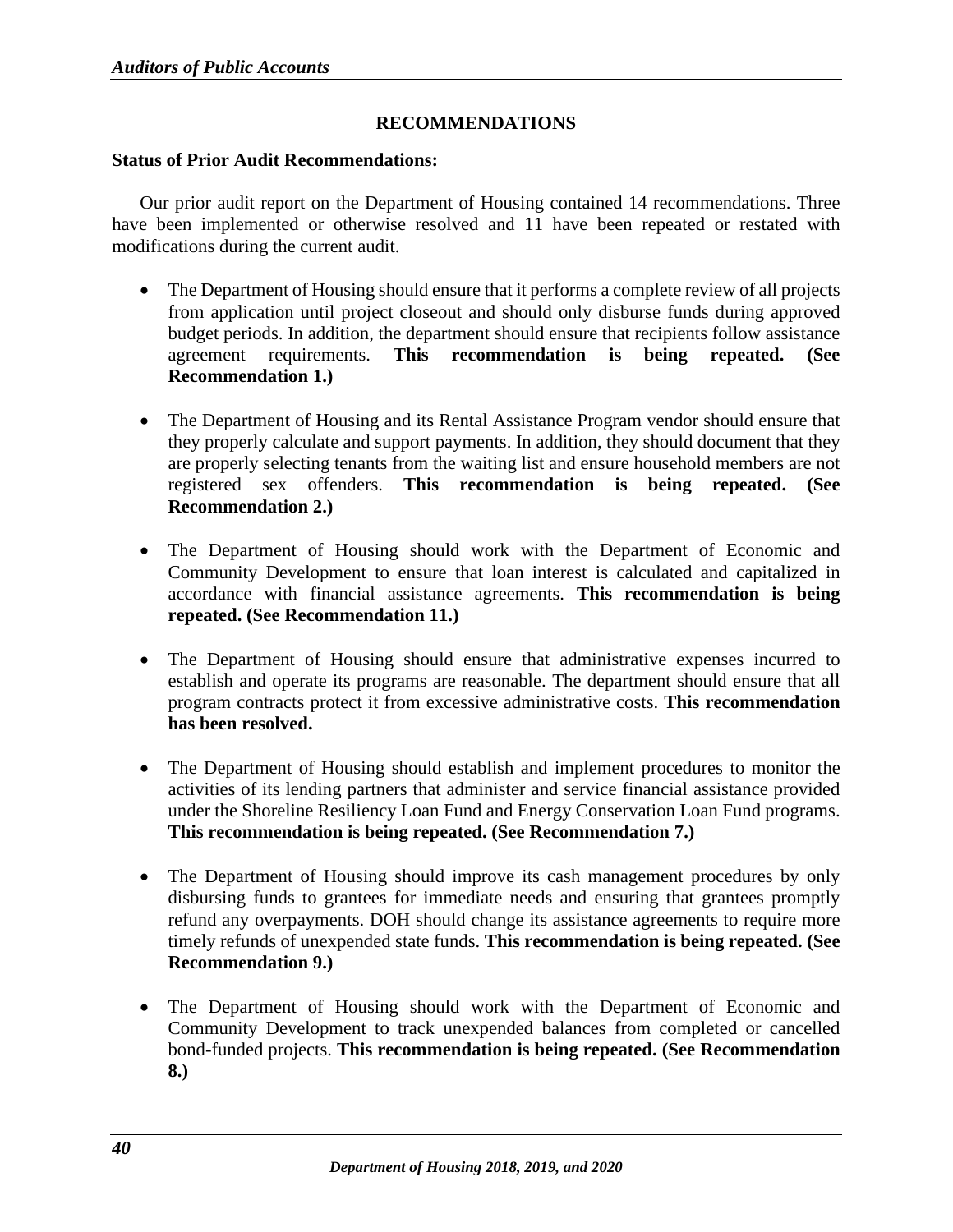- The Department of Housing should work with the Department of Economic and Community Development to ensure that receivable balances are accurate and loan advances are promptly entered into the loan management system. **This recommendation has been resolved.**
- The Department of Housing should work with the Department of Economic and Community Development to ensure that receivable balances are accurate and properly reported to the Office of the State Comptroller. In addition, the Department of Housing should perform reconciliations of receivable balances to amounts reported by the lending partners. **This recommendation is being repeated. (See Recommendation 12.)**
- The Department of Housing should work with the Department of Economic and Community Development to ensure that they allocate payroll costs in accordance with the relative benefits received. In addition, the Department of Housing should ensure that it only charges allowable payroll costs to federal programs. **This recommendation has been resolved.**
- The Department of Housing should ensure that it performs annual evaluations for all managers and employees. **This recommendation is being repeated. (See Recommendation 14.)**
- The Department of Housing should work with the Department of Economic and Community Development to ensure that funds are committed prior to purchasing goods and services. **This recommendation is being repeated. (See Recommendation 17.)**
- The Department of Housing should work with the Department of Economic and Community Development to improve internal controls and maintain its property control system in accordance with the State of Connecticut Property Control Manual. **This recommendation is being repeated. (See Recommendation 16.)**
- The Department of Housing should work with the Department of Economic and Community Development to immediately deactivate the Core-CT access of separated employees. **This recommendation is being repeated. (See Recommendation 20.)**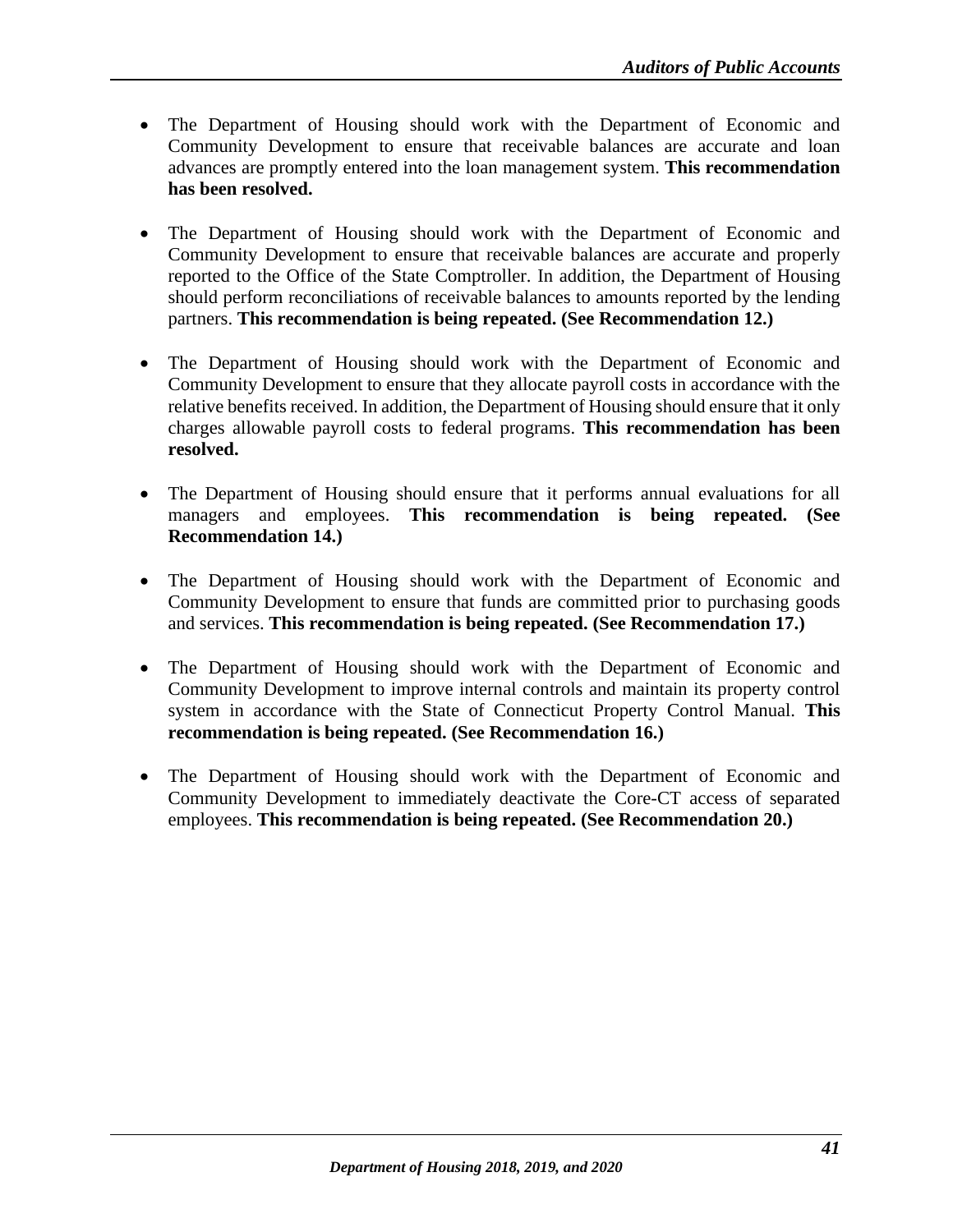# <span id="page-45-0"></span>**Current Audit Recommendations:**

**1. The Department of Housing should ensure that it performs a complete review of all projects from application until project closeout and only disburse funds during approved budget periods. The department should retain all supporting documentation in accordance with the State Librarian's records retention requirements and ensure that recipients follow assistance agreement requirements.**

**The department should adopt policies stipulating deadlines for completing monitoring and issuing monitoring letters and certificates of completion.**

Comment:

A review of housing and community development projects identified missing payment documents, mortgage notes, an eligibility review form, and a HUD Request for Release of Funds approval letter. In addition, DOH spent \$1,053,012 outside of the approved budget period and did not promptly monitor or close out projects.

**2. The Department of Housing and its Rental Assistance Program vendor should ensure that they promptly complete reexaminations and properly calculate and support payments. In addition, the department should ensure that the utility allowance schedule reflects current rates.**

Comment:

Our review of 15 Rental Assistance Program payments noted that DOH did not have adequate supporting documentation in two cases, did not complete an annual reexamination in one case, and made \$2,689 in improper payments in two cases. In addition, the department has not updated the utility allowance schedule since 2012.

**3. The Department of Housing should work with its vendor to correct the underlying issues that cause repeat errors and hold the vendor accountable for reducing error rates. In addition, the department should perform a supervisory quality control review to ensure its vendor is complying with program requirements.**

Comment:

DOH does not hold its vendor accountable for correcting repeat errors. In addition, DOH did not complete a supervisory quality control review for two of the audited years.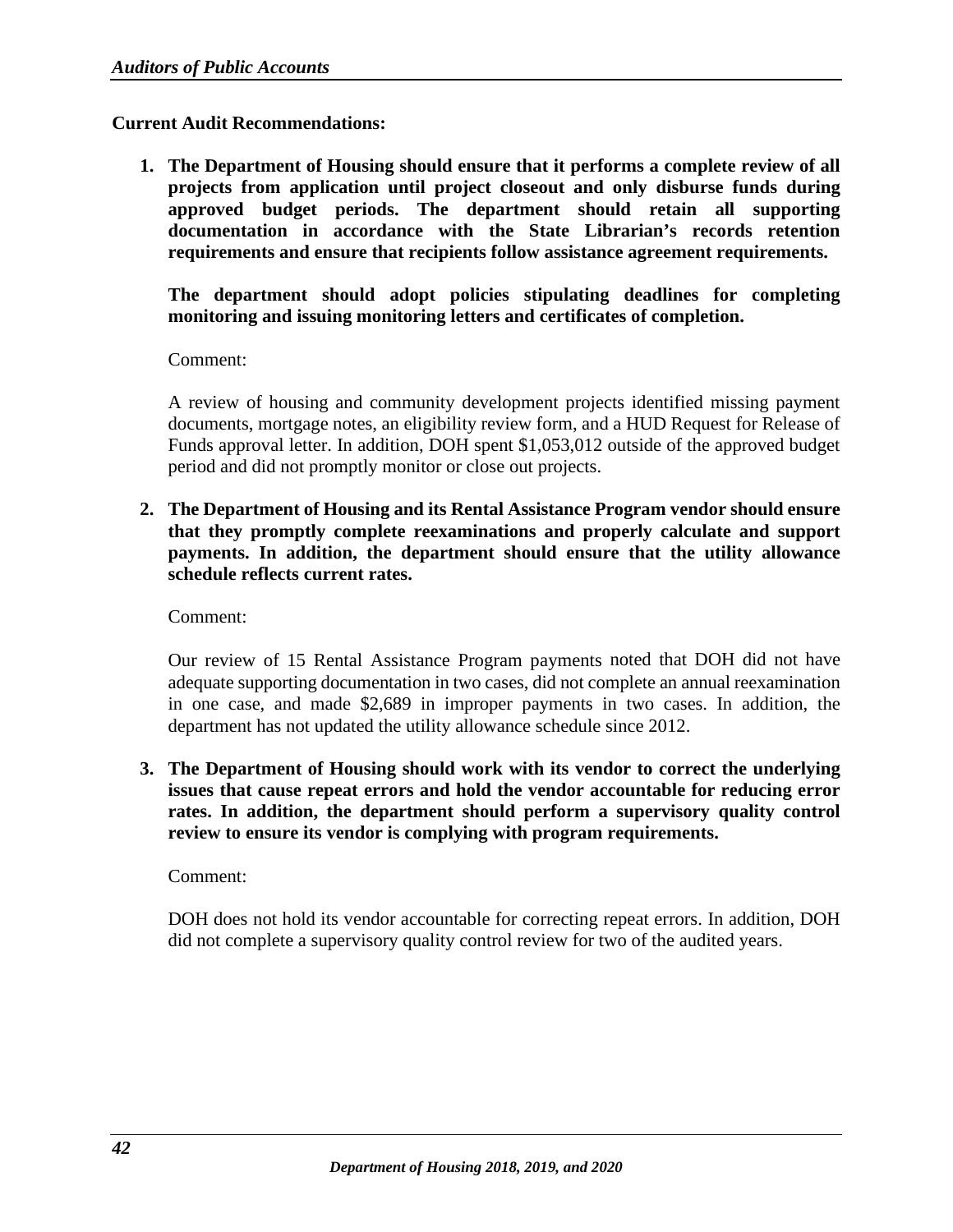**4. For projects it funds, the Department of Housing should develop a system to track developers and contractors and their ability to complete projects on time and without cost overruns. The department should avoid funding projects that involve contractors with a history of not successfully completing projects.**

**The department should develop policies and procedures to provide guidance on its administration of delayed projects to reduce the need for additional funding. In addition, the department should develop policies and procedures on proceeding with projects that lose investor funding.**

Comment:

Due to construction delays and cost overruns, DOH awarded a \$1,874,917 National Housing Trust Fund grant to complete a project that had received prior DOH funding.

**5. The Department of Housing should adequately document how a location meets eligibility requirements to be an incentive housing zone and the rationale for the department's approval of the location. The department also should ensure that it obtains required submissions from municipalities.**

Comment:

DOH did not adequately document how an incentive housing zone (IHZ) location met eligibility requirements and why the department approved the location. In addition, DOH did not revoke the town's IHZ certification or require repayment of grants for failure to submit an annual application for certification.

**6. The Department of Housing should add a deadline for contractors to submit cost certifications to its Predevelopment Loan program assistance agreements to allow for timely project closeouts.**

Comment:

Predevelopment assistance agreements do not include time requirements for submitting a cost certification.

**7. The Department of Housing should establish and implement procedures to monitor the activities of its lending partner that administers and services financial assistance provided under the Energy Conservation Loan Program.**

Comment:

DOH did not establish adequate procedures to monitor the lending partner that administers and services financial assistance provided under the Energy Conservation Loan Program. DOH has not implemented procedures to ensure that the lending partner is using funds in accordance with the agreement. In addition, DOH did not review the lending partner's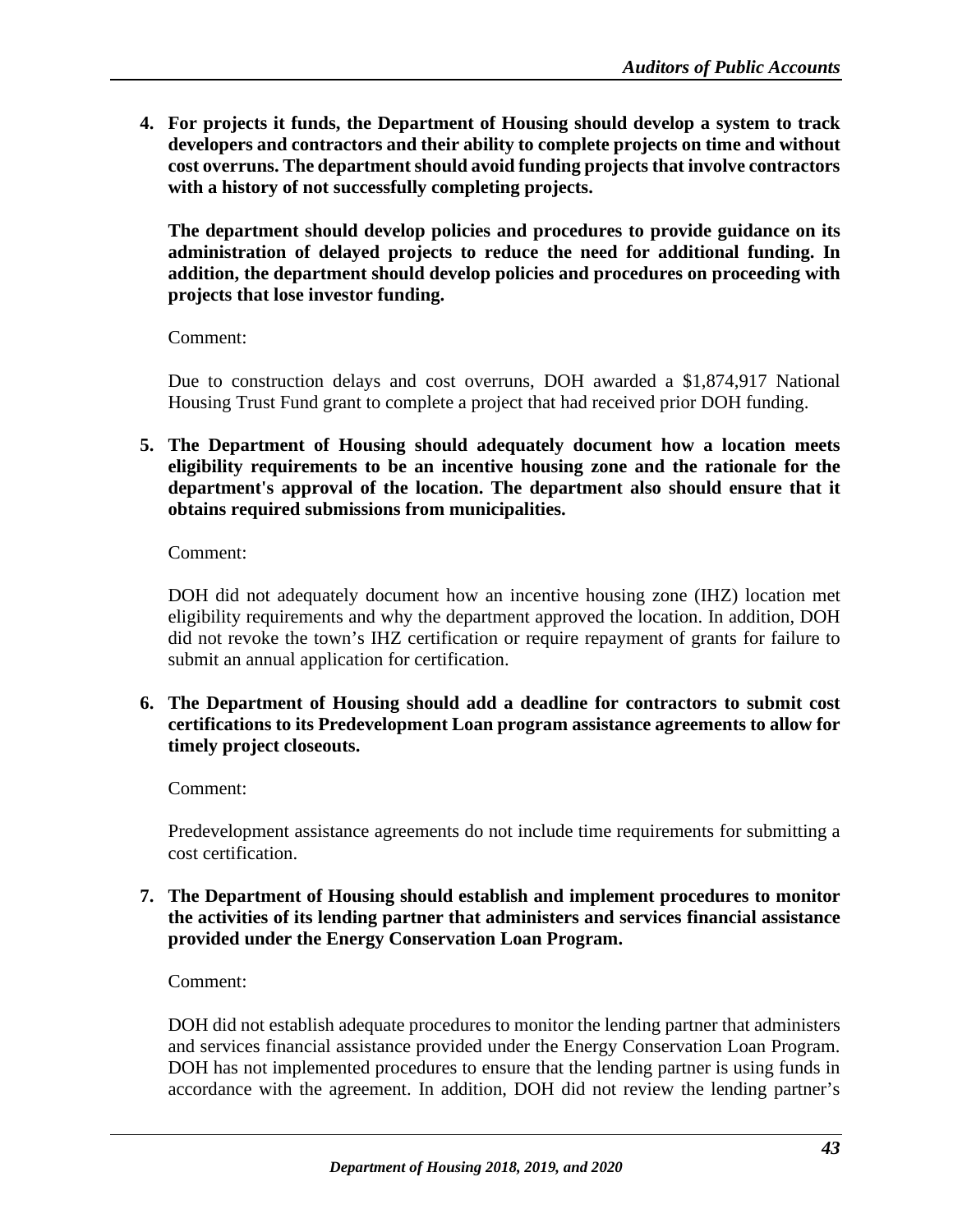independent audit reports and did not receive projections reports from its lending partner during the fiscal year ended June 30, 2019.

# **8. The Department of Housing should work with the Department of Economic and Community Development to track unexpended balances from completed or cancelled bond-funded projects.**

Comment:

DOH did not track allocations for the Affordable Housing Program. Additionally, DOH's tracking spreadsheet for the Housing Trust Fund Program was incomplete.

**9. The Department of Housing should improve its cash management procedures by disbursing funds to grantees only for immediate needs and ensuring that grantees promptly refund any overpayments. The department should change its assistance agreements to require more timely refunds of unexpended state funds. In addition, the department should work with the Department of Economic and Community Development to ensure that it promptly posts deposits.**

Comment:

DOH allowed grantees to hold unexpended state funds for an excessive period. For 15 projects reviewed, 13 grantees held \$238,178 in unexpended state funds for more than a year.

Our review of 11 cash receipt transactions for these projects disclosed that the Department of Economic and Community Development (DECD) posted one \$4,313 deposit two days late.

**10. The Department of Housing should work with the Department of Economic and Community Development to ensure that all travel expenses are necessary, reasonable, and approved prior to travel.**

Comment:

Our review of 15 travel expenditures disclosed that DOH did not approve one expenditure prior to travel and reimbursed employees for unallowable meals in two instances.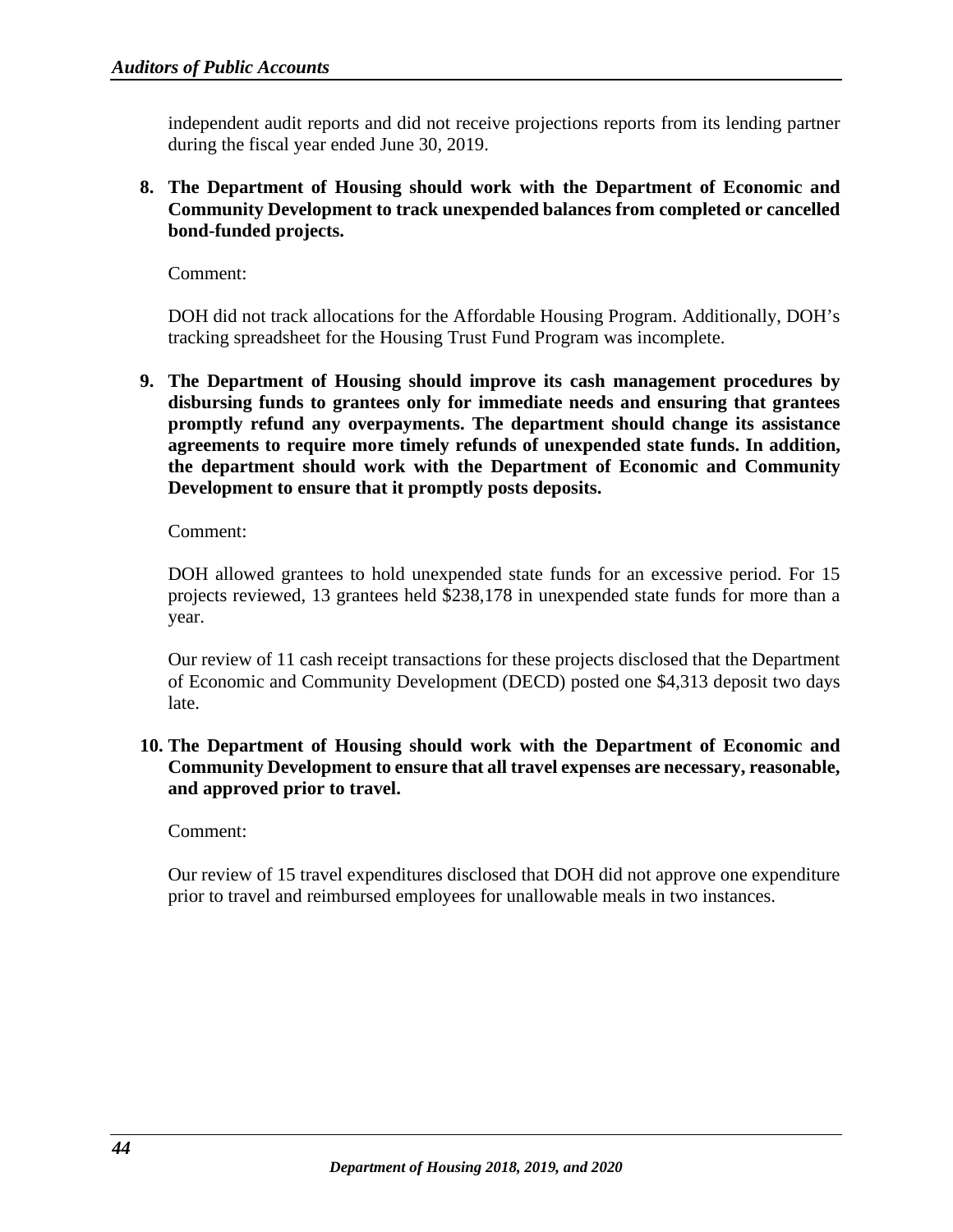**11. The Department of Housing should work with the Department of Economic and Community Development to ensure that loan interest is calculated in accordance with financial assistance agreements.**

Comment:

We reviewed ten reported receivables and noted that DECD incorrectly calculated the accrued interest for four DOH loans during the tested fiscal year. As a result, DOH overstated interest receivables by \$7,373.

**12. The Department of Housing should work with the Department of Economic and Community Development to ensure that receivable balances are accurate and properly reported to the Office of the State Comptroller. In addition, the Department of Housing should perform reconciliations of receivable balances to amounts reported by the lending partners.**

Comment:

The Department of Economic and Community Development (DECD) overstated DOH loan receivables reported to the Office of the State Comptroller by \$486,435 for the fiscal year ended June 30, 2018. In addition, we noted that DECD did not include \$2.5 million of receivables for the fiscal year ended June 30, 2020, that were delinquent for more than one year, and are likely uncollectible, in its estimate of uncollectible receivables.

DECD did not prepare a reconciliation of receivable balances for the DOH Energy Conservation Loan Program to amounts reported by the lending partner and did not properly reconcile receivable balances for the DOH Shoreline Resiliency Loan Fund.

#### **13. The Department of Housing should create a records retention schedule that addresses issues specific to housing programs.**

Comment:

DOH has not developed a records retention schedule and has been using the Department of Economic and Community Development's records retention schedule.

# **14. The Department of Housing should ensure that it performs annual evaluations for all managers and employees.**

Comment:

Our review of the personnel files of five managers and five employees disclosed that DOH did not complete annual performance evaluations for three managers and four employees during the fiscal year ended June 30, 2018, and four managers and five employees during the fiscal year ended June 30, 2019.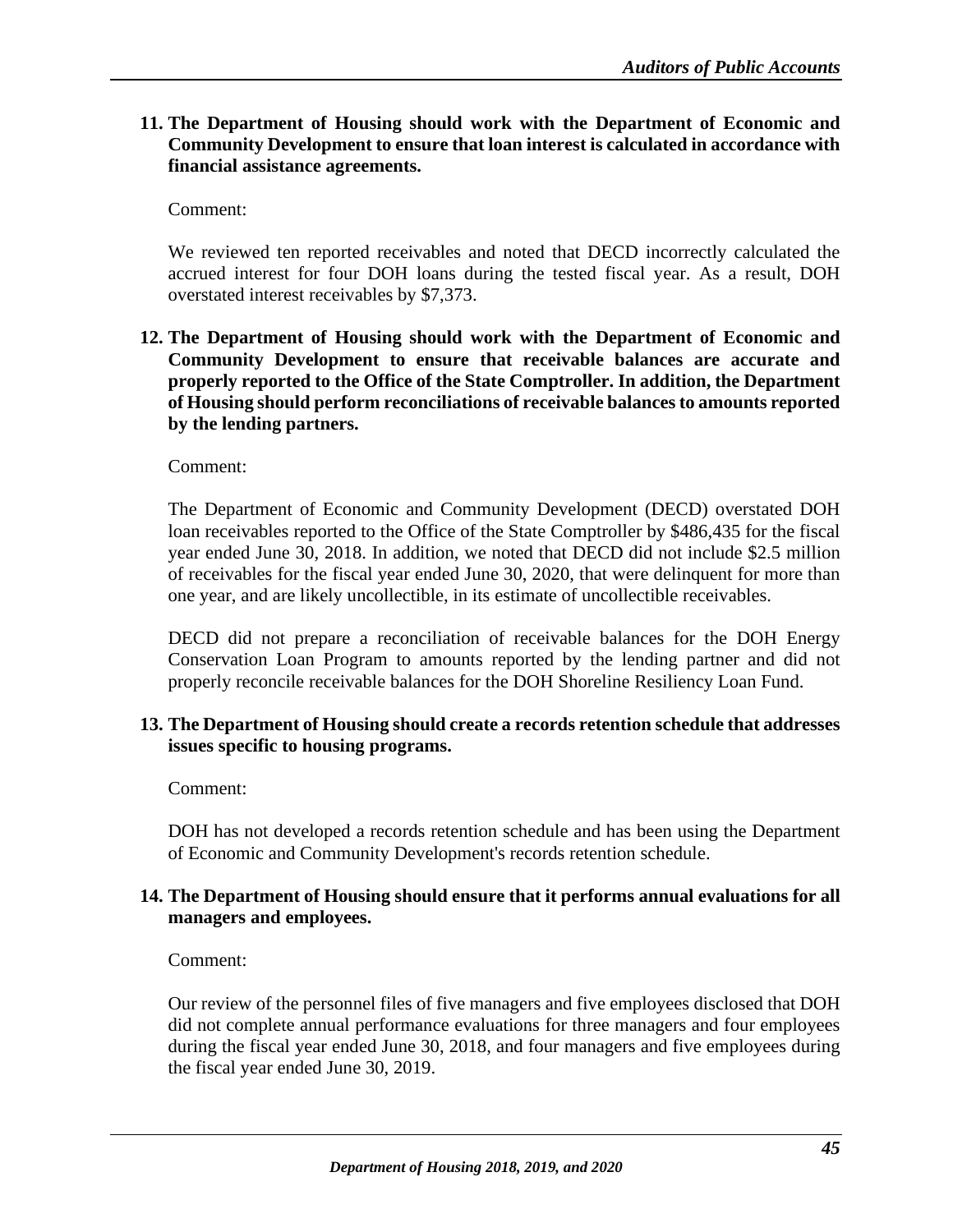# **15. The Department of Housing should ensure that it follows time and attendance requirements in collective bargaining agreements.**

Comment:

Our review disclosed that DOH supervisors did not preapprove two instances of compensatory time, and the department could not locate approval documentation in two instances.

# **16. The Department of Housing should work with the Department of Economic and Community Development to improve internal controls and maintain its property control system in accordance with the State of Connecticut Property Control Manual.**

Comment:

Inventory records did not accurately reflect the inventory on hand. We noted seven items in different locations than indicated in the inventory records and one item that was not stored in a secure location. In addition, DOH did not conduct a physical inventory for the fiscal year ended June 30, 2020.

# **17. The Department of Housing should work with the Department of Economic and Community Development to ensure that funds are committed prior to purchasing goods and services.**

Comment:

Our review of 19 expenditure transactions disclosed that DOH committed funds after the receipt of goods or services in five expenditure transactions reviewed.

**18. The Department of Housing should work with the Department of Economic and Community Development to ensure that all required generally accepted accounting principles' reports are complete and accurate in accordance with the requirements of the Office of the State Comptroller.**

Comment:

DOH understated its insured bank balance by \$19,809,140 and contractual obligations by \$44,470,644 for the fiscal year ended June 30, 2019. In addition, DOH understated its insured bank balance by \$23,206,034 and overstated its contractual obligations by \$4,095,591 for the fiscal year ended June 30, 2020.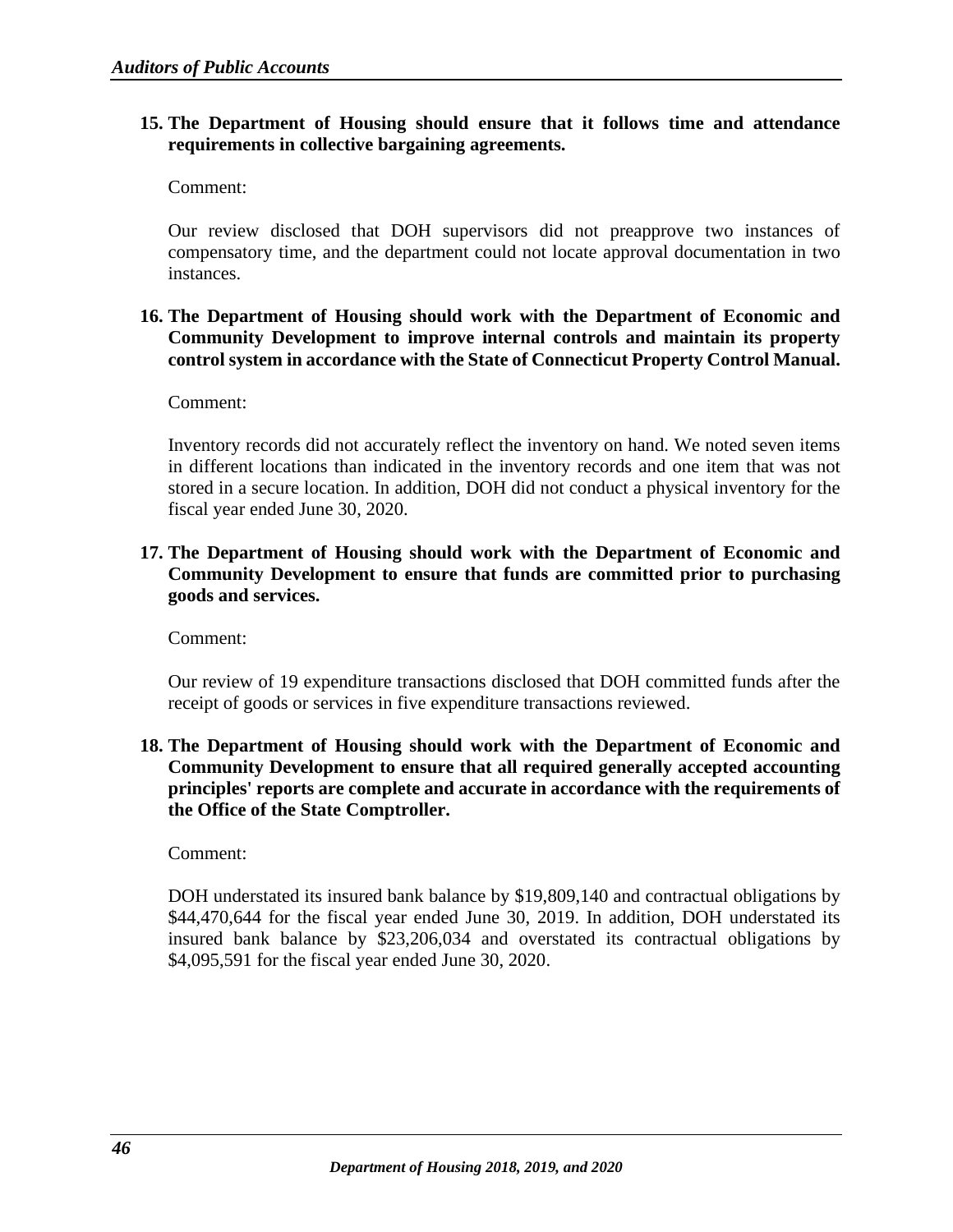# **19. The Department of Housing should maintain a centralized log to track complaints and document their resolution.**

Comment:

DOH does not maintain a centralized log of complaints.

# **20. The Department of Housing should work with the Department of Economic and Community Development to immediately deactivate the Core-CT access of separated employees.**

Comment:

The Department of Economic and Community Development (DECD) did not immediately deactivate Core-CT access for four separated DOH employees, three of whom accessed Core-CT after their termination date.